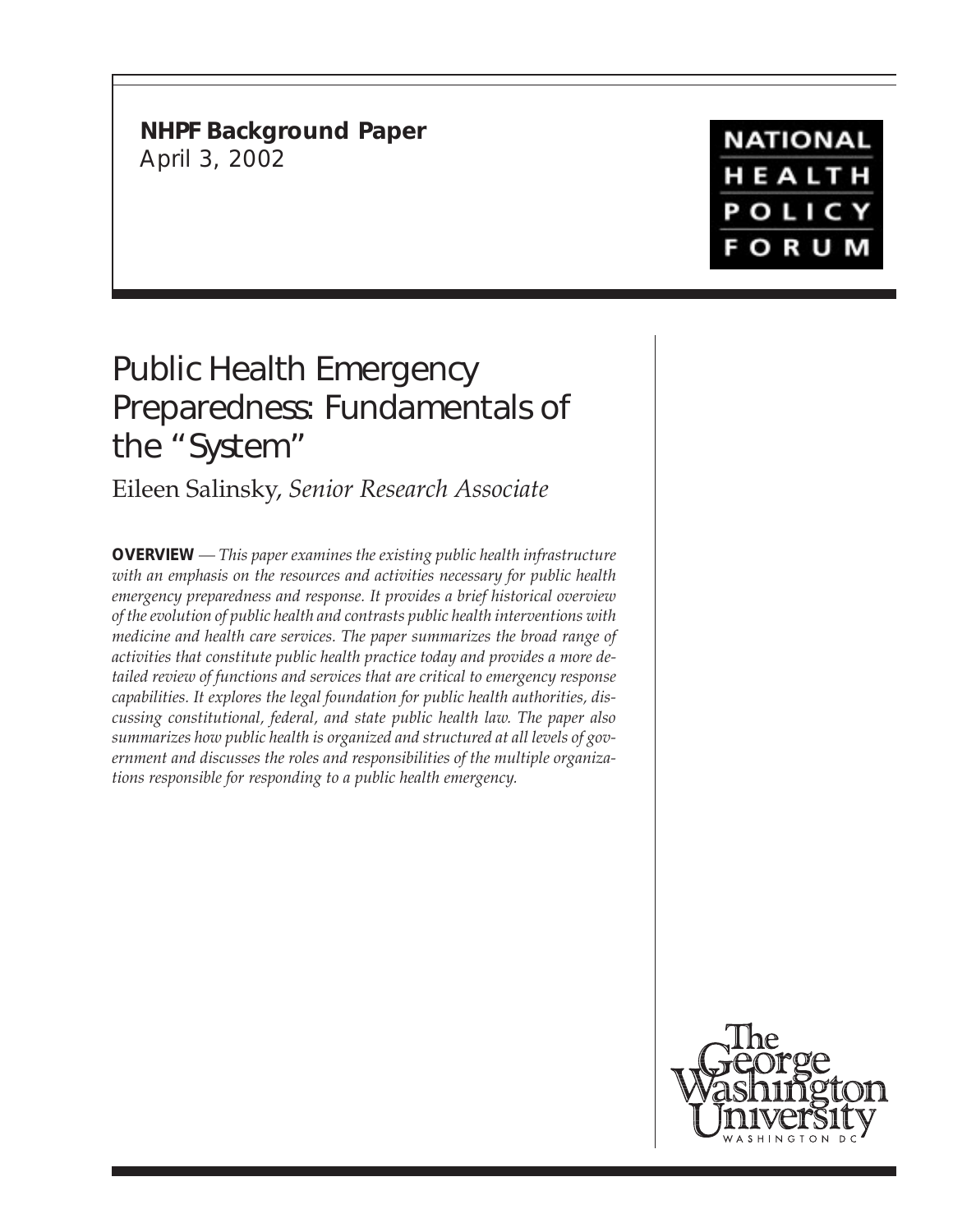# Public Health Emergency Preparedness: Fundamentals of the "System"

The threat of bioterrorism appears much more real to the average citizen today than it did a year or even a few months ago. With this newly acknowledged threat has come the realization that the nation's public health infrastructure is not adequately prepared to respond to a broad-scale bioterrorism attack. After decades of complacency regarding the dangers posed by infectious diseases, Americans are recognizing the need to make significant investments in public health, and Congress has taken actions to expedite these investments. Unprecedented levels of federal funding have been appropriated to strengthen the capacity and capabilities of the public health system. Bioterrorism bills that create new mechanisms for federal support for public health preparedness and confer new authorities on public health agencies have passed both the Senate and the House and are awaiting the action of a conference committee.

As the initial legislative responses to the terrorist events of the fall of 2001 are being implemented, fundamental questions have been raised regarding our nation's public health system: Who should be responsible for providing a public health response in the event of an emergency? What resources are needed to be prepared? How can the nation ensure an adequate return on its investments in public health? The answers to these questions hinge, in part, on the nature and structure of the existing public health system. The public health system is complex and fragmented and can be difficult to understand. This background paper is intended to provide policymakers with a comprehensive overview of how public health is currently structured and organized. It provides a summary of the services and activities that make up public health practice, describes the legal foundation for public health interventions, and discusses the roles and responsibilities of the multiple organizations responsible for responding to a public health emergency.

# **WHAT IS PUBLIC HEALTH?**

The mission of public health is to promote physical and mental health, prevent disease, injury, and disability, and protect the public from environmental hazards.<sup>1</sup> It is distinct from health care in that public health focuses on the prevention of disease within populations, while health care focuses on the treatment of disease in individuals. Public health and health care are clearly interrelated and interdependent, so much so that there is no consensus on the precise boundaries between the two disciplines. Public health and health care share the common vision of ensuring good health **National Health Policy Forum** 2131 K Street NW, Suite 500 Washington DC 20037

202/872-1390 202/862-9837 [fax] nhpf@gwu.edu [e-mail] www.nhpf.org [web]

**Judith Miller Jones** *Director*

**Judith D. Moore** *Co-Director*

**Michele Black** *Publications Director*

**NHPF** is a nonpartisan education and information exchange for federal health policymakers.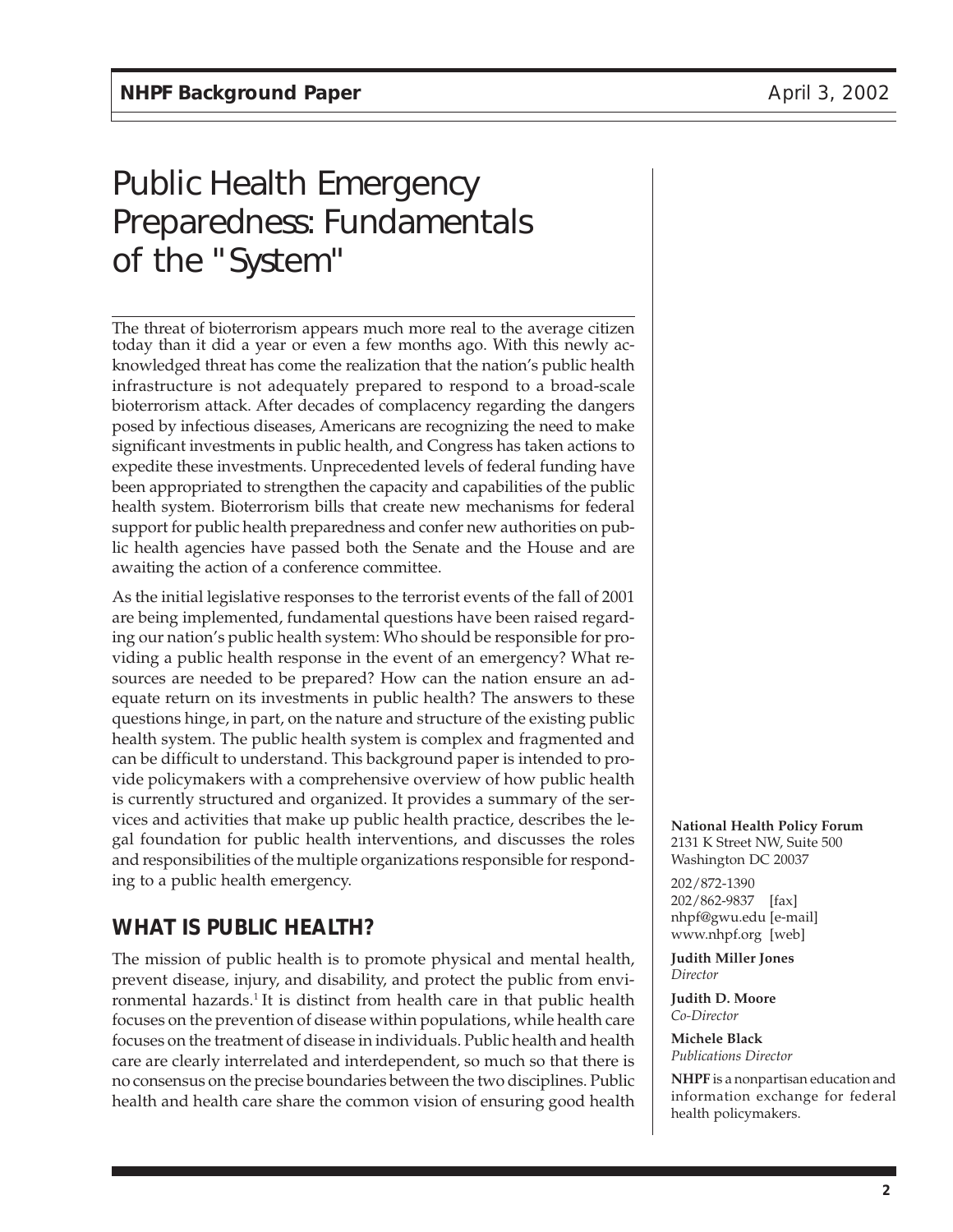and often pursue overlapping strategies to achieve this vision. Just as public health may deliver services to individuals (for example, immunizations) to ensure the health of the broader population, medical practitioners may draw from population-based studies of health determinants to guide preventive care for their patients (for example, nutritional counseling and smoking cessation). Despite their close relationship, medicine and public health represent distinct fields with separate infrastructures and financing mechanisms, unique perspectives, and a divergent, sometimes, tumultuous history. A brief examination of this history provides a deeper understanding of the services and systems that are typically referred to as "public health" today.

### **A Historical Perspective**

Prior to the early 20<sup>th</sup> century, when the scientific basis of disease was poorly understood, public health and medicine worked together collaboratively. What are now known to be infectious diseases, such as tuberculosis, influenza, pneumonia, and streptococcal infections, were the major causes of death and disability.<sup>2</sup> Prevailing medical treatments, such as purging and bleeding, were largely ineffective, and public health measures, such as sanitation and quarantine, were relied on to control disease. Although the etiologic nature of disease was not known, early efforts to systematically track diseases had established associations between illnesses and sources of exposure (for example, contaminated food and water). Public health measures that sought to limit these exposures were societies' most successful tools for staying healthy. Physicians who treated individual patients who had already succumbed to disease were often in the best position to notice similarities in the locations and practices of those infected and, thus, were instrumental in targeting public health interventions.3

After the advent of bacteriology in the late  $19<sup>th</sup>$  century, which established bacteria as the causative agent in many infectious diseases, the medical diagnosis and treatment of these diseases became dramatically more effective.<sup>4</sup> Therapies such as antitoxins, vaccinations, and, later, antibiotics provided physicians with powerful tools for preventing and curing disease in individual patients. As these medical practices became more advanced and sophisticated and scientific knowledge expanded dramatically post–World War II, the biomedical paradigm for responding to infectious disease began to eclipse the public health approach. Traditional public health measures continued and in fact were strengthened by the improving science base of microbiology. However, the public began to take these practices for granted and came to expect clean water and safe food, with little awareness of the systems and services required to ensure these conditions. Public expectations focused increasingly on the promises of the next "medical miracle" that would enhance longevity.<sup>5</sup>

As the combined efforts of medicine and public health drastically reduced the threat and changed the management of infectious diseases, public

#### **Leading Causes of Death in the United States, 1900 and 2000**

#### **1900**

■ Pneumonia and influenza

■ Tuberculosis

■ Diarrhea, enteritis, and ulceration of intestines

■ Diseases of the heart

■ Intracranial lesions of vascular origin

- Nephritis
- All accidents
- Cancer and other malignant tumors
- Senility
- Diphtheria

*Source: National Office of Vital Statistics, December 1947.*

#### **2000**

- Diseases of the heart
- Malignant neoplasms
- Cerebrovascular disease
- Chronic lower respiratory diseases
- Accidents
- Diabetes mellitus
- Influenza and pneumonia
- Alzheimer's disease
- Nephritis, nephrotic syndrome, and nephrosis
- Septicemia

*Source:* National Vital Statistics Report, *49, no.12 (October 9, 2001).*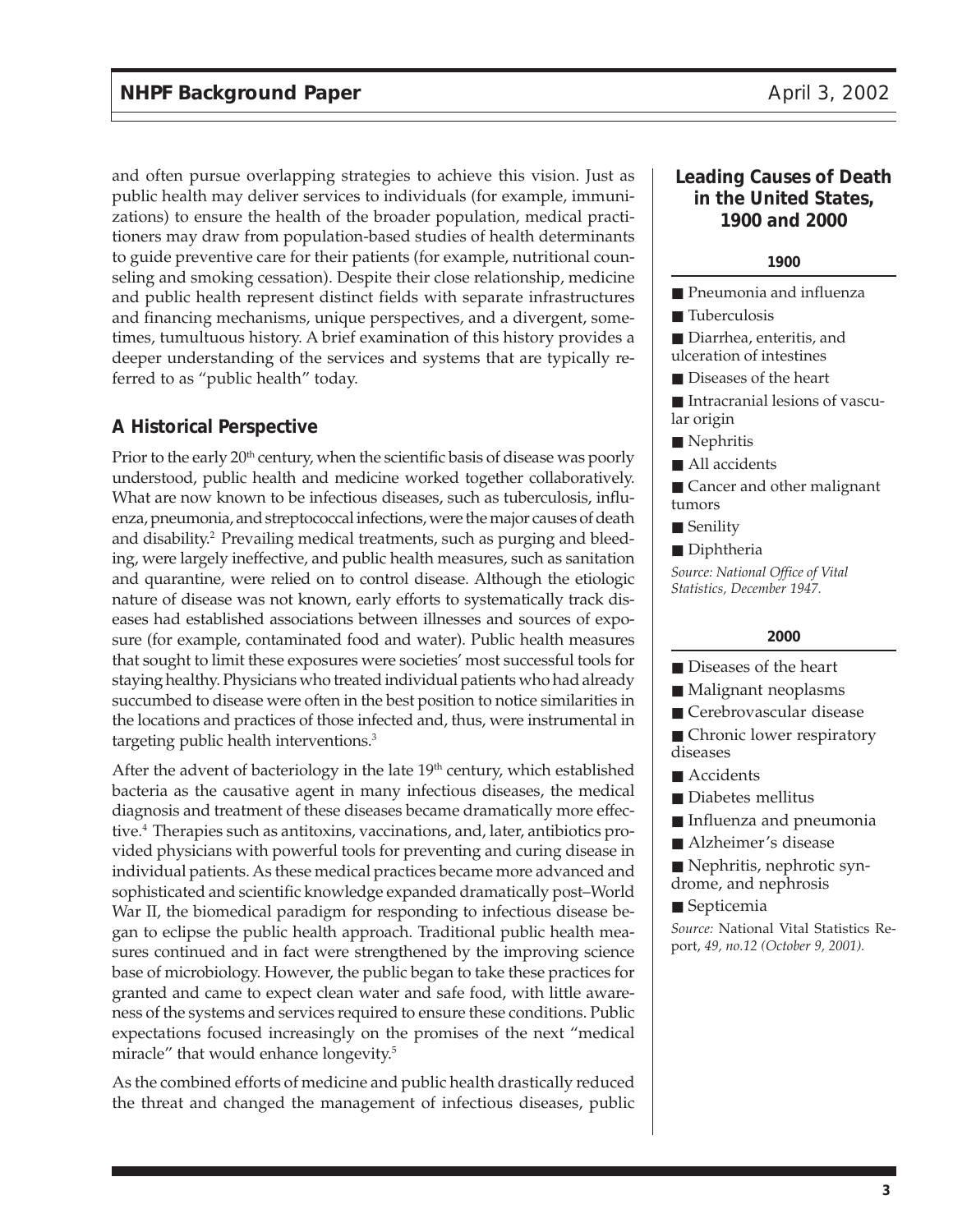health's mission began to evolve. In part, this evolution entailed an increasing emphasis on interventions targeted at individuals as a means of preventing the spread of disease through communities.<sup>6</sup> Public health became, and in some areas of the country remains, an important provider of health care services—for example, immunizations and treatment for tuberculosis (TB) and sexually transmitted diseases (STDs)—particularly for low-income persons or rural citizens who lack access to private health care providers. Seeing the broad needs of these patients, some public health organizations also expanded their service offerings beyond those related exclusively to infectious disease and began to provide more comprehensive primary care services, such as prenatal care, well child clinics, and disease screenings. Public health agencies generally view themselves as the health care provider of last resort and tend not to offer these services if they are otherwise available within the community. Despite this limitation, these activities began to consume such a large proportion of public health resources that, to some, public health became synonymous with publicly financed medical care.

At the same time, chronic diseases, such as cardiovascular disease, cancer, and diabetes, replaced infectious diseases as the nation's major health threat, and public health also began to direct its prevention efforts toward the lifestyle-related risk factors associated with these diseases. Public health efforts aimed at developing and sponsoring programming to promote healthy behaviors (for example, good nutrition, physical activity, tobacco cessation, and responsible sexual behavior) became increasingly prominent.7 This expansion into behavioral interventions brought new political challenges as many began to question government's role in the value-laden, personal life-style choices of its citizens.

### **Current Scope of Public Health Practice**

Today, public health retains its responsibilities for preventing and controlling infectious diseases but has also embraced a much wider set of obligations. Public health prevents epidemics and the spread of disease, protects against environmental hazards, prevents injury, promotes and encourages healthy behaviors, responds to disasters and assists communities in recovery, and assures the quality and accessibility of health services. Public health practices to accomplish these objectives are summarized conceptually by the ten "essential services of public health" laid out by the Public Health Services Steering Committee of the U.S. Department of Health and Human Services (DHHS)."8

The activities that can be undertaken to discharge these services are incredibly diverse. Determining which activities and practices to pursue is a decision that is made at state and local levels. As the landmark 1988 Institute of Medicine (IOM) report *The Future of Public Health* observed, "Different communities have different health problems and they have appreciably different political and social organizations and values. So

# **Ten Essential Services of Public Health**

■ Monitor health status to identify community health problems.

■ Diagnose and investigate health problems and health hazards in the community.

■ Inform, educate, and empower people about health needs.

■ Mobilize community partnerships to identify and solve health problems.

■ Develop policies and plans that support individual and community health efforts.

■ Enforce laws and regulations that protect health and ensure safety.

■ Link people to needed personal health services and assure the provision of health care when otherwise unavailable.

■ Assure competent public health and personal health care workforce.

■ Evaluate effectiveness, accessibility, and quality of personal and population-based services.

■ Conduct research for new insights and innovative solutions to health problems.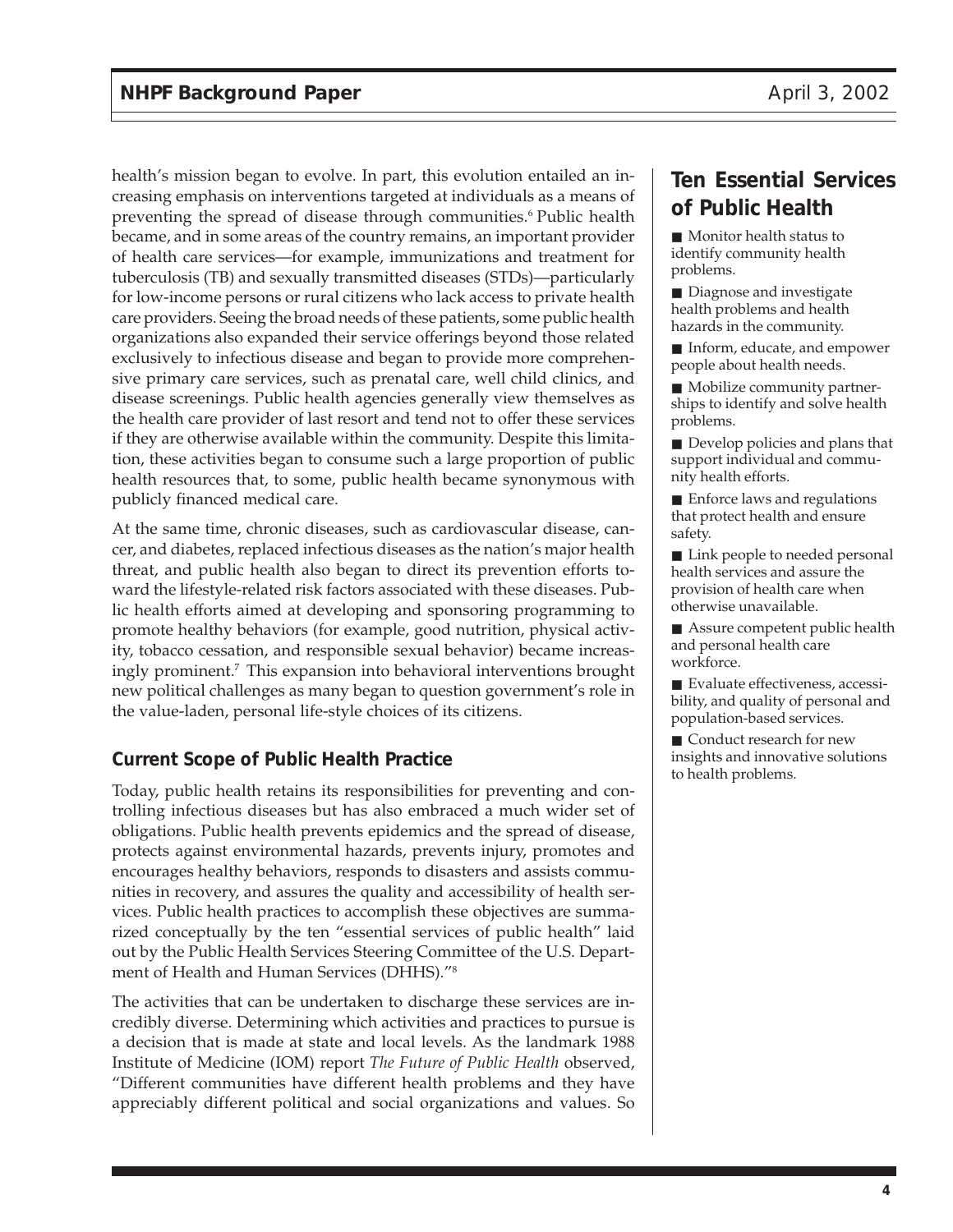public health systems in these communities vary widely and offer widely differing public health services.<sup>9</sup>"

While it is difficult to make sweeping generalizations about the nature of public health services throughout the nation, local public health capacity typically includes capabilities in each of the three "core functions" identified in the 1988 IOM report: (*a*) assessment, (*b*) policy development, and (*c*) assurance.

**Assessment —** Assessment activities are focused on determining the nature, extent, and characteristics of diseases and injuries within populations and evaluating health conditions and resources within communities. These activities are grounded in the scientific base of disease surveillance and epidemiology. Disease surveillance is "the *on-going, systematic* collection, analysis, and interpretation of outcome-specific data for use in planning, implementation, and evaluation of public health practice."10 Epidemiology is the study of the prevalence and spread of disease within a community. Although epidemiology is often based on surveillance data, epidemiology is an independent public health practice that can proceed in the absence of an established database. Epidemiological investigations are undertaken to establish the cause, modes of transmission, distribution, and environmental and other factors contributing to the disease.

Assessment activities include the following:

■ Collecting data (for example, vital statistics, health facilities, health manpower, health interviews and assessments, and behavioral risk factor surveys).

- Establishing health objectives.
- Monitoring and analyzing communicable disease reports.
- Performing epidemiological case investigations.

■ Tracing contacts of persons known to be exposed to communicable disease agents.

■ Performing disease screening (for example, specimen collection, cancer screening, and TB screening).

■ Conducting laboratory analyses (for example, toxicology screens, and DNA fingerprinting).

- Conducting epidemiological research.
- Assessing community quality of life.
- Monitoring progress in attaining community health goals.
- Establishing links with private-sector organizations to develop comprehensive information on health indicators.

■ Establishing and promoting standards for data collection and dissemination.<sup>11,12</sup>

**Policy Development —** Policy development activities represent the laws, regulations, ordinances, standards, plans, budgets, and guidance that public health officials establish to guide the actions of public and private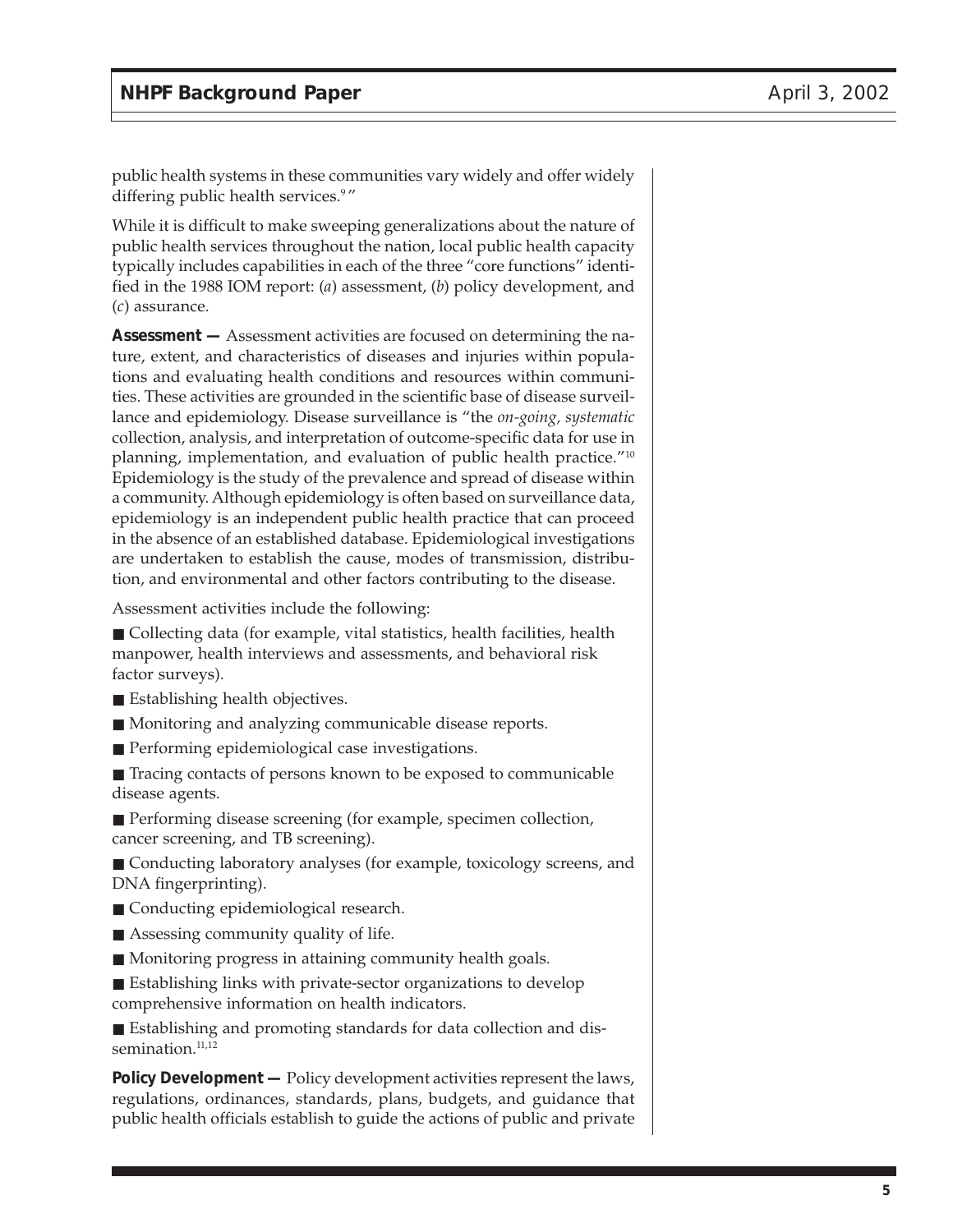organizations. These policies include rules for food safety, occupational health, health care delivery system operations, environmental standards, emergency preparedness plans, and public health authorities for emergency action. Policy development represents a process that involves elected officials, appointed decision makers, advocacy groups, the community at large, and those affected by the policy decisions. It is through this process that community needs and priorities are framed, debated, and addressed.

**Assurance —** Assurance activities represent actions to intervene in disease or care processes to prevent the spread of disease through populations, promote healthy conditions, and ensure the quality of medical care available to treat disease in individuals. Assurance activities include the following:

■ Licensing, inspecting, and regulating food service, recreation, day care, housing, and health care facilities to ensure compliance with standards.

■ Providing education and training to make people aware of health risks and to communicate strategies to avoid these risks.

■ Monitoring and managing environmental conditions (for example, air quality, occupational safety, radiation control, solid waste management, hazardous waste management, water safety, and sewage disposal).

■ Controlling disease vectors (for example, mosquito spraying) and animal reservoirs (for example, rodent control).

■ Providing personal health care services (for example, immunizations, TB/STD clinics, maternal and child health clinics, home health, mental health, dental care, and substance abuse treatment).

■ Facilitating enrollment in public insurance programs.

- Instituting isolation and quarantine protocols, when necessary.
- Advocating for additional resources.

■ Providing technical assistance to health care providers and businesses (for example, providing guidance to pharmacies on appropriate inventories of antibiotics).

■ Mobilizing community partnerships to improve capacities and encourage coordination.13

While public health activities are carried out by both the public and the private sectors, government (federal, state, and local) plays a central role in protecting the health of the public. The IOM committee that produced *The Future of Public Health* found "that federal, state, and local public health agencies have an obligation to assume certain vital [public health] functions directly....these responsibilities cannot properly be delegated to the private sector."<sup>14</sup> The specific activities that make up these vital functions are not clearly defined and, in fact, have been interpreted differently over time and across political jurisdictions. However, historically government has assumed primary responsibility for responding to those health threats that most

**"Federal, state, and local public health agencies have an obligation to assume certain vital [public health] functions directly."**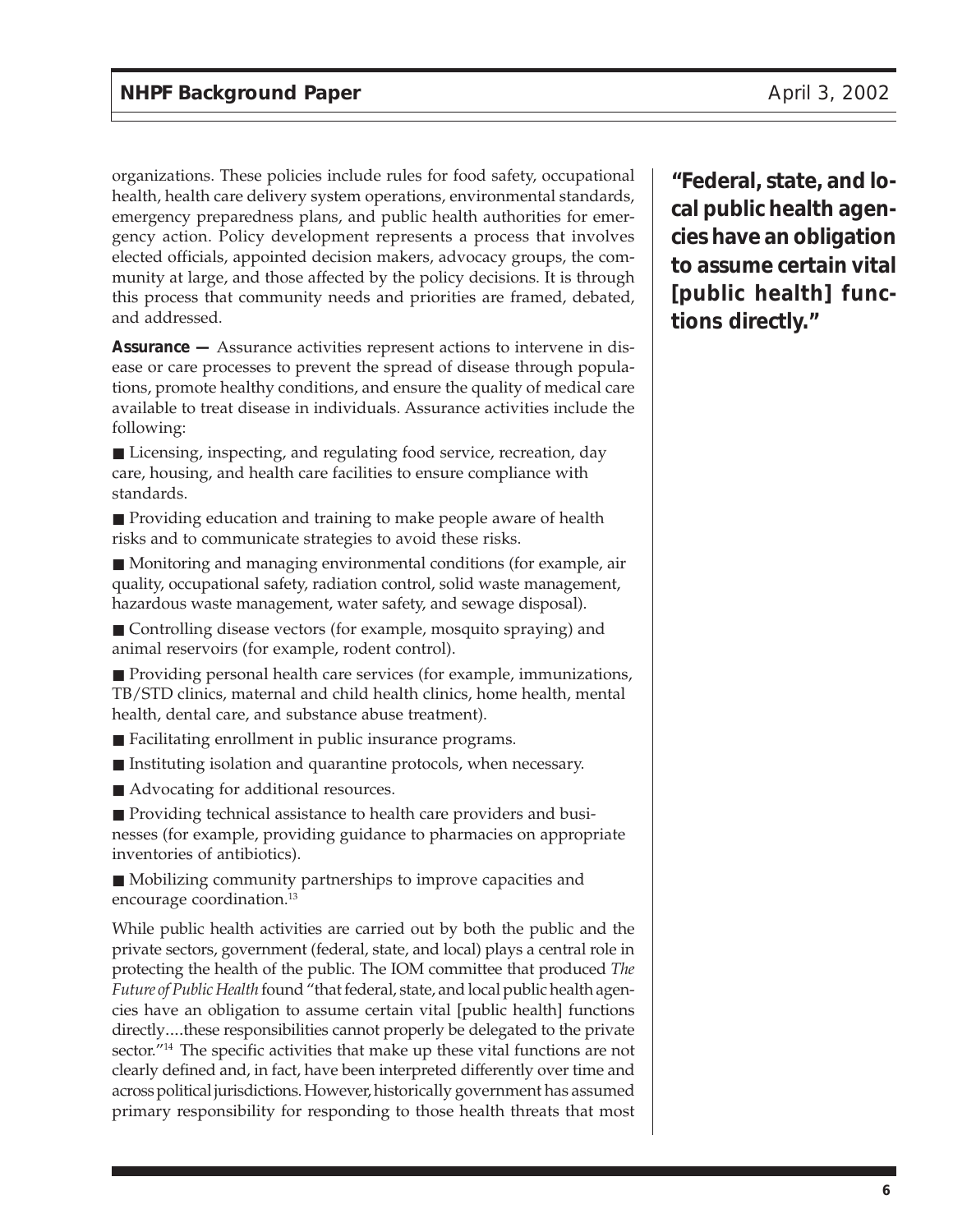directly influence the collective health of the population, including infectious disease control, environmental safety, and disaster response. Other public health objectives, such as preventing injury, promoting healthy behaviors, and assuring the quality and accessibility of health services rely more heavily on public-private partnerships.

#### **Public Health Emergencies: Preparedness and Response**

In the event of a public health emergency, such as a bioterrorism attack; a naturally occurring infectious disease epidemic; an earthquake, flood, hurricane or other natural disaster; or any event that has the potential for significant health impacts, Americans expect governmental public health agencies to take action to limit the extent of death and disability within the population. The responsibilities that governmental public health agencies must be positioned to discharge in the event of a public health emergency represent a special, particularly critical, subset of public health practice. These practices can be divided into preparedness and response capabilities.

Public health preparedness capabilities involve both activities directed at preventing possible public health emergencies and activities directed at planning to ensure an adequate response if an emergency occurs. Relevant public health preparedness activities include the following:

■ *Regulating environmental conditions and food and water safety to minimize disease threats.* Public health officials assure healthy conditions through a number of mechanisms, including setting standards for health and safety, inspecting food production and importation facilities, monitoring environmental conditions, abating conditions that foster infectious disease (for example, insect and animal control), and enforcing private-sector compliance with established standards. This range of activities helps to lessen the likelihood that a biological or chemical threat will lead to disease. Whether naturally occurring or initiated by man, these disease threats can be ameliorated through rigorous monitoring and enforcement activities.

■ *Planning for emergency medical and public health response capabilities.* Although strong prevention measures are an important role of public health, it is not feasible to eliminate all biological or chemical disease threats. Therefore, public health officials must also engage in planning exercises to ensure that, in the event of a public health emergency, emergency medical services are available to treat the sick and public health interventions can be mobilized to minimize the spread of disease and disability throughout the population. These planning activities include monitoring available response resources, establishing action protocols, simulating emergency events to improve readiness, training public and private-sector personnel, assessing communication capabilities, supplies, and resources, and maintaining relationships with partner organizations to improve coordination.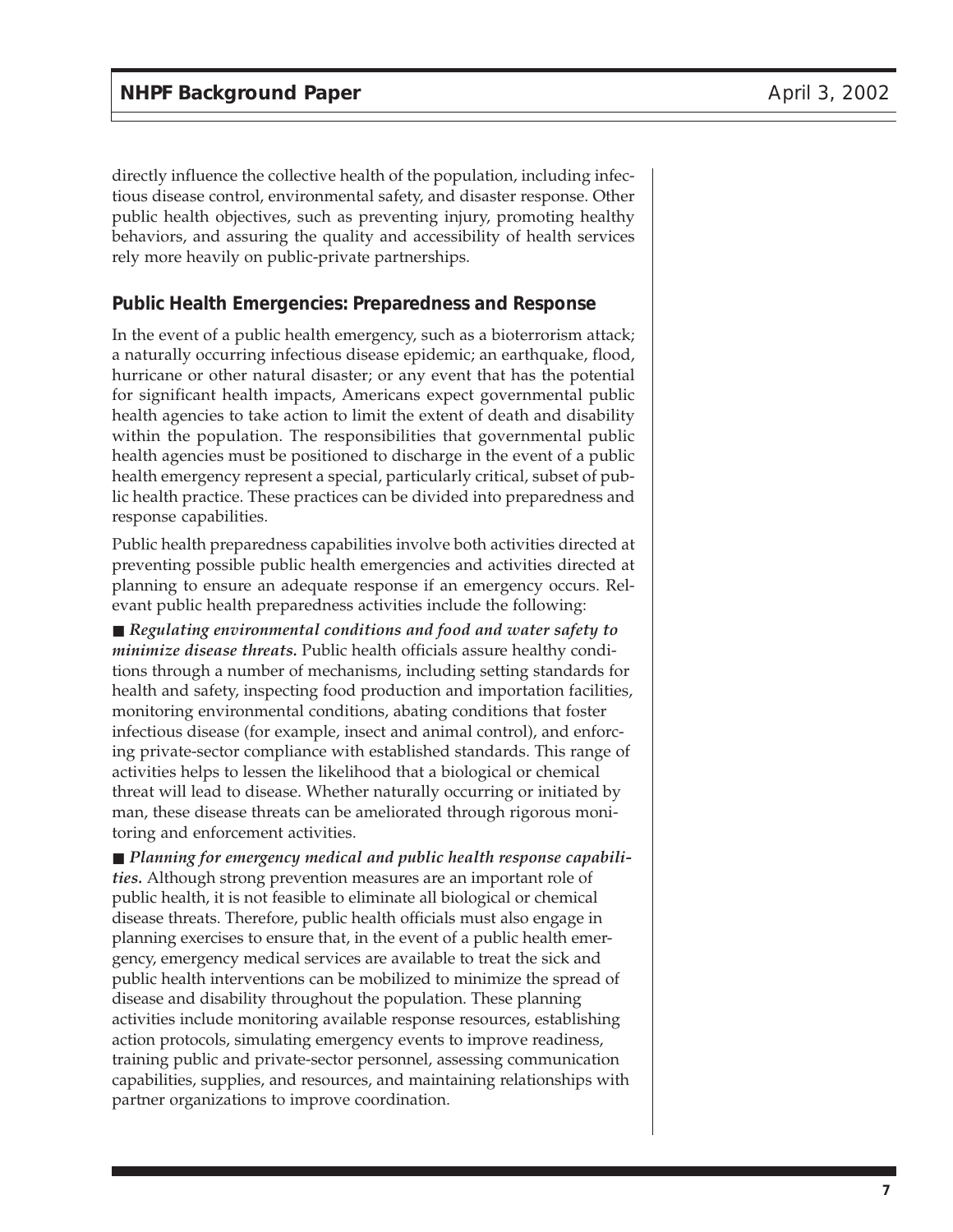If a public health emergency does occur, public health plays an important, but not exclusive role, in responding to the emergency. Relevant public health response capabilities include:

■ *Detecting a disease outbreak*. Although some public health emergencies will be readily apparent, others may not manifest themselves immediately. Given that exposed persons may seek medical care in multiple locations, it may be difficult for individual medical practitioners to recognize that a widespread disease epidemic is occurring. This is why regular, prompt reporting of disease cases to public health officials is critical.15 Public health authorities are in a position to collect reports of disease from multiple parties and can analyze these reports for trends and anomalies. Public health officials may use sophisticated analytic tools such as pattern recognition software and geographic information systems to determine patterns in disease cases. Such disease surveillance activities help to ensure that disease outbreaks are identified quickly and that appropriate response actions, such as the issuance of health alerts for area providers and communication with response partners, are initiated. Although passive disease surveillance systems (that is, relying on providers to initiate disease reports) predominate, public health officials also engage in active surveillance, wherein staff proactively seek information from providers and others to monitor disease trends. Such active systems are likely to be triggered and expanded in the event of a public health emergency.

■ *Conducting epidemiological investigations to ascertain the nature of a disease epidemic.* While the data collected through ongoing surveillance activities can signal the advent of a public health emergency, serving as a "red flag" for public health officials, it is likely that additional information will be needed to ascertain the identity, source, and modes of transmission of the disease agent. Epidemiological investigations seek to determine what is causing the disease, how the disease is spreading, and who is at risk. Answers to these questions are necessary to identify appropriate, effective public health interventions. To get these answers, epidemiologists and other trained public health staff act as "disease detectives." They contact patients identified through case reports and ask them a variety of questions seeking to identify how they contracted the disease. They explore where the persons were, who they had contact with, what they ate, what they drank. As "leads" on possible sources of exposure emerge, epidemiologists will also take samples from suspected disease transmission vehicles (for example, food, water, soil, and air) and specimens from patients to assist in their investigations. These investigations are very resource-intensive and require significant manpower to follow multiple leads and potential contacts.

■ Performing laboratory analyses to support surveillance and epide*miology.* Laboratory services support surveillance and epidemiology in a number of ways. In many instances, clinical laboratories will diagnose a case of disease, identify the disease agent, and forward these results to a public health lab for confirmation. This report into the

**Some public health emergencies may not manifest themselves immediately.**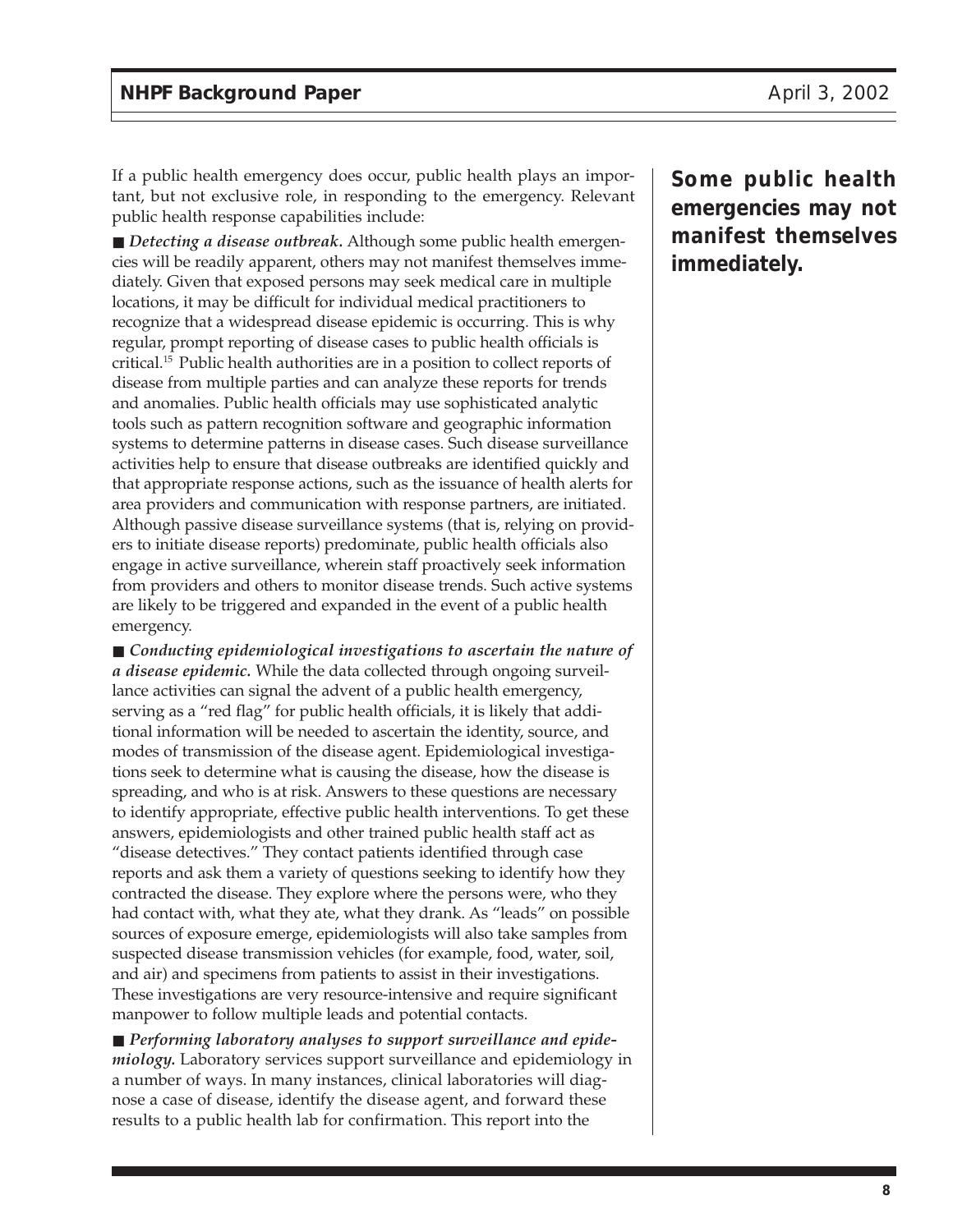disease surveillance system may represent the first step in identifying a disease outbreak. In other instances, more sophisticated laboratory analyses (for example, serotyping, DNA fingerprinting, and antibiotic susceptibility testing) must be performed to identify the disease agent or explore the characteristics of those agents. Many clinical laboratories may lack the capacity to perform these tests, particularly for rare or unusual diseases. In these cases, specimens will be sent to a state public health laboratory or a federal Centers for Disease Control and Prevention (CDC) "reference" laboratory for analysis and confirmation. Tests like serotyping (which determines the antigenic profile of a microorganism) and DNA fingerprinting help to identify not only the type of microorganism causing an infectious disease, but also pinpoint the particular strain of bacterium or virus involved. Such information helps epidemiologists determine if reported disease cases are part of the same epidemic (and therefore linked in terms of disease source) or if they represent separate, unrelated outbreaks. Such molecular fingerprinting techniques also support criminal investigations, as they can be used to trace the origin of a particular strain of microorganism. Public health labs also provide specialized protective laboratory equipment and facilities. If a highly dangerous agent is suspected, such as smallpox, special biocontainment equipment and procedures (for example, Biosafety Level 4) must be used to conduct testing; only a small number of labs maintain these capabilities.

■ *Pursuing public health interventions to limit the spread of disease.* Once a disease source is identified, public health authorities initiate actions to limit the spread of the disease. These actions involve imposing temporary or permanent barriers around sources of contamination (for example, sealing buildings, closing restaurants, and cutting off water supplies). Under severe circumstances, public health officials can issue quarantine<sup>16</sup> and isolation orders that limit human travel and commerce with affected areas. In some cases, special emergency powers may be triggered. Public health interventions also include educational efforts directed at informing the public of health risks and communicating strategies for avoiding those risks (for example, notices to boil drinking water, food safety advisories and product recalls, and safe practices for handling mail).

■ *Assuring the provision of emergency medical treatment and prophylaxis*. While the goal of public health is to initiate actions to prevent the widespread dissemination of disease, emergencies do occur in which large numbers of persons are exposed to and stricken with a biological or chemical disease agent. Although the private-sector health care system is likely to have a major role in providing the treatment services required to respond to a public health emergency, public health authorities are often responsible for coordinating, advising, and overseeing the delivery of those services. Countermeasures such as antibiotics, antitoxins, and chemical antidotes must be administered to the sick, preventive treatments, such as prophylactic antibiotics and vaccines must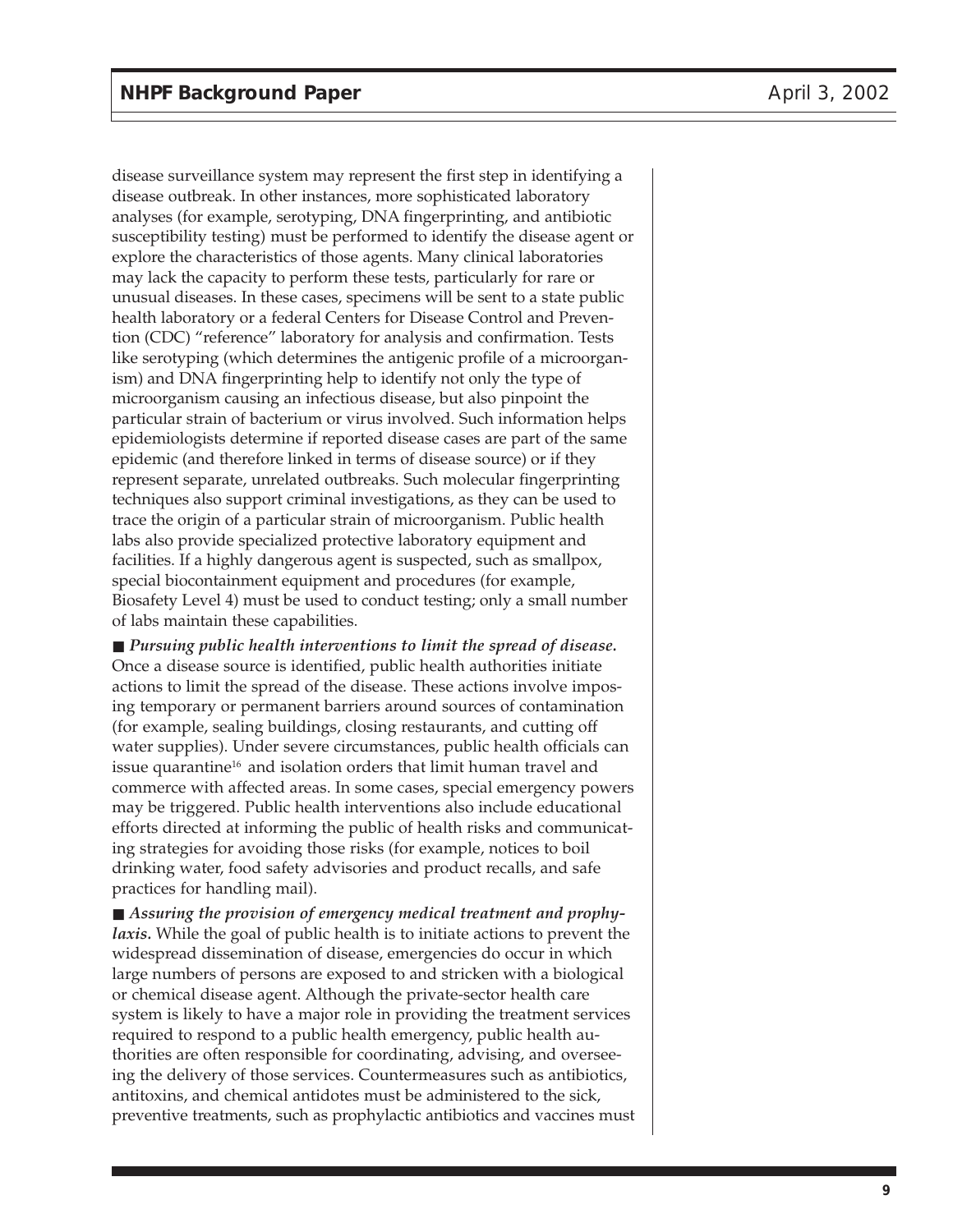be administered to those at risk, and mental health services must be provided to those affected. Health care providers must be prepared to perform decontamination and triage of those seeking care, to minimize further disease exposure. In the event of a public health emergency that results in mass casualties, the resources of a particular locality become quickly overwhelmed, necessitating the mobilization of regional and federal assistance. Public health authorities help to assure adequate emergency medical service capabilities by educating health care providers about disease threats and appropriate clinical interventions, coordinating regional planning and preparedness activities, and, in some instances, delivering services directly to supplement private-sector capacity (for example, mass immunizations). As the recent anthrax attacks illustrate, even an event resulting in a small number of confirmed disease cases can put enormous strains on the health care system. The number of people potentially exposed to the disease threat and in need of prophylactic care can be quite large relative to the number that actually contract the disease and require treatment.

■ *Remediating environmental conditions*. Public health authorities may play a role in decontaminating the sites and facilities found to be exposed to disease agents. The nature and extent of this decontamination will depend in large part on the nature of the disease agent and its ability to remain viable outside a human host or animal/insect vector.

■ *Preventing secondary public health emergencies following a disaster.* In the event of a natural disaster or terrorist attack, the primary instrument of mass causalities may not be biological or chemical in nature. However, the devastation resulting from these disasters, such as the World Trade Center bombing, leads to such a high degree of social disruption and impaired infrastructure that conditions can emerge that foster secondary infectious disease and toxicity threats. For example, the mass evacuation of the area around the World Trade Center led to the abandonment of food supplies in surrounding homes and restaurants. Public health officials in New York City took steps to secure these premises to avoid the proliferation of rodents and other pests that could have resulted in secondary health threats.

Bioterrorism threats represent a particularly challenging type of public health emergency. Biological or chemical disease threats that are intentionally launched by criminals differ from naturally occurring disease threats in a number of ways:

■ Bioterrorism is a crime and prevention and response will include criminal justice, military, and intelligence agencies, who are not likely to be involved in naturally occurring disease outbreaks. In fact, the Federal Bureau of Investigation has lead responsibility for responding to a bioterrorism attack.

■ Bioterrorism attacks are likely to involve disease agents that occur infrequently in nature. Therefore, public health officials and clinicians **Biological or chemical disease threats intentionally launched by criminals differ from naturally occurring disease threats in a number of ways.**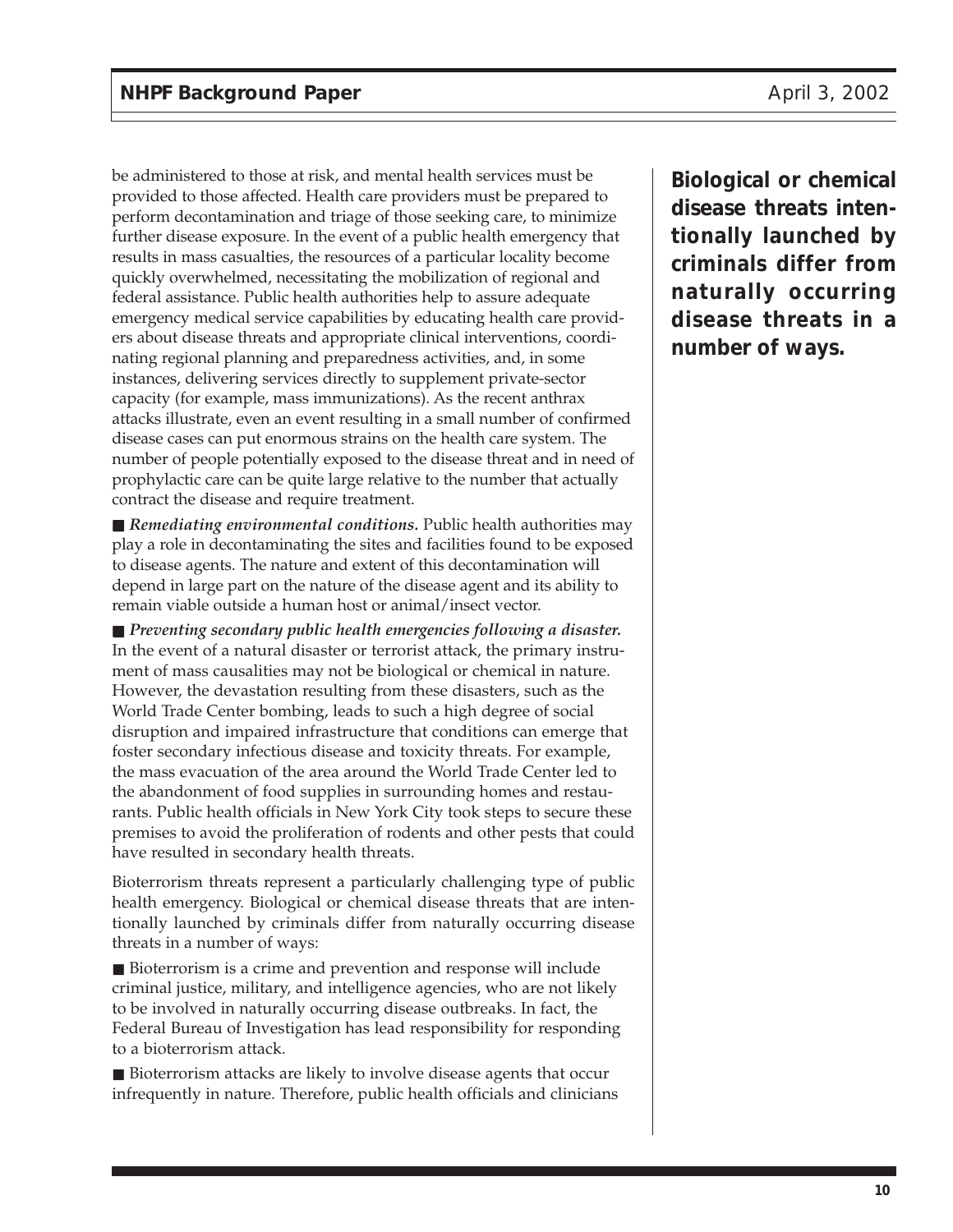probably have very limited experience with these diseases. In fact, there is some evidence that foreign powers have developed genetically engineered chimeras (for example, microorganisms created in laboratories to blend the pathogenic qualities of multiple disease agents).<sup>17</sup> These organisms do not exist in nature and would be completely unknown to public health and medical experts.

■ Biological or chemical threats initiated by man are not likely to follow known epidemiological patterns. Because the transmission of the disease is being intentionally manipulated, past experience with disease transmission and manifestation may not be predictive.

■ Bioterrorism attacks may be covert, with the terrorist expending great energy and attention to assure the delayed discovery of the disease to maximize the population's exposure.

■ Outbreaks may occur in multiple locations simultaneously, a circumstance less likely to occur in a natural epidemic. Such a dynamic would tax federal resources to provide support to multiple states and local jurisdictions.

While bioterrorism threats represent a particularly frightening stimulus for public health emergency preparedness, it is important to recognize that naturally occurring infectious diseases and chemical exposures can pose equally grave dangers for the American public. New diseases (for example, hantavirus pulmonary syndrome, Ebola, and West Nile) are constantly emerging, and other diseases (for example, TB and malaria) reemerge in drug-resistant form.<sup>18</sup> Given the intrinsic nature of microbes and their ability to quickly evolve and adapt to the changing environment, the precise nature of the next public health emergency cannot be predicted. It could be rooted in an intentional act or it could result from the chance mutation of an avian strain of influenza virus, leading to a particularly virulent and contagious influenza pandemic.

This concept of multiple threats and unknown hazards has led many experts to advocate for a robust public health infrastructure capable of responding to many types of emergencies. The public health infrastructure represents the capacities and resources that enable the provision of public health services.19 Clearly, preparing for and responding to a bioterrorism attack or other public health emergency will involve a wide range of professional disciplines, in addition to public health. Defense, intelligence, law enforcement, public safety, and medical resources must all be brought to bear to minimize the threat of bioterrorism and other public health emergencies. The focus of this paper, however, is on the role of the public health infrastructure in ensuring homeland security.

# **THE LEGAL UNDERPINNINGS OF PUBLIC HEALTH**

Public health practice obviously involves activities wherein government must intercede in the lives of its citizens. The authority for these incursions in people's private lives stems from the statutes, regulations, and

**The public health infrastructure represents the capacities and resources that enable the provision of public health services.**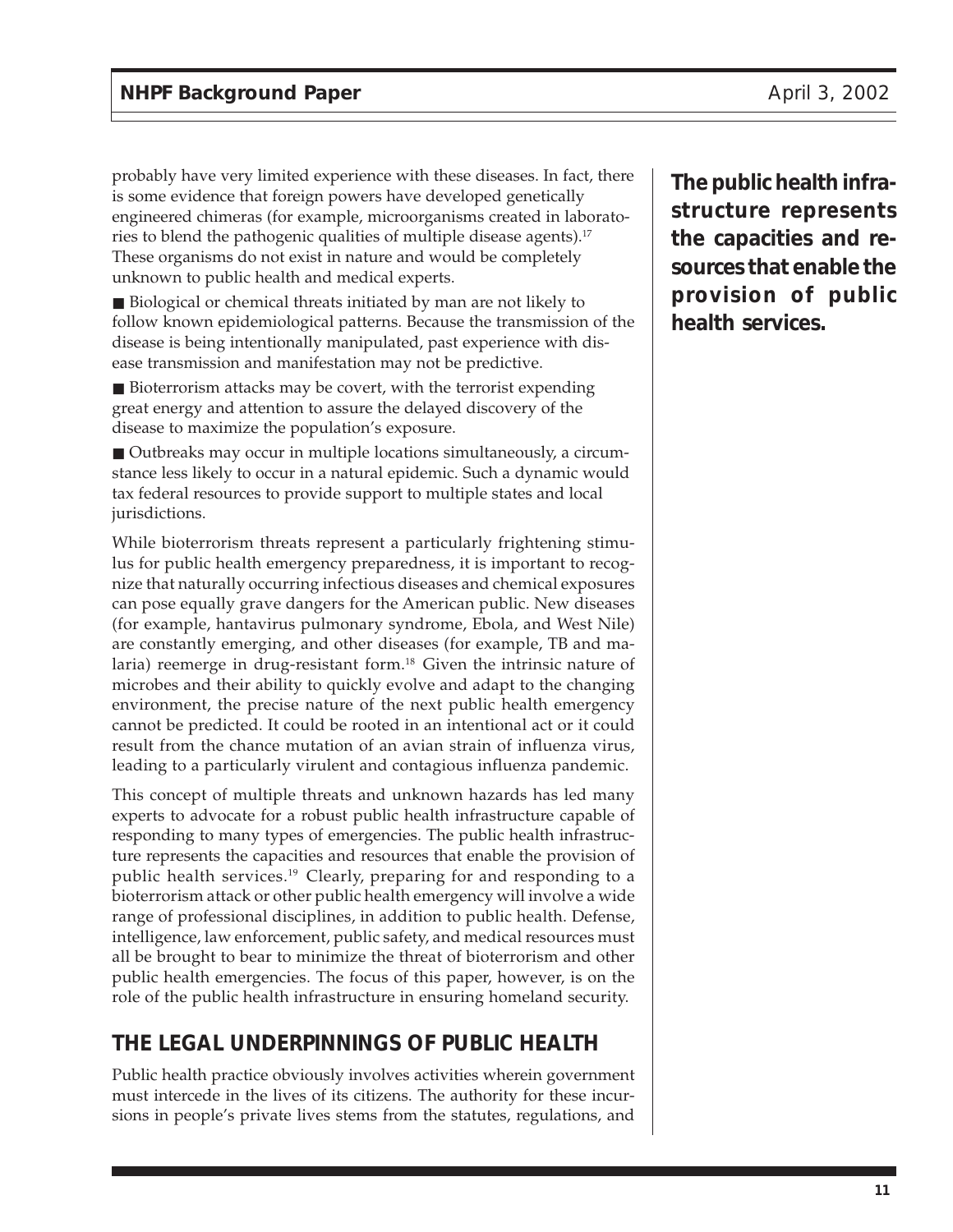case law that constitute public health law. Public health law represents the basis for public health practice, as well as an instrument through which public health interventions are implemented. In his seminal work, *Public Health Law: Power, Duty, Restraint*, Lawrence O. Gostin defines public health law as "the legal powers and duties of the state to assure the conditions for people to be healthy...and the limitations on the power of the state to constrain the autonomy, privacy, liberty, propriety, or other legally protected interests of individuals for the protection or promotion of community health."20

### **Constitutional Foundation**

Gostin finds that government's special responsibilities in matters of public health are rooted in the constitutional design. He notes that the Preamble to the Constitution establishes the legislative power to provide for the "common defence" and "general welfare" of the United States and reveals a clear intent to vest power in government to protect community health and safety. In discussing the application of constitutional law to public health, Gostin states:

The Constitution serves three primary functions: to allocate power between the federal government and the states (federalism), to divide power among the branches of government (separation of powers), and to limit government power (protection of individual liberties)....the Constitution acts as both a fountain and a levee: it originates the flow of power (to preserve the public health) and curbs that power (to protect individual freedoms).

Each of these principles—federalism, separation of powers, and protection of individual liberties—has important implications for the practice of public health.

■ *Federalism*. The Constitution establishes a balance of power among federal and state governments, granting the federal government only specific enumerated powers. The power to tax and spend and the power to govern interstate commerce are the enumerated powers most relevant to public health law. In contrast, the Constitution grants the states all the authority necessary to govern, provided it is neither expressly granted to the federal government nor prohibited to the states. Article VI of the Constitution contains the Supremacy Clause, which allows Congress to preempt state public health laws in those areas where the Constitution establishes federal authority.

■ *Separation of powers*. In addition to providing the foundation for the sharing of power between the federal government and the states, the Constitution also divides power among the three branches of government: Congress, the executive branch, and the judiciary. Congress enacts federal public health policy and appropriates the resources to implement that policy. Executive agencies implement public health legislation and establish complex regulations to advance the policy

**The principles of federalism, separation of power, and protection of individual liberties have important implications for the practice of public health.**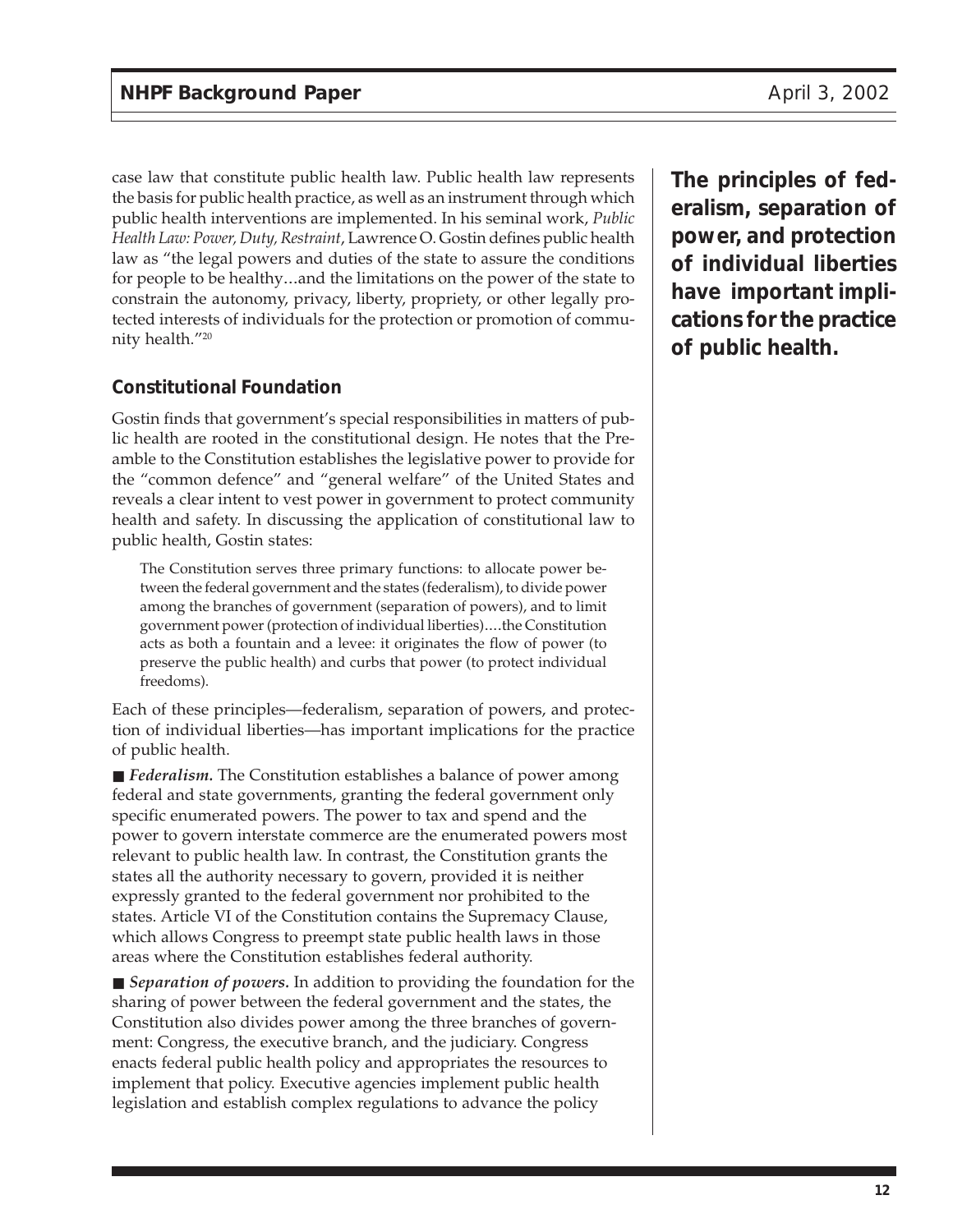goals articulated by the legislature. The judiciary interprets laws and resolves legal disputes, establishing legal precedents through case law. As Gostin notes "the courts have exerted substantial control over public health policy by determining the boundaries of government power... [deciding] whether public health statute is constitutional, whether agency action is authorized by legislation, whether agency officials have marshaled sufficient evidence to support their actions, and whether government officials and private parties have acted negligently."21 The separation of powers doctrine establishes checks and balances to ensure that public health (and other laws) are politically accountable and do not overreach.

■ *Limited powers*. The Constitution also limits government power for the purpose of protecting individual liberties. Public health laws and interventions directed at promoting the public good (for example, isolation and quarantine, regulation of pharmaceutical products, and food safety regulation) frequently infringe on the rights and freedoms of individuals and businesses. The constitutional design seeks to balance the need to vest power in government to promote the common good with the need to protect individual liberties. In seeking this balance with respect to public health law, the courts have generally found public health interventions permissible, provided they are necessary to prevent avoidable harm, represent a reasonable means to achieve the public health objective, are proportional to the public health threat, do not cause harm to those required to submit to compulsory measures, offer appropriate due process protections, and provide equal protection under the law.<sup>22</sup>

# **Federal Statute and Regulations**

Although theoretically limited by the Constitution, the federal government has far reaching power to influence public health through its powers to (*a*) tax and spend and (*b*) regulate interstate and international commerce.<sup>23</sup> Taxation policy provides an indirect means for influencing the behavior of individuals and businesses through tax relief (for example,tax incentives to promote pharmaceutical research for rare diseases) or tax burdens (for example, tobacco excise taxes). Spending policy authorizes expenditures for public health activities, including activities that go beyond those federal powers enumerated in the Constitution. Because Congress has the power to prescribe the terms upon which federal funds will flow to the states (provided these terms are clearly articulated in statute and a relationship exists between the conditions imposed and the purpose of the grant), spending policy can also be used to encourage state conformance to federal statutory or regulatory standards.

The Constitution's Commerce Clause affords the federal government considerable power to establish public health regulations. Although the Commerce Clause is limited to controlling the flow of goods and services across **Spending policy can encourage state conformance to federal standards.**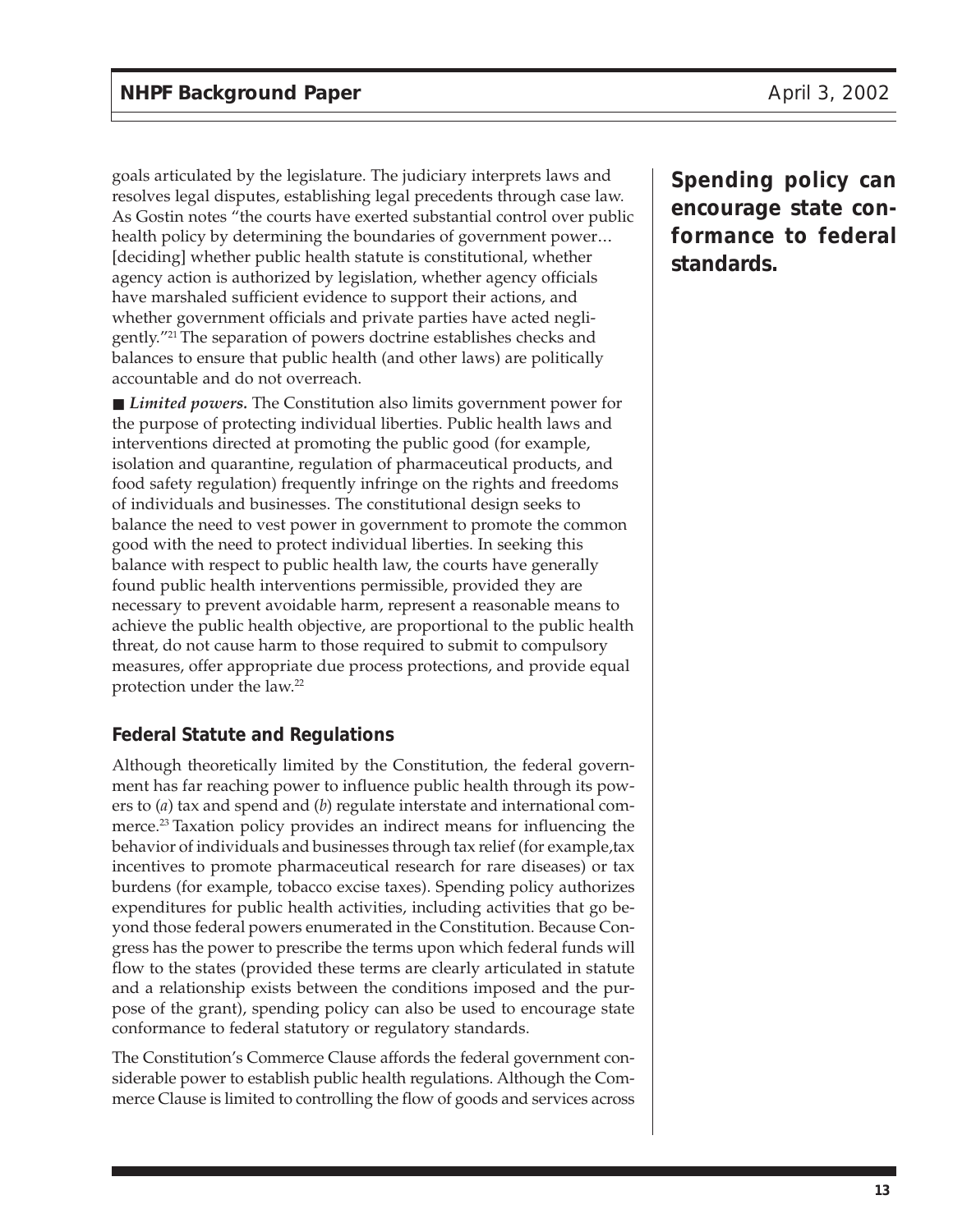state lines, modern interpretations of it have been broad. As the economy has become national (and even global) in scale, it is increasingly difficult to identify commerce activities that are not interstate in nature. Therefore, the Constitution grants the federal government with direct, far reaching authority to enact public health laws and regulations, including those related to safe food, clean water, safe and effective pharmaceutical products, and healthy environmental conditions.<sup>24</sup>

Federal public health statutes are largely expressed through the Public Health Service Act; the Food, Drug and Cosmetic Act; the National Environmental Policy Act; the Clean Air Act; and other related statutes. In general, the Public Health Service Act authorizes the activities of the public health service agencies and creates important vehicles for federal funding of public health activities in states and communities. The Food, Drug, and Cosmetic Act authorizes the Food and Drug Administration (FDA) to directly regulate the safety of food and cosmetics and the safety and effectiveness of pharmaceuticals, biologics, and medical devices. The National Environmental Policy Act and related environmental statutes authorize the Environmental Protection Agency (EPA) to regulate the safety of the air, the water, and the ecological system. These legal frameworks are important because they establish the FDA and the EPA as regulatory agencies, while the CDC and other agencies of the Public Health Service influence state and local public health practices largely through funding decisions, technical assistance, and advisory consultation.

Although the CDC's involvement in public health activities is largely nonregulatory, the Public Health Services Act does contain some provisions for federal authorities in responding to epidemics. Sections 361 through 369 of the Public Health Service Act authorize the surgeon general to make and enforce regulations to prevent the introduction or spread of communicable diseases from foreign countries and from one state to another and vests the surgeon general with powers to inspect, seize property, and quarantine persons. DHHS is currently reviewing its legislative authorities and regulations to ensure that they are adequate and appropriate to respond to contemporary public health threats.

Certain provisions of federal code specifically address federal assistance to states and localities under emergency circumstances. The Stafford Act (42 U.S.C. 5170 et seq.) establishes provisions for federal assistance to states in the event of a disaster. The act requires the governor of the affected state to request a declaration of a disaster and vests the president with the authority to make such a declaration and charge federal agencies to provide support to state and local efforts. The Public Health Threats and Emergency Act of 2000 gives the secretary of health and human services the authority to identify a public health emergency, take action to respond, and establishes a Public Health Emergency Fund to support emergency response efforts. Bioterrorism preparedness legislation (H.R. 3448) currently being considered by conference committee builds on the authorities established under the Public Health Threats and Emergencies Act.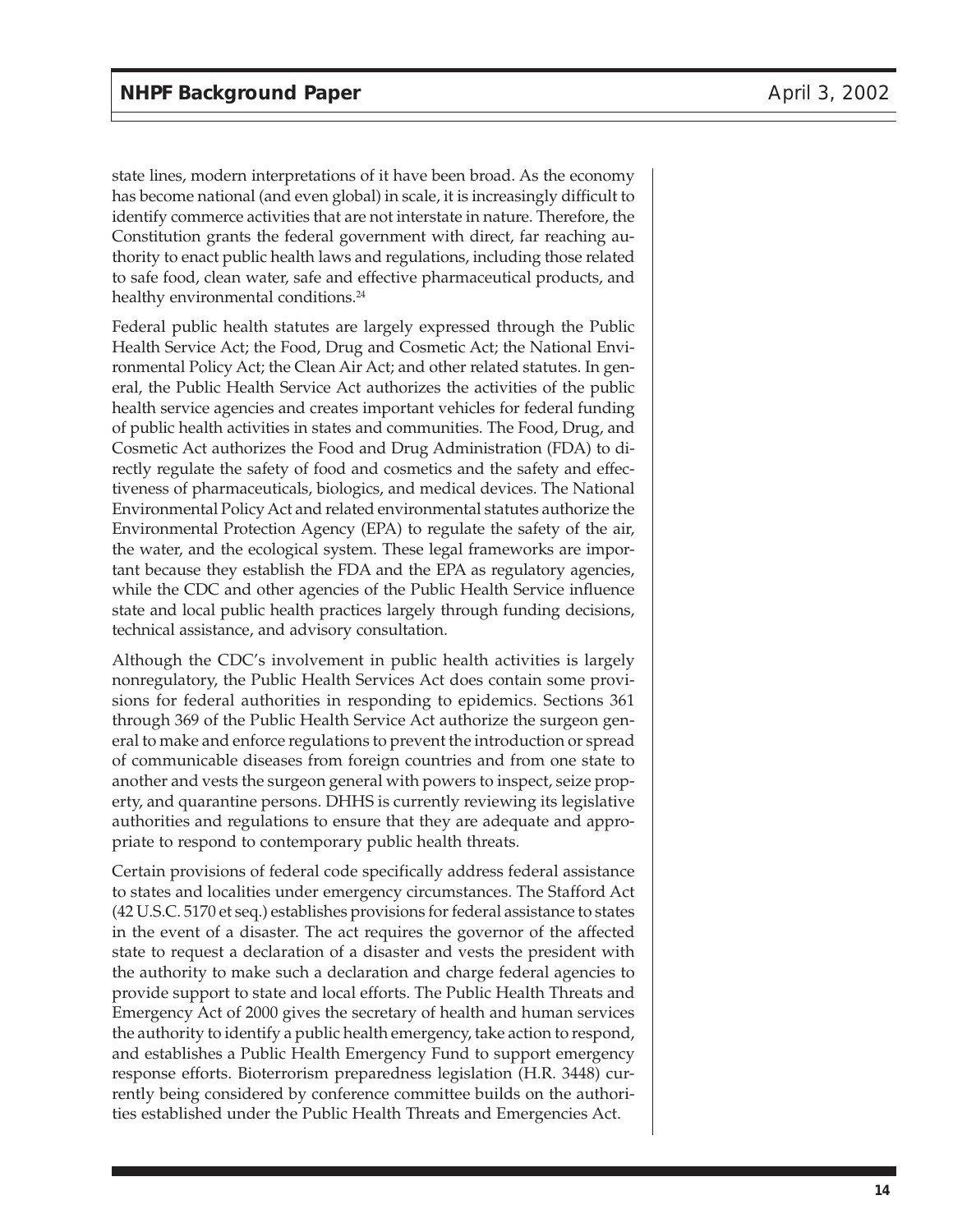### **State Law and Local Ordinances**

Although federal authority for public health matters has become fairly sweeping in modern times, the states have primary responsibility for protecting the health and welfare of their citizenry. The Constitution recognizes the states' sovereignty to safeguard the public's welfare and provides for two specific powers, the power to regulate private interest for the public good (commonly referred to as police power) and the *parens patriae* power to defend the interests of persons unable to secure their own interests. These powers give states broad latitude in determining the nature and characteristics of their governmental public health system.25

Given that states have a high degree of discretion in establishing public health law, bounded only by the U.S. and state constitutions, it is not surprising that a wide variety of approaches have emerged from state legislatures. States have pursued different paths in defining their role in public health, including determining the breadth and depth of government interventions, establishing the degree to which public health authority is delegated to local governments, and identifying the organizational framework for state public health functions.

**Scope and Content of State Public Health Statutes —** In defining the parameters of public health, states have established statutory definitions of the concept and have legislatively delineated the powers and duties of state and local public health officials.<sup>26</sup> In general, state public health statutes and the case law that interprets them provide public health authorities with the power to collect data, license businesses and health care delivery facilities, conduct inspections, and engage in enforcement activities (including control of persons and property).<sup>27</sup>

However, the legal basis and specific provisions governing these functions varies substantially by state. For example, in some states the specific conditions and diseases subject to compulsory reporting are identified in statute, and additions or modifications require legislative action. In other states, state health departments are vested with the authority to define the diseases and information that must be reported to state officials. Because states establish the specific circumstances under which reporting occurs and the procedures for such reporting, it is not surprising that communicable disease data vary across states. Similarly, licensing requirements, inspection standards and protocols, and enforcement authorities and remedies differ from state to state.<sup>28</sup> Researchers have found a wide range of congruence among states' public health enabling legislation and the missions and functions set forth in the ten essential services of public health.<sup>29</sup>

**Delegation of Authority to Local Public Health Officials —** Local governments derive all of their power and authority from the state. States have taken very different approaches to the delegation of public health duties to local governments. Some states provide local governments with very **States have primary responsibility for protecting the public's health and welfare.**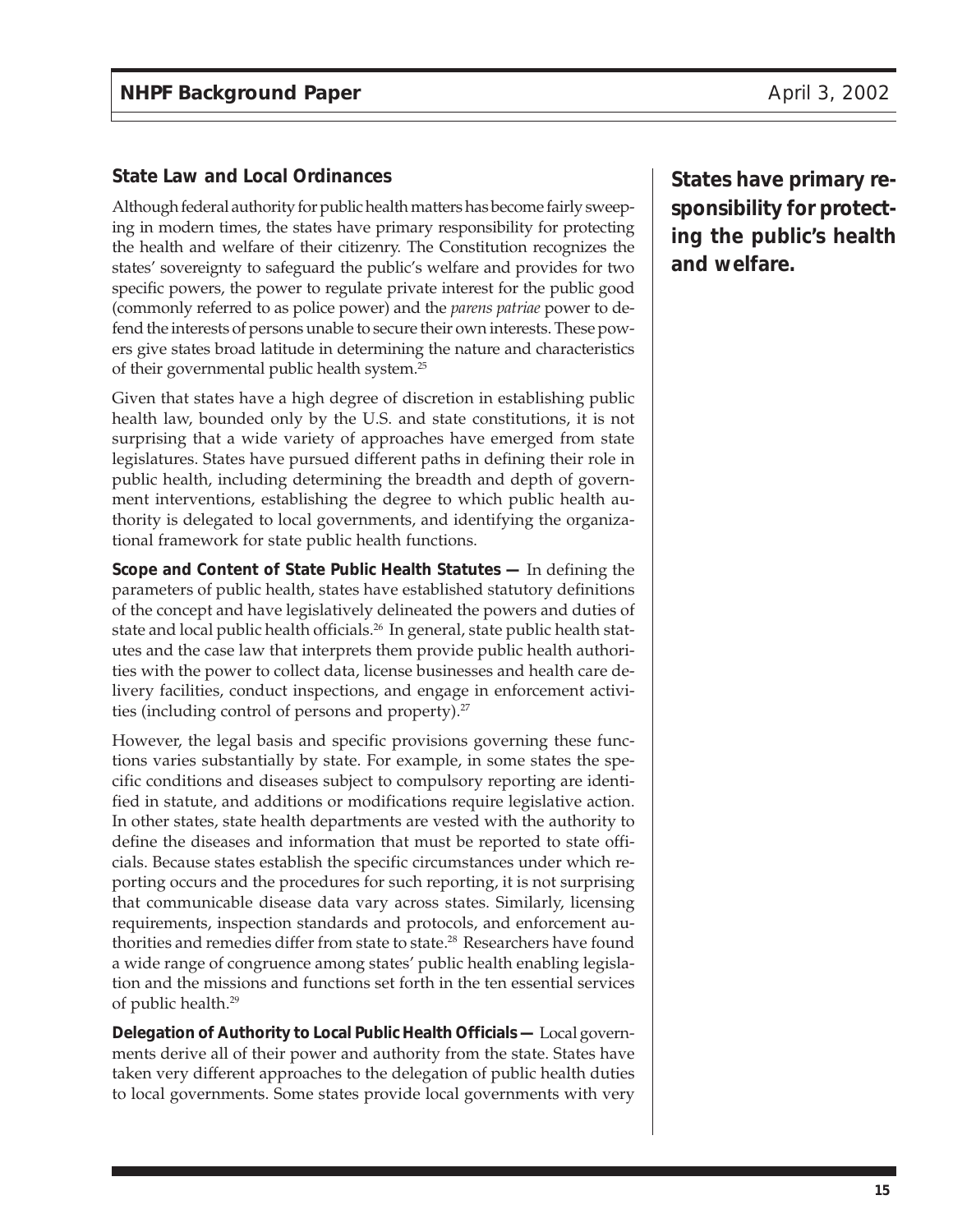limited authority, while others offer local jurisdiction "home rule" over public health matters. Absent delegations of power provided under state constitutions, states may modify or remove home rule powers of local governments at will. Such home rule provisions empower local governments to enact ordinances and establish fees, and may prescribe the governance structure for health departments (for example, local boards of health).<sup>30</sup> Some states have established statutes that explicitly allow local public health agencies (LPHAs) to form intergovernmental compacts to consolidate public health services across political jurisdictions.

In general, distribution of public health authority can be classified into three categories: (*a*) a centralized approach in which state agencies have extensive legal and operational control over local authorities, (*b*) a decentralized approach in which local governments are delegated significant control, and (*c*) a hybrid approach in which some public health responsibilities are provided directly by the state, while others are assumed by localities.<sup>31</sup> Table 1 summarizes the approach taken by each of the states.

While the information presented in Table 1 provides a general overview of state approaches, delegation of specific powers may differ from the general approach pursued. For example, although Arizona, Indiana, and Utah generally pursue a decentralized approach to the delegation of public health authority, these states do not delegate authority for issuing quarantine orders to local public health officials.32

| <b>Distributional</b><br>Approach | <b>Brief Description</b>                                                                                                                             | <b>States</b>                                                                               | Total |
|-----------------------------------|------------------------------------------------------------------------------------------------------------------------------------------------------|---------------------------------------------------------------------------------------------|-------|
| Centralized                       | State public health agency either performs<br>directly or regulates the level and extent<br>of public health services provided at the<br>local level | AR, DE*, FL, HI*, LA, MS, NM,<br>$RI^*$ , SC, VA, VT $^*$                                   | 11    |
| Decentralized                     | Authority and direct responsibility of many<br>public health functions lie at the local level<br>of government                                       | AZ, CO, CT, ID, IN, IA, ME, MO,<br>MT, NE, NV, NJ, ND, OR, UT, WA,<br>WІ                    | 17    |
| Hybrid                            | Direct responsibility for public health<br>functions are shared between state and local<br>government                                                | AL, AK, CA, GA, IL, KA, KY, MD,<br>MA, MI, MN, NH, NC, NY, OH,<br>OK, PA, SD, TN, TX WV, WY | 22    |

#### **TABLE 1 State Approaches to Delegation of Public Health Authority**

*\*State-run systems that do not classify their field offices as local health departments.*

*Source: Lawrence O. Gostin and J. G. Hodge, State Public Health Law—Assessment Report, unpublished paper sponsored by the Turning Point Public Health Statute Modernization National Collaborative, July 2001, 26; supplemented by Centers for Disease Control and Prevention, Profile of State and Territorial Public Health Systems. Table based on George E. Pickett and John Hanlon,* Public Health Administration and Practice, *108 (1990).*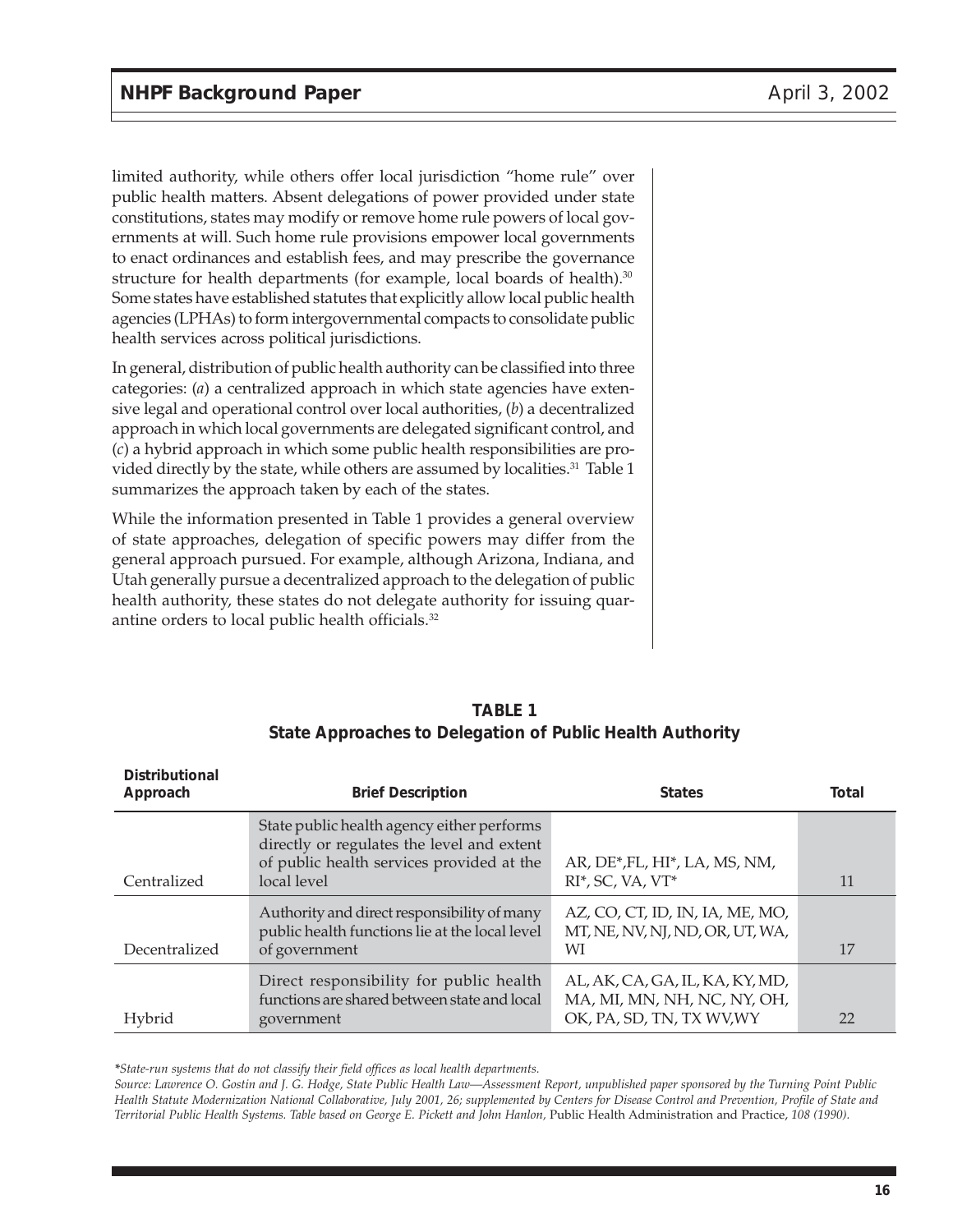**Modernization of State Public Health Statutes —** State public health statutes are not generally organized in a coherent structure. Rather, state public health legislation has been enacted in a piecemeal fashion as new public health threats have become identified.33 In *The Future of Public Health,* the IOM recommended that states review their public health statutes to ensure that basic authorities are clearly delineated, modern disease control measures are supported, and appropriate due process safeguards are incorporated. Although nearly 20 state legislatures have considered additions or changes to their statutory public health laws in recent years,<sup>34</sup> many of the laws currently on the books reflect a very dated perspective on government's role in public health interventions.<sup>35</sup>

Seeking to stimulate the modernization of public health law, the Turning Point Public Health Statute Modernization National Collaborative is developing a Model State Public Health Act. This collaborative represents a broad coalition of public health organizations, including the National Association of City and County Health Officers (NACCHO), the Association of State and Territorial Health Officers (ASTHO), the National Governors Association, the National Conference of State Legislatures, and the National Association of Local Boards of Health. The collaborative found that public health law reform is necessary to update antiquated laws, keep pace with scientific developments, comply with modern constitutional requirements, clarify powers and duties, and stimulate public health dialogue with policymakers.<sup>36</sup>

Expected to be completed in the summer of 2003, the model law is expected to be divided into 12 articles:

- Presentation of legislative findings.
- Definition of public health mission and functions.

■ Delineation of the fundamental capabilities required to support the mission (that is, data systems, workforce, organizational structure, financing, and research capacity).

- Identification of public and private partners.
- Identification of conditions of public health importance.

■ Statement of public health authorities and powers (for example, disease control and prevention, environmental health services, licensing and permits, administrative searches and inspections, and nuisance abatement).

- Clarification of emergency powers.
- Statement of administrative procedures.
- Provision to protect the privacy of public health information.
- Provision to ensure nondiscrimination in public health.
- Establishment of enforcement and sovereign immunity.

■ Miscellaneous provisions related to severability, repeals, conflicting laws, and reports.

**Many laws currently on the books reflect a dated perspective on government's role in public health.**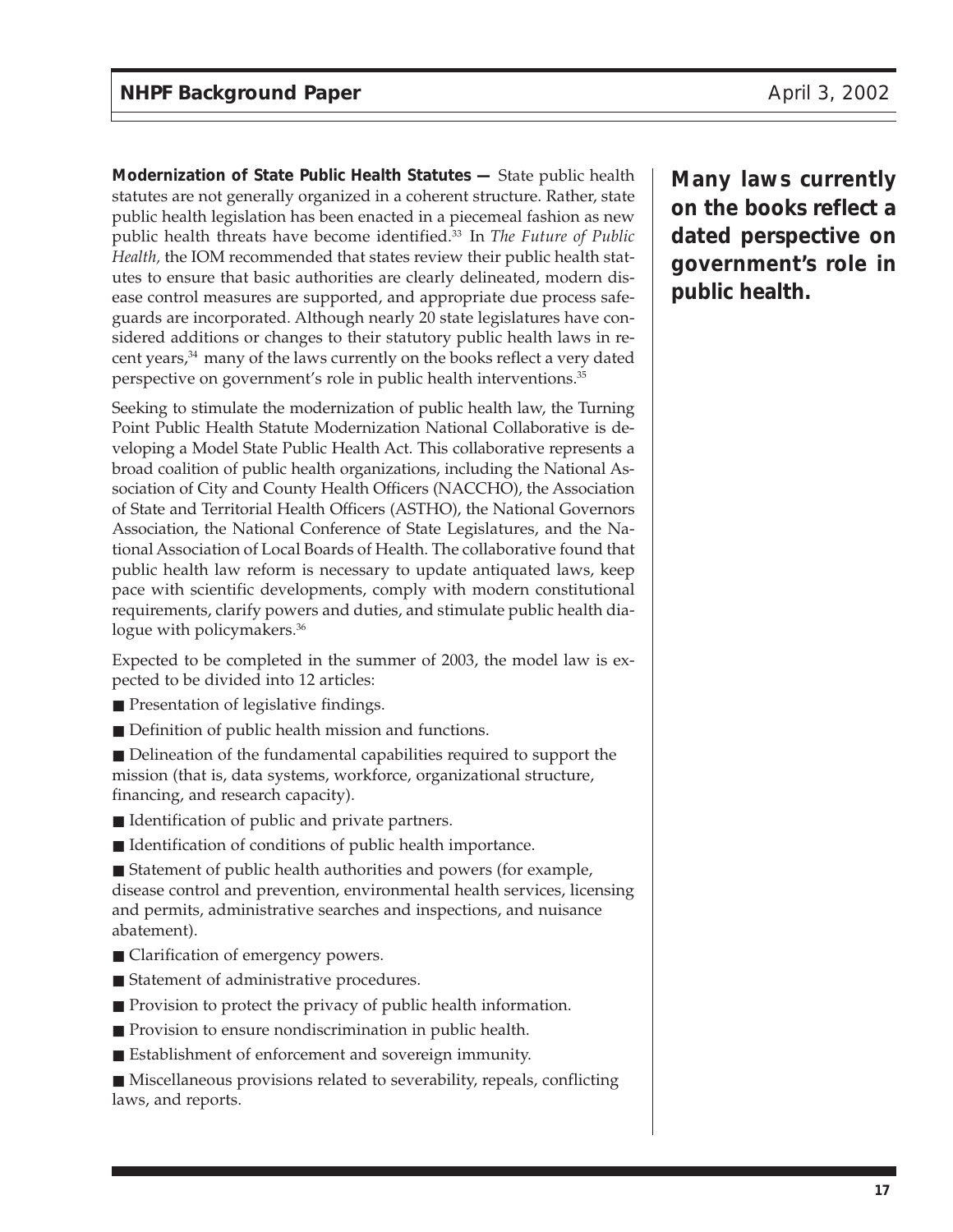In a related effort, the CDC funded the Center for Law and the Public's Health at Georgetown and Johns Hopkins Universities to develop a Model State Emergency Health Powers Act. The current draft of the model law provides an outline of the issues state policymakers must assess as they consider the adequacy of their existing emergency powers statutes, including measures to detect and track potential and existing public health emergencies, provisions to define and declare a public health emergency, powers to control property and persons during a state of emergency, requirements related to public communication, and provisions to mandate planning for an emergency.37

Some critics of this draft model law maintain that government has the inherent powers to deal with crisis situations and this statutory language is unnecessary. Others have identified gaps in the model language related to the regulation of health care financing (for example, the power of insurers to exclude from coverage treatments related to public health emergencies).38 Civil rights advocates have also voiced concerns that the model statute tilts too much toward public health powers at the expense of individual civil liberties.<sup>39</sup> Defenders of the effort have countered that a substantive debate about public health authorities must occur in state legislatures and this model statute provides a comprehensive road map for discussing important, yet potentially controversial, issues. These issues include defining who can declare a public health emergency and the circumstances under which this action can be taken, the extent of government power to detain individuals and seize property, and the balance of decision-making authority between governors and state legislatures. At least 29 state legislatures have indicated that public health preparedness will be a priority for the 2002 legislative session.<sup>40</sup>

### **WHO'S WHO? ORGANIZATIONAL ROLES AND FINANCIAL SUPPORT FOR PUBLIC HEALTH EMERGENCY PREPAREDNESS**

Public health services and activities have historically been grounded in state authority, as the preceding section suggests. While rooted in statebased policy, the public health system is complex, involving multiple players across all levels of government as well as collaborative relationships with the private sector. Federal, state, and local public health agencies work together in partnership to deliver public health services. Given the complexity of these relationships and the level of variation across states, it is extremely difficult to definitively characterize the relative contributions among federal, state, and local public health agencies (Figure 1).

The National Health Accounts published by DHHS estimate that \$41.1 billion were spent on governmental public health activities in 1999, excluding funding for biomedical research, environmental programs, and personal health care services. Federal funding accounted for nearly 11

**At least 29 state legislatures have indicated that public health preparedness will be a priority in 2002.**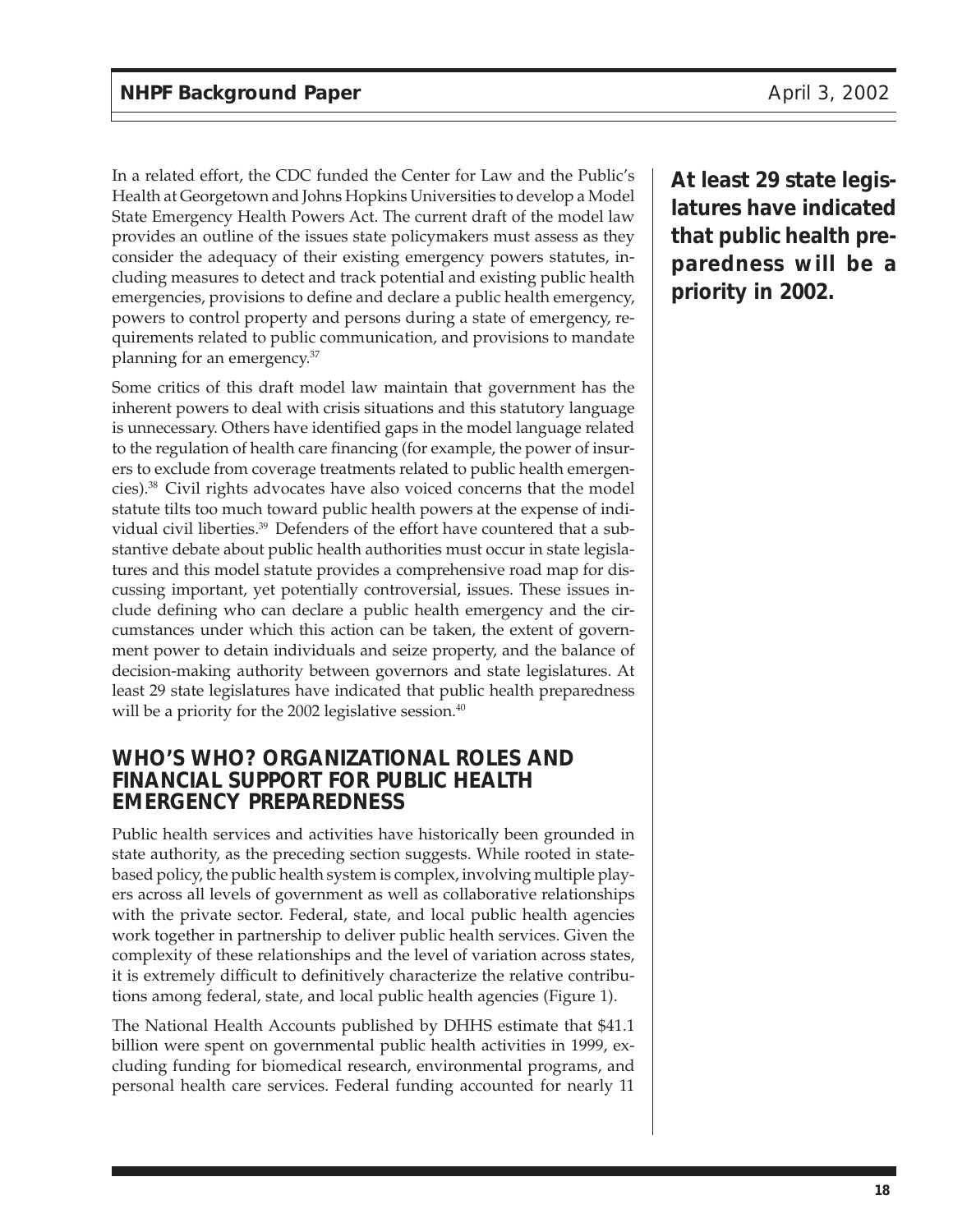percent of total public health spending (\$4.4 billion), with state and local government providing the majority of financial support (approximately 89 percent). $41$ 

Studies of state expenditures yield different estimates, indicating that federal funding plays a stronger role in supporting state and local activities than the National Health Accounts suggest. Based on data from the early 1990s, the Public Health Foundation estimated that federal funding accounted for 32 percent of public health expenditures within the sample of states studied, with state and local sources contributing 50 and 16 percent of funding respectively.<sup>42</sup> It should be noted that state contributions to public health vary widely across states and the Public Health Foundation did not claim that the nine states selected in their sample were statistically representative of all states.

A review of LPHA funding provides yet a different perspective. A recent NACCHO survey of LPHAs found that local governments contribute 44 percent of LPHA funding, with state support (including federal pass-throughs) representing 30 percent of funding, and direct federal support representing 3 percent. Service reimbursements and other revenue sources constitute the remaining 23 percent.<sup>43</sup> NACCHO's budget



*include expenditures made at the federal level but not passed through to states, e.g.,*

*Source: Public Health Foundation, Measuring Expenditures for Essential*

*CDC laboratories).*

*Public Health Service.*

**FIGURE 1 Public Health Spending by Source of Funds at National, State, and Local Levels** (in percent)

> *Source: National Association of County and City Health Officials, Local Public Health Infrastructure.*

*excluding biomedical research.*

*Source: 1999 National Health Accounts, Office of the Actuary, Health Care Financing Administration, U.S. Department of Health and Human Services.*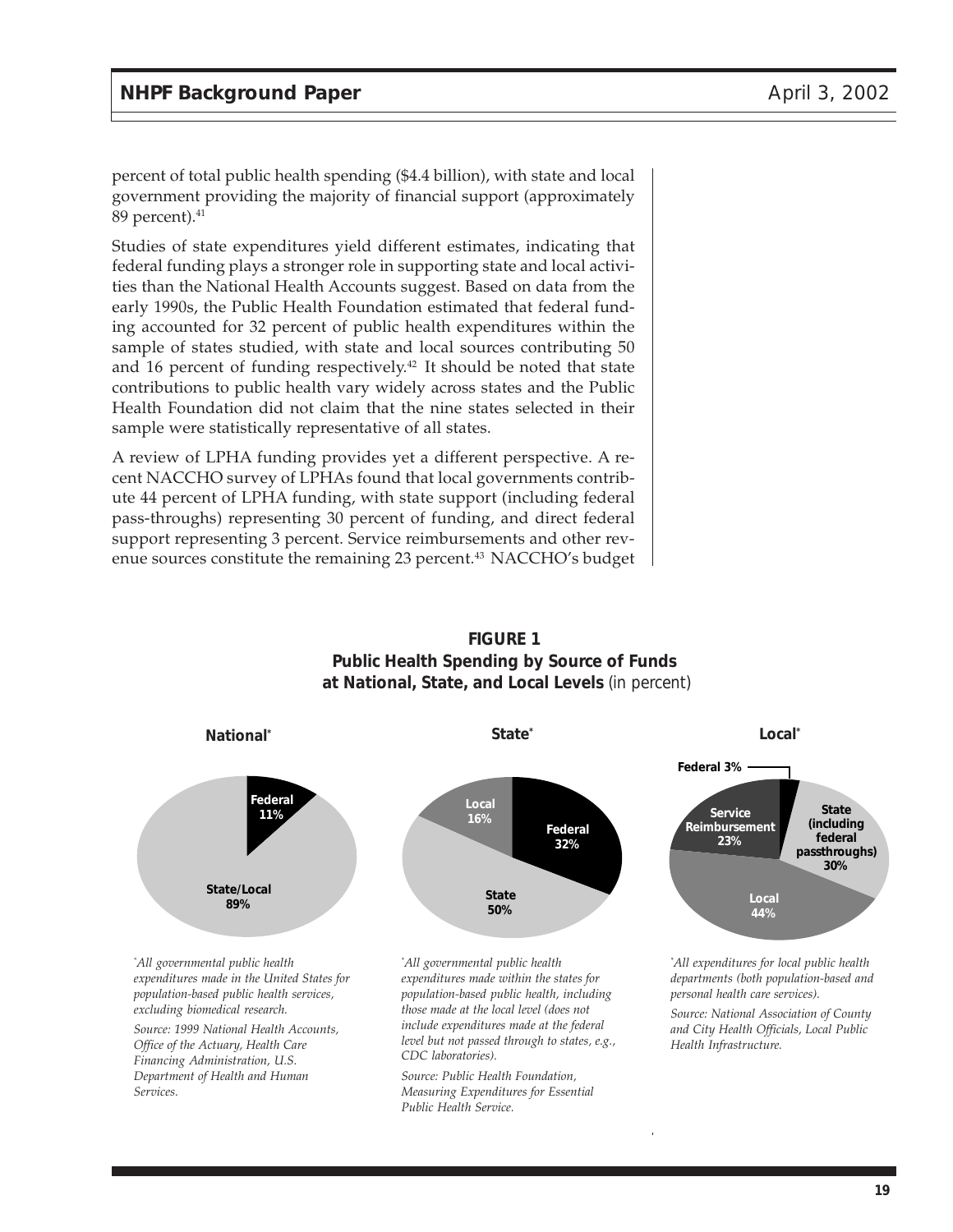summaries are not limited to population-based services and include the personal health services delivered by LPHAs, accounting for the large proportion of expenditures funded through service reimbursments. The seeming discrepancies observed in local/state contributions between the NACCHO and the Public Health Foundation studies likely result from expenditures that are made only at the state level (for example, state laboratory support). The expenses associated with these activities performed directly by state government are accounted for in the states' share of public health funding in the Public Health Foundation analysis, but they are not represented in the local health agency budgets reviewed by NACCHO.

Although the precise contribution of each level of government to the public health infrastructure is difficult to quantify, the available data confirm that public health is primarily a state-sponsored and -funded activity, with federal and local agencies playing significant roles.

### **Federal Agencies**

A recent U.S. General Accounting Office (GAO) report identified over 20 federal departments and agencies as having a role in preparing for or responding to a bioterrorist attack.<sup>44</sup> While bioterrorism attacks represent a single type of potential public health emergency, GAO's review of bioterrorism preparedness programs represents an inclusive overview of the multiple federal agencies that would have a role in any public health emergency. The Federal Response Plan,<sup>45</sup> which defines how the federal government will respond to domestic situations in which the president has declared an emergency requiring federal disaster assistance, identifies DHHS as the primary federal agency responsible for the medical and public health response to emergencies (including major disasters and terrorist events).

DHHS discharges these responsibilities through several operating divisions, including the following:

■ *Centers for Disease Control and Prevention*. The CDC works with state public health agencies to detect, investigate, and prevent the spread of disease in communities. The CDC provides support to state public health agencies in a variety of ways, including financial assistance, training programs, technical assistance and expert consultation, sophisticated laboratory services, research activities, and standards development.

■ *Food and Drug Administration*. The FDA has responsibilities both for ensuring the safety of the food supply and for assuring the safety and efficacy of pharmaceuticals, biologics, and medical devices. The FDA fulfills its food safety responsibilities in partnership with the Department of Agriculture which is responsible for the safety of meat, poultry, and processed egg products.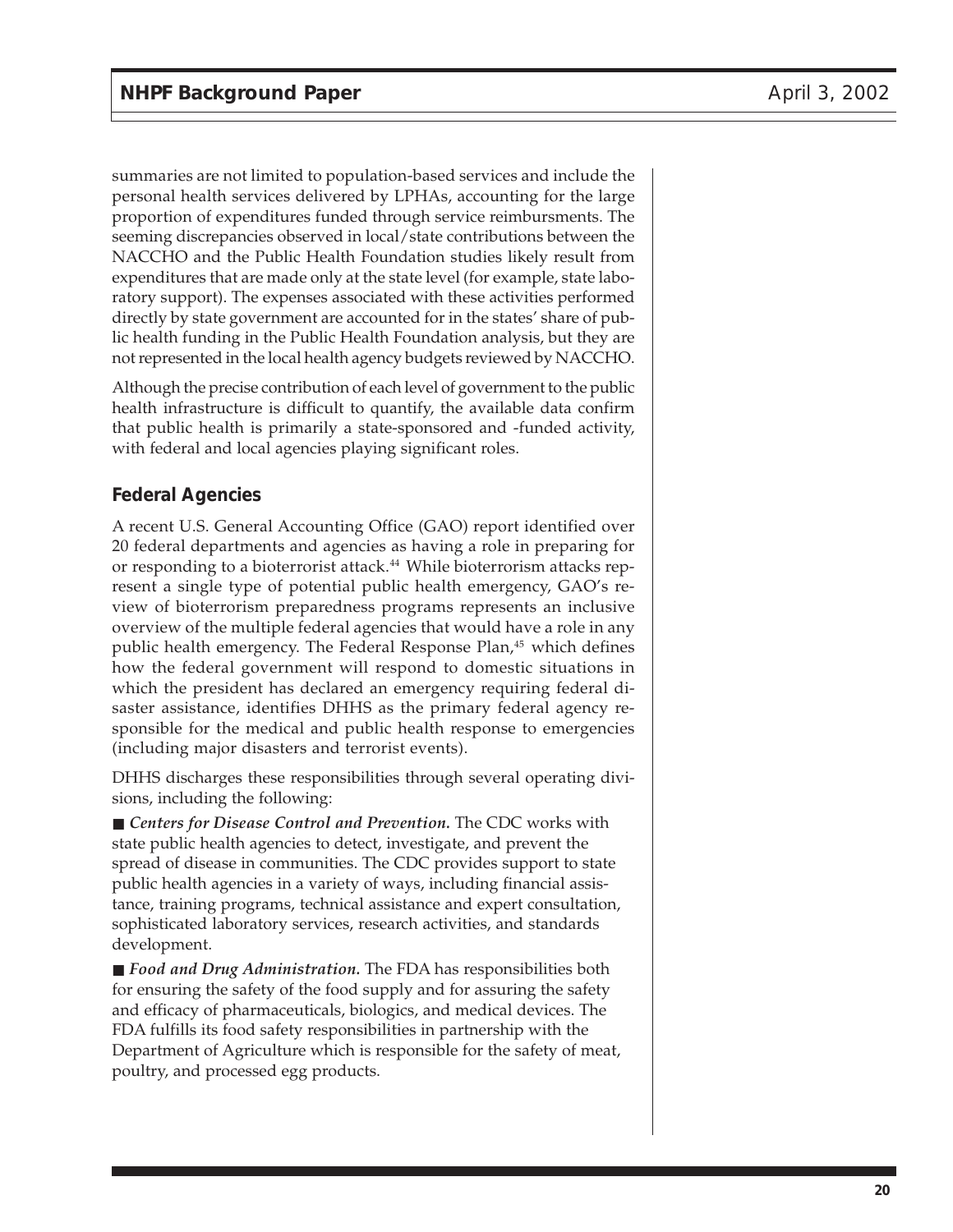■ *National Institutes of Health (NIH)*. The NIH conducts and supports biomedical research, including research targeted at the development of rapid diagnostics and new and more effective vaccines and antimicrobial therapies.

■ *Office of Emergency Preparedness (OEP)*. Housed within the Office of the Secretary, the OEP is responsible for coordinating emergency medical response in the event of a public health emergency. OEP coordinates both the National Disaster Medical Service and the Metropolitan Medical Response System.

■ *Health Resources and Services Administration (HRSA)*. HRSA administers the state grant program to facilitate regional hospital preparedness planning and to upgrade the capacity of hospitals and other health care facilities to respond to public health emergencies. HRSA is also generally responsible for health care workforce development.

A variety of other federal agencies have organizational responsibilities related to bioterrorism and public health emergency preparedness. The Federal Emergency Management Agency (FEMA) is the lead agency responsible for coordinating federal aid for any disaster that prompts federal assistance through the Stafford Act. The EPA is responsible for responding to emergencies involving chemicals and other hazardous substances. The Department of Defense supports public health preparedness through its research on bioweapons, intelligence gathering on bioterrorism threats, and civil support functions in the event of an emergency that results in severe social unrest. The Department of Justice has lead responsibility for assessing and investigating terrorist threats and provides funds and assistance to emergency responders (for example, police, fire, and rescue personnel) at state and local levels. The Department of Veterans Affairs purchases drugs and other therapeutics for the National Pharmaceutical Stockpile and operates one of the nation's largest health care systems, which could provide critical surge capacity in the event of a mass causality event. Several other federal agencies, including the Departments of Transportation, Commerce, and Energy also have potential roles to play in preparing for and responding to a public health emergency. A more detailed summary of federal agency roles and responsibilities is presented in Appendix A.

The GAO found that although efforts have been made to better coordinate federal efforts to combat terrorism, significant fragmentation continues to exist. The congressionally established Advisory Panel to Assess Domestic Response Capabilities for Terrorism Involving Weapons of Mass Destruction (also known as the Gilmore Commission) also concluded that existing coordination mechanisms fail to provide adequate authority and accountability.<sup>46</sup> The GAO raised particular concerns about the range of agencies providing assistance to state and local governments and recommended consolidation of some emergency planning efforts under FEMA.

Although multiple agencies provide federal funding for emergency preparedness, federal support for the public health infrastructure at the state **Although efforts have been made to better coordinate federal efforts to combat terrorism, significant fragmentation still exists.**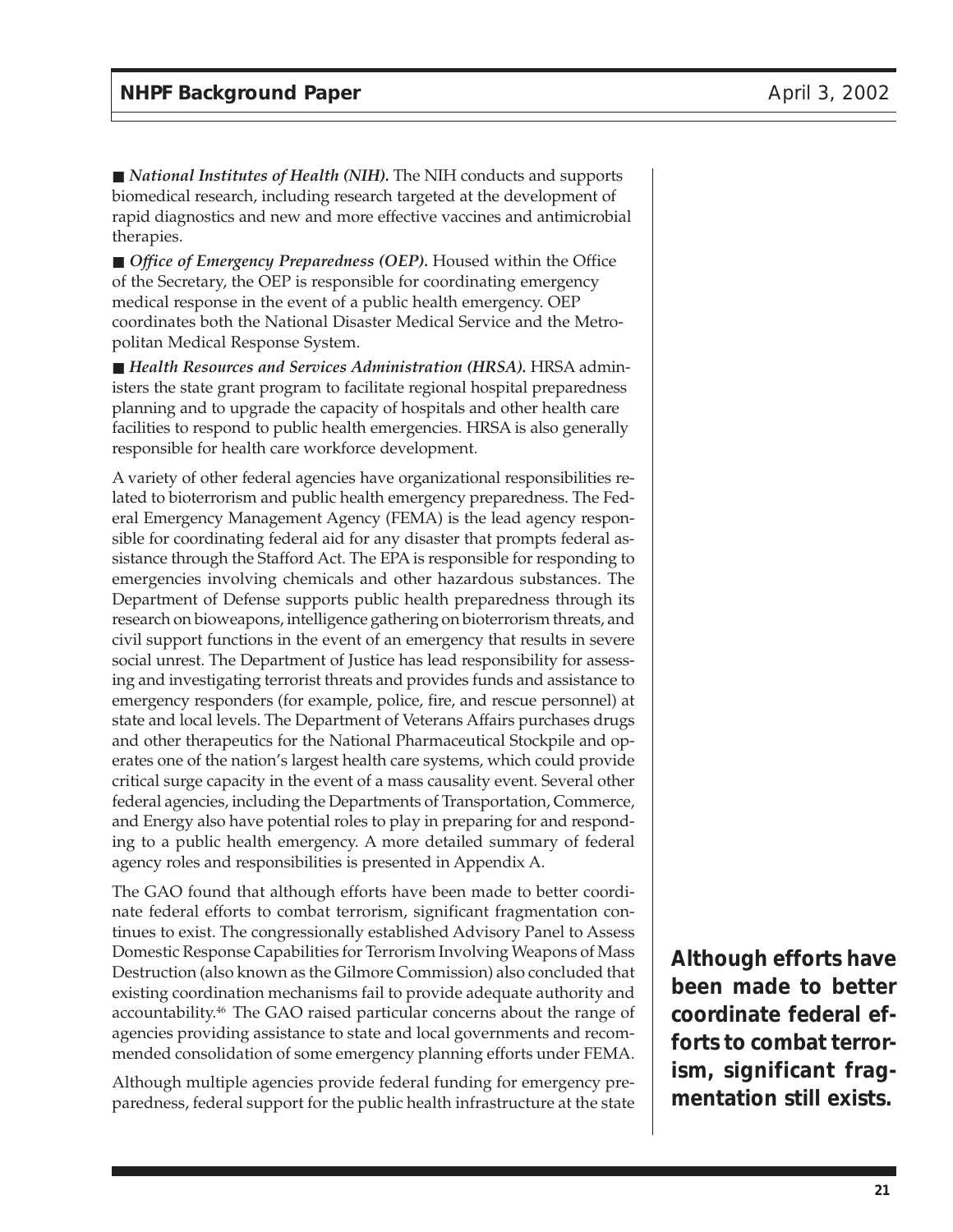and local levels is drawn largely from grants and cooperative agreements with the CDC. Some of these funding streams represent nondirected mechanisms, such as the Preventive Services Block Grant, a flexible grant that supports states' efforts to prevent morbidity and mortality. ASTHO estimated that approximately 9 percent of Preventive Health Service Block Grant dollars are allocated by states to infectious disease prevention and control activities (\$12.15 million out of \$135 million total block grant funding).<sup>47</sup> However, most CDC grants to states are categorical in nature, focusing on specific diseases or activities. Categorical grants and cooperative agreements that have supported the public health infrastructure (and indirectly contribute to emergency preparedness activities, given the dual use nature of many of these investments) include those related to STDs, TB, HIV/AIDS, immunizations, epidemiology and laboratory capacity, and environmental health.

Some of these categorical grants are awared to all 50 states. Others resemble demonstration projects that seek to develop and test more advanced capabilities. These demonstration/research grants are awarded on a competitive basis and may be expanded to additional states as funds become available. For example, the Emerging Infections Program provides funding to nine states to conduct sophisticated, active surveillance on food-borne illnesses and other emerging infectious diseases. An overview of key CDC and other relevant DHHS programs is presented in Appendix B.

While a detailed accounting of these many funding vehicles is not readily available, CDC funding for state and local preparedness had been limited prior to the infusion of funding provided for in the fiscal year (FY) 2002 appropriations. Beginning in 1999, CDC was appropriated dollars expressly to support bioterrorism preparedness activities. In FY 2001, \$180.9 million was appropriated for these efforts, with \$66.7 million allocated to building state and local preparedness. In the wake of September 11 and the anthrax attacks, increased concerns regarding homeland security led to a \$2.1 billion FY 2002 appropriation for CDC's anti-terrorism activities, over a ten-fold increase from FY 2001 levels. The FY 2002 supplemental appropriations targeted \$865 million to upgrading state and local capacity, which, combined with dollars from CDC's regular appropriation, resulted in \$917 million for grants to states and localities. The first installment of this funding, approximately 20 percent of the total, was made to states in mid-February.

### **State Agencies**

As does the federal government, most states rely on multiple agencies to deliver public health emergency services. These functions tend to be concentrated within a limited number of agencies at the state level. Most public health emergency preparedness functions are typically housed within a state health agency or department of health. The majority of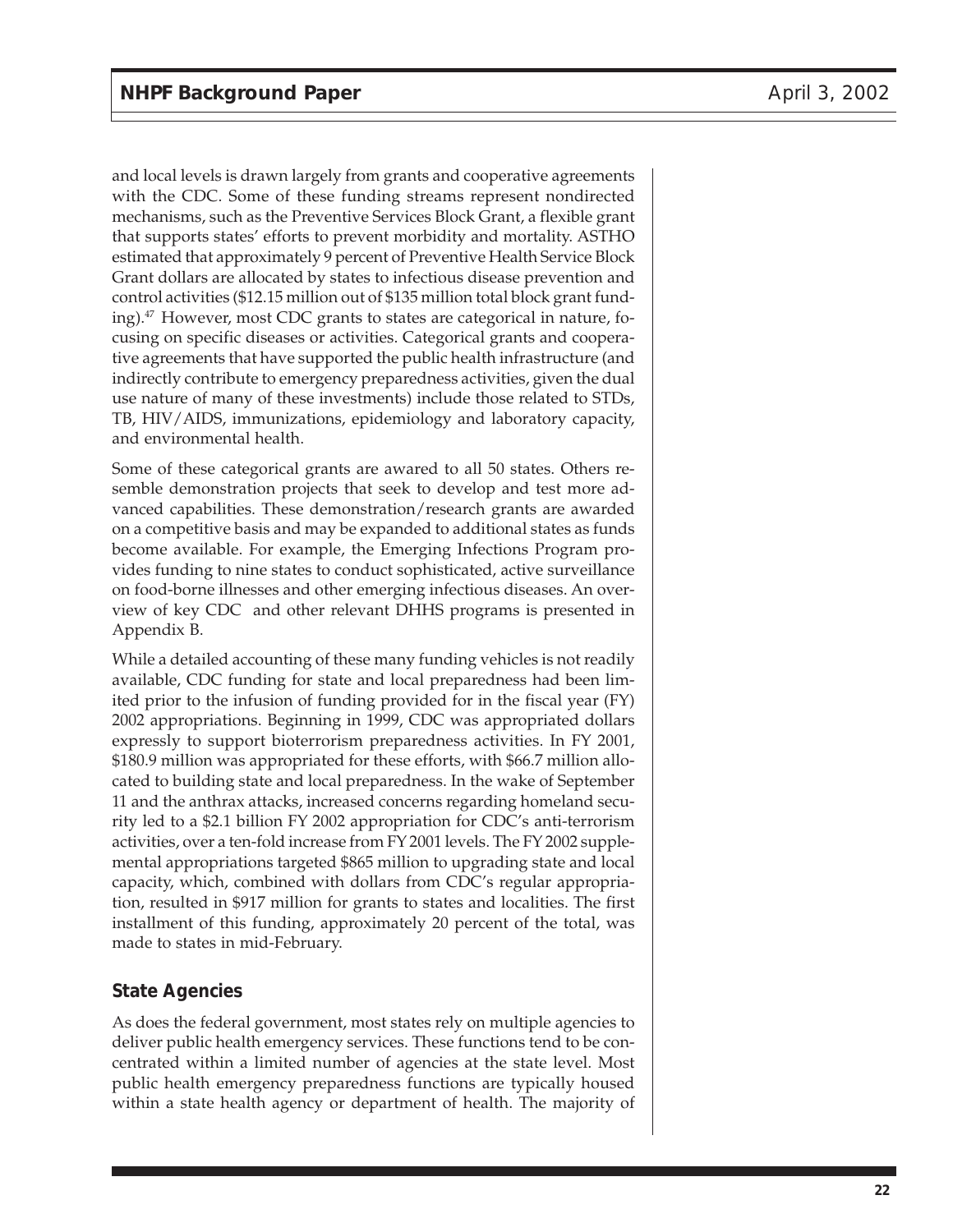states (35) have freestanding state health agencies, while the remainder of states have consolidated public health organizations into "super agencies" that are responsible for a wide range of activities (for example, human services).<sup>48</sup>

Public health preparedness functions that are often organizationally separate from the primary state health agency include environmental health services and emergency medical services. Most states (36) have an environmental health agency that is separate from the state health agency.<sup>49</sup> Although these states may have a small environmental health section within the health agency, the environmental health agency is charged with monitoring environmental contaminants and remediating hazardous conditions. Similarly, in at least seven states, the state health agency is not responsible for emergency medical services (EMS). States that separate EMS from other public health functions typically house EMS activities in a department of public safety or in freestanding EMS authorities or boards.50 In responding to a public health emergency, the state health agency would work collaboratively with the environmental agency and emergency medical services agency (if separated organizationally), as well as with state law enforcement, public safety, and transportation agencies and, possibly, the National Guard.

As the preceding section on public health law discussed, states vary considerably in the nature and scope of the public health services they provide. States differ both in the breadth and depth of services provided within their jurisdictions and the degree to which public health service delivery responsibilities are delegated to local governments. In general, however, state governments are ultimately responsible for responding to a public health emergency and tend to play certain key roles in preparedness and response, regardless of how decentralized a particular public health system might be. Except in the largest metropolitan local public health departments, local public health officials will tend to rely on state personnel and capacity for a number of key functions, including providing advanced laboratory capacity and epidemiological expertise and serving as a conduit for federal assistance.

States vary considerably in the amount of funding they contribute to public health. Although there are no current centralized data on state health budgets, data from the late 1980s suggest that some states, such as Colorado, rely heavily on federal funding and contribute relatively few state dollars. Other states, such as California and New York, make investments that far exceed federal support.<sup>51</sup> Past efforts to document state variations in per capita spending on public health were stymied by both technical challenges in resolving the many ways states organize and define public health and political sensitivities to making explicit cross-state comparisons. Although anecdotal accounts confirm that the patterns observed in older data continue to be true, systematic national reporting of state investments in public health have not occurred in over a decade.

**States vary considerably in the resources they contribute to public health.**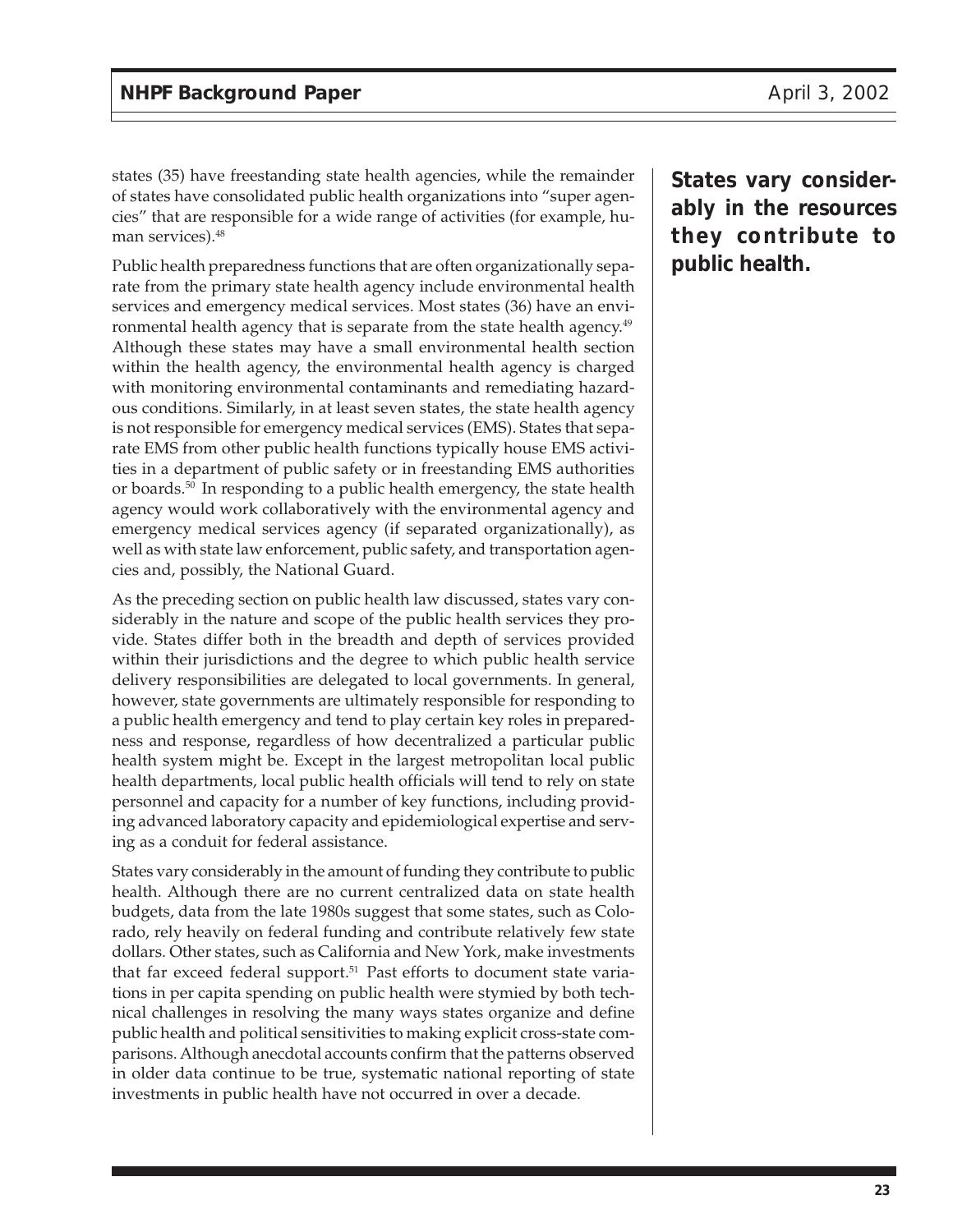State funds for public health expenditures are derived from many sources, including distributions from general revenues, specific set-asides based on ad valorem (real property) taxes or sales taxes, fees (for example, fees for distribution of vital statistic records and licensure fees)**,** settlement funds (for example, tobacco settlement), reimbursement for services (for example, third party payment for immunizations), and philanthropic donations.

### **Local Public Health Agencies**

In general, LPHAs are on the "front line" in responding to public health emergencies and must work collaboratively with other "first responders," such as fire and rescue personnel, emergency medical service providers, law enforcement officers, hazardous materials teams, physicians, and hospitals in preparing for and managing the consequences of those emergencies. Although the relationships between state and local public health agencies vary substantially across the country, in most states significant responsibilities have been delegated to localities.

A recent survey conducted by NACCHO estimated that there are currently 2,912 local health departments in the United States.<sup>52</sup> The majority of these LPHAs are county-based (60 percent), with the remainder divided among city-based (10 percent), city-county (7 percent), township (15 percent), and multicounty (8 percent) configurations. The populations served by these LPHAs vary considerably, with 50 percent of LPHAs serving populations of fewer than 25,000 persons, 19 percent serving 25,000 to 49,999 persons, 13 percent serving 50,000 to 99,999 persons, 14 percent serving 100,000 to 499,999 persons, and 4 percent serving over 500,000 persons.<sup>53</sup>

The service offerings of LPHAs also vary substantially, with LPHAs serving larger populations more likely to offer a wide range of services. A comprehensive summary of services provided by LPHAs is presented in Appendix  $C^{54}$  Focusing on the services most directly related to emergency preparedness, the vast majority of LPHAs have responsibilities for epidemiology and surveillance (84 percent), communicable disease control measures (94 percent), food safety (85 percent), and restaurant inspections (80 percent). LPHAs are less likely to be responsible for laboratory services (45 percent), air quality (44 percent), vector control (61 percent), animal control (40 percent), water inspections (44 percent), or emergency medical response (61 percent).

In those cases where the LPHA is not responsible for these services, they are typically delivered by a sister local government agency (for example, an environmental services agency) or the state. When services are offered by an LPHA, the breadth and depth of those services may vary quite extensively. For example, although nearly half of LPHAs report providing laboratory services, these services may be quite limited in nature (for example, to support TB and STD testing). Many LPHAs who report having laboratory services are likely to rely on state public health labs for more specialized diagnostic needs.

**In most states, significant responsibilities have been delegated to localities.**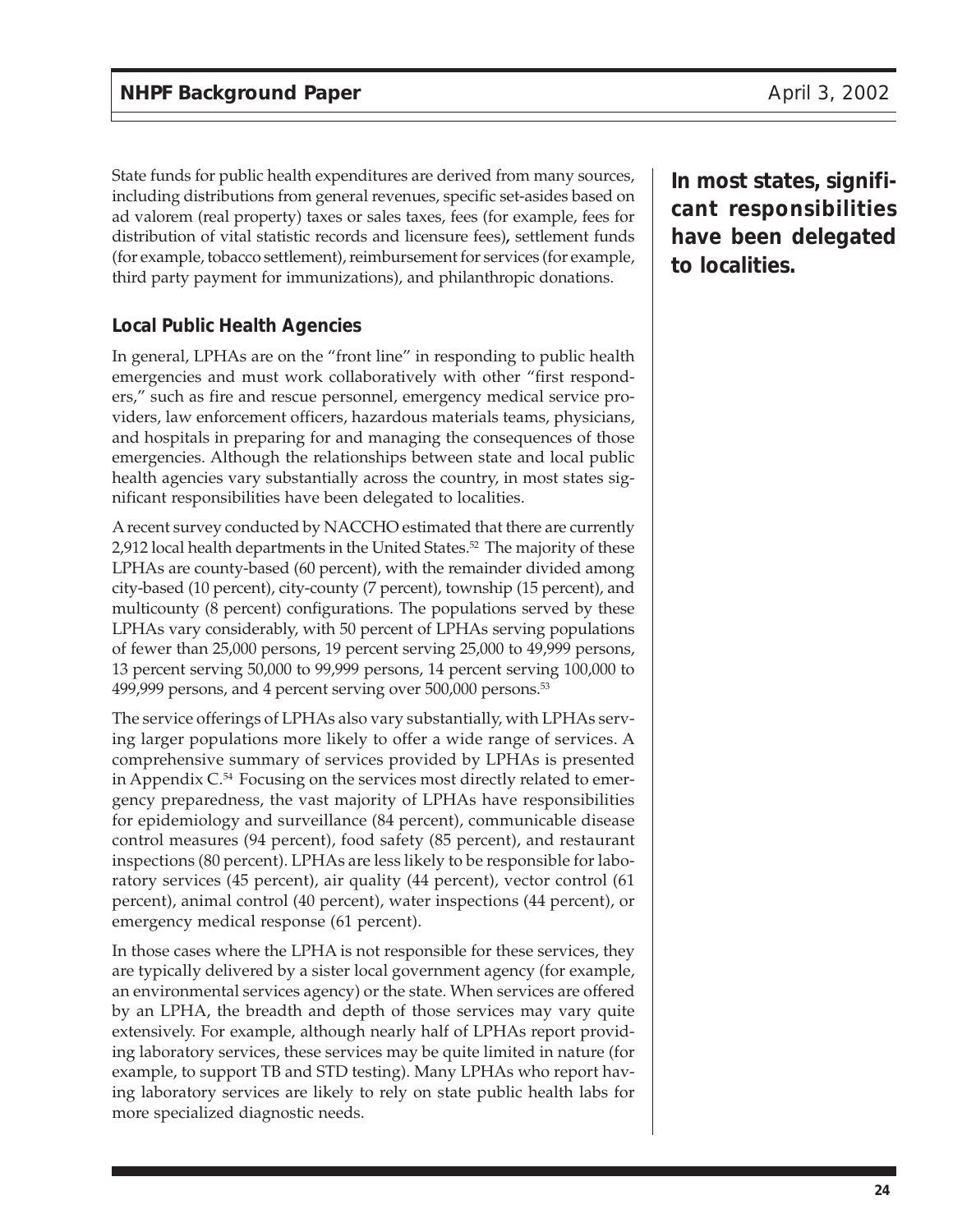The workforce of the LPHA varies significantly, with staffing levels ranging from 0 full-time equivalent staff (FTEs) to 5,600 FTEs. The mean FTE staffing complement is 67 and the median staffing level is 13. Not surprisingly, these differences in staffing correlate strongly to the size of the populations served by the LPHA, as shown in Table 2.<sup>55</sup> Administrative or clerical staff, public health nurses, and environmental scientists or specialists are the most common occupations represented among LPHA staff.

Given the tremendous diversity in the size of LPHAs, it is not surprising that annual expenditures vary significantly by the size of the population served. The recent NACCHO survey of LPHAs found that annual expenditures ranged from \$0 in LPHAs staffed by volunteer officials to over \$836 million in large metropolitan health departments. Table 3 shows the variation in annual expenditures by size of the population served. NACCHO did not calculate per capita expenditures for the LPHAs who responded to the survey.

It is important to note that these annual expenditures include funding for the delivery of personal health care services (for example, prenatal care clinics) and are not limited to emergency preparedness activities. A study conducted by the Public Health Foundation found significant variation in the percentage of LPHA expenditures devoted to personal health care services.<sup>56</sup> The budgets of some LPHAs, particularly those that operate county hospitals or home health services, are dominated by personal health care services. Although data on per capita spending for public health emergency preparedness activities are not available, anecdotal reports suggest significant variation in the level of local and state contributions to preparedness efforts. Local governments fund their contributions to LPHAs through a variety of mechanisms, including general revenues, specific taxes, fines, and fees. Some jurisdictions allow local public health authorities to raise capital through the issuance of bonds or other securities.<sup>57</sup>

Differences in the size of population served, staffing, services, budgets, and capabilities of local health departments depend in part on how state governments have elected to structure and organize local public health jurisdictions. There is tremendous variation nationally in how local health departments are configured. Both Idaho and Utah organize local public health activities through regional health districts that serve multiple counties. In contrast, Massachusetts has 351 local public health jurisdictions, serving every township in the state, regardless of size. Only ten local (city or county) health departments exist in Pennsylvania, with the balance of the state served by four small regional offices of the state health department. In Bergen County, New Jersey, alone there are a county health department, 15 township health departments, and 55 boards of health. Approximately 180 communities in the United States are not served by a local public health authority.

#### **TABLE 2 Local Public Health Agency Staffing Levels by Size of Population Served**

|                           | <b>Staffing Levels</b> |                              |
|---------------------------|------------------------|------------------------------|
| <b>Size of Population</b> |                        | <b>Mean FTEs</b> Median FTEs |
| $0 - 24,999$              | 13.9                   | 8.5                          |
| $25,000 - 49,999$         | 31.3                   | 18.0                         |
| $50,000 - 99,999$         | 57.8                   | 41.0                         |
| $100,000 - 499,999$       | 150.9                  | 110.0                        |
| $500,000+$                | 612.0                  | 437.0                        |

*National Association of County and City Health Officials,* Local Public Health Agency Infrastructure: A Chartbook, *Washington, DC, October 2001.*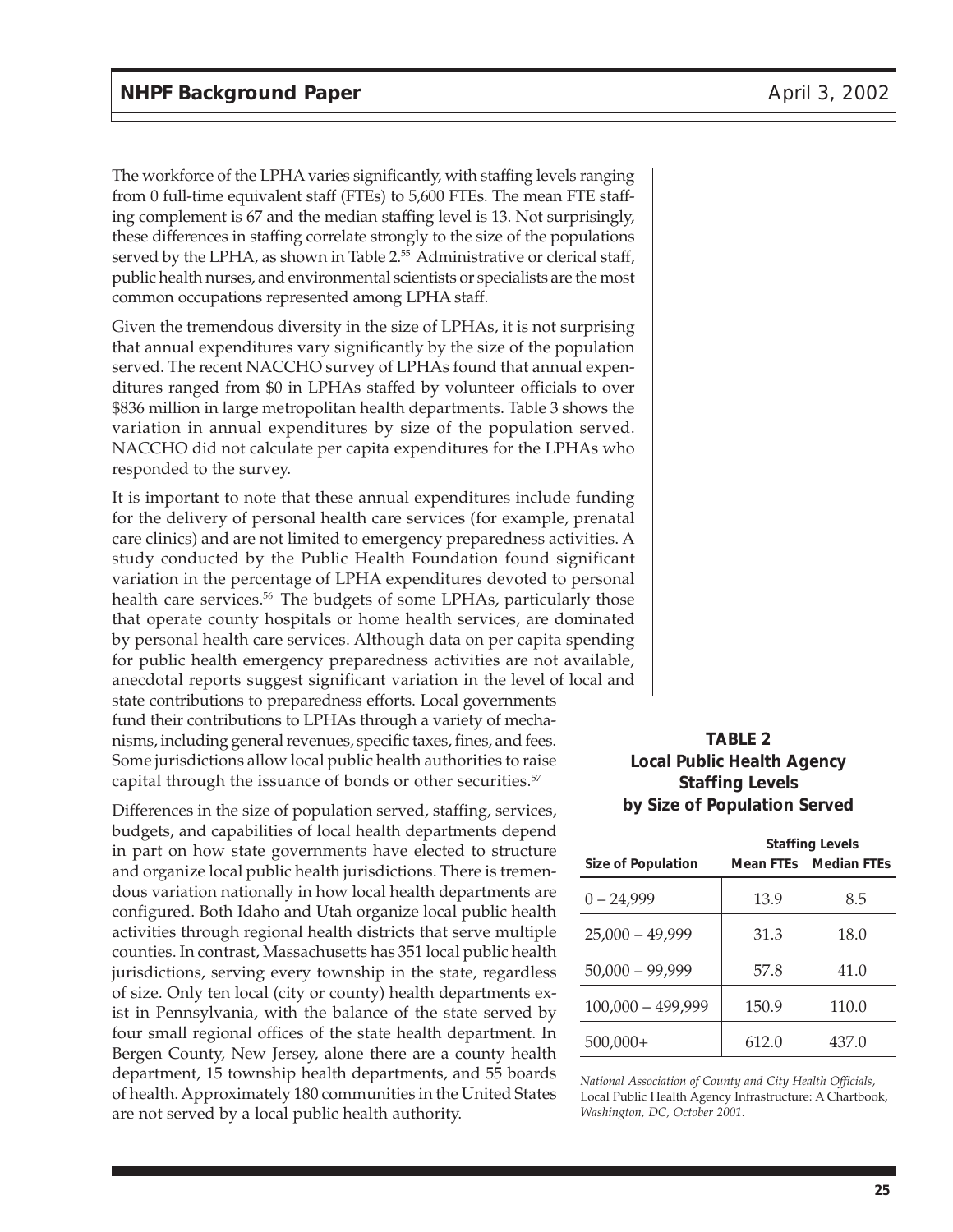|                     | <b>Expenditure Levels</b> |                 |                                         |                             |
|---------------------|---------------------------|-----------------|-----------------------------------------|-----------------------------|
| Size of Population  | Average                   | 25th Percentile | 50 <sup>th</sup> Percentile<br>(Median) | 75 <sup>th</sup> Percentile |
| $0 - 24,999$        | \$437,637                 | \$86,500        | \$214,658                               | \$507,283                   |
| $25,000 - 49,999$   | \$1,227,538               | \$302,000       | \$600,000                               | \$1,400,000                 |
| $50,000 - 99,999$   | \$2,552,669               | \$1,011,221     | \$1,827,526                             | \$3,250,000                 |
| $100,000 - 499,999$ | \$7,674,500               | \$3,167,936     | \$5,100,000                             | \$10,500,000                |
| $500,000+$          | \$66,200,000              | \$16,500,000    | \$27,000,000                            | \$46,800,000                |

#### **TABLE 3 Annual Expenditure Levels of Local Public Health Agencies, by Size of Population Served, 1999**

*National Association of County and City Health Officials,* Local Public Health Agency Infrastructure: A Chartbook, *Washington, DC, October 2001.*

Even after segmenting service offerings and staffing levels by the size of the population served by the LPHAs, the average values that emerge can mask significant differences within categories. As Jerry Gibson, director of Disease Control in the South Carolina Department of Health and Environmental Control and immediate past president of the Council of State and Territorial Epidemiologists, noted: "public health organization and capability are highly varied across the 51 states and 3,000 local health departments of the United States. Some are strong, but many are very weak....Our preparedness building cannot ignore the weak departments."58 A recent NACCHO survey revealed that only 26 percent of LPHAs had completed a comprehensive emergency response plan; however, over half of respondents indicated that their response plans were at least 80 percent complete. Of those that had begun development of a comprehensive emergency response plan, only 12 percent indicated that a bioterrorism portion was complete.<sup>59</sup> In an earlier survey, only 15 percent of local health departments indicated that they were well prepared to respond to a public health emergency.<sup>60</sup>

### **Private Health Care Providers and Other Private-Sector Partners**

While government agencies play a central role in preparing for and responding to a public health emergency, the efforts of private-sector health care providers, pharmaceutical manufacturers, agricultural producers, the food industry, and other private-sector parties are also critical. Effective public health preparedness depends, in large part, on alert clinicians who are trained to recognize potential emergency situations and report these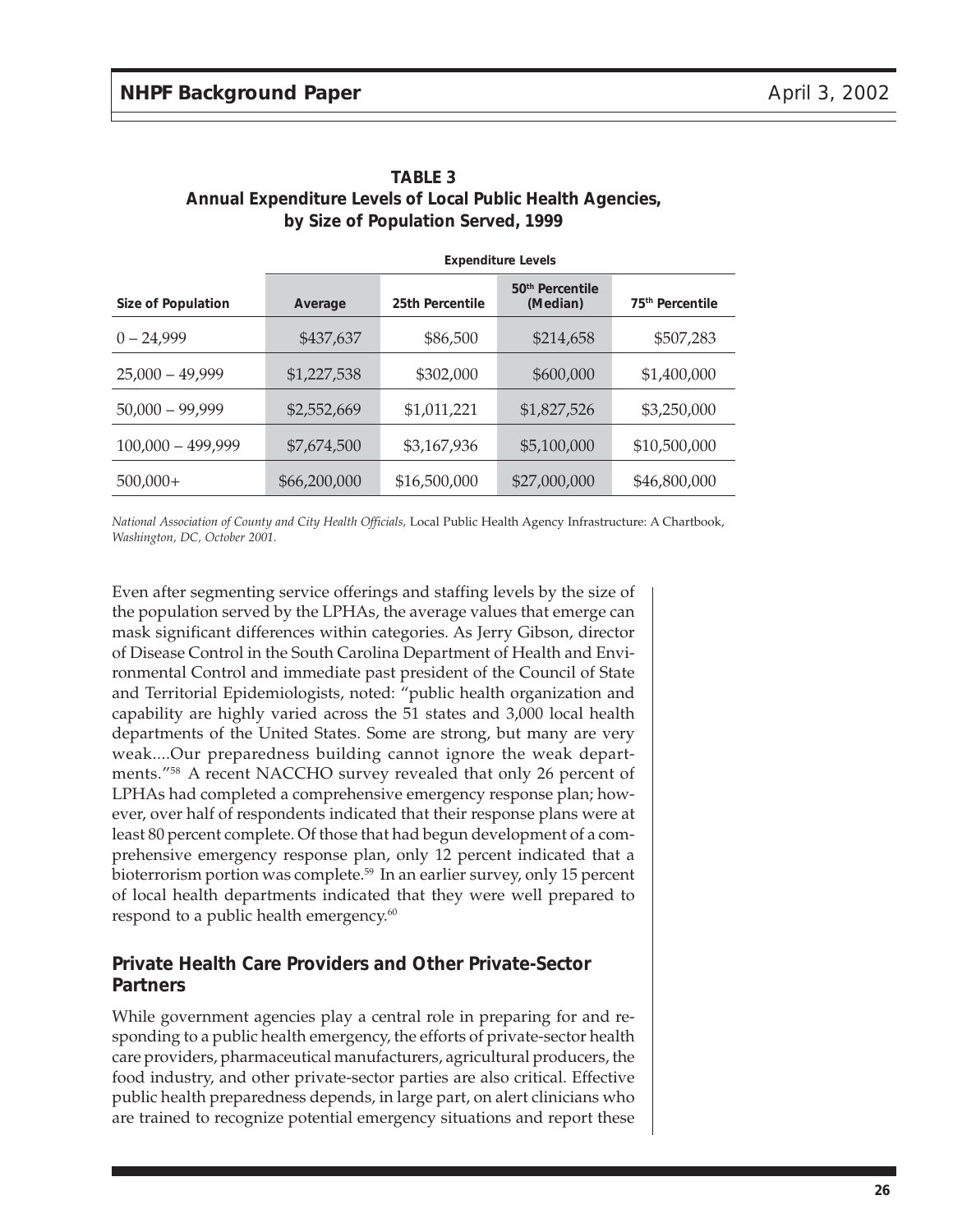suspicions to public health officials. Most individual patients who have contracted an infectious disease or are exposed to dangerous chemicals will first present for treatment to hospital emergency rooms or their own physicians. These private-sector providers play a crucial role in identifying threats to the general public's health.

Every state has incorporated requirements in state statute that compel physicians, laboratories, and other health providers to notify public health officials when patients present for particular diseases. Some states include a general provision that physicians should report "unusual" infectious diseases. Despite these laws, it is fairly well-documented that compliance with reportable disease requirements is low and that physicians do not generally understand these requirements or the processes for making reports. Even when requirements are understood, some physicians choose to ignore them, given the effort it takes to make reports and perceptions regarding the utility of such efforts. Reporting from laboratories that make clinical diagnoses tends to be more complete, but concerns have been raised regarding regional labs that have broad geographic service areas and may not be aware of the reporting requirements in the many states from which they receive specimens.

In addition to playing a critical role in detecting public health emergencies, private providers also play a central role in responding to the medical consequences of those emergencies. Given that they will probably have limited experience dealing with the rare disease threats typically associated with public health emergency situations, health care providers will likely look to public health officials for clinical guidance. Under the direction of public health authorities, private-sector delivery systems, hospitals, physicians, pharmacies, nursing homes, and others would be mobilized in the event of an emergency to provide needed treatment to those affected by disease and to provide prophylactic care to those at risk for exposure to disease. State and federal laws that confer tax-exempt status on hospitals typically require those institutions to provide significant community benefit, including the provision of emergency medical services and participation in regional emergency medical service planning. The FY 2002 appropriations included \$135 million for grants to states to conduct regional planning and to improve the capacity of hospitals and other health care facilities to respond to bioterrorism.

Health care providers are not the only private-sector group contributing to public health emergency preparedness. Although NIH makes significant investments in the development of new vaccines and antimicrobial agents, pharmaceutical manufacturers represent the primary source of funding for research and development. Efforts to encourage industry interest in the development of vaccines and other countermeasures include incentives such as liability protections, antitrust waivers, patent extensions, and long-term contracts. Similarly, activities to improve the safety and security of the food supply will rely on the agricultural and food

**Health care providers will likely look to public health officials for clinical guidance.**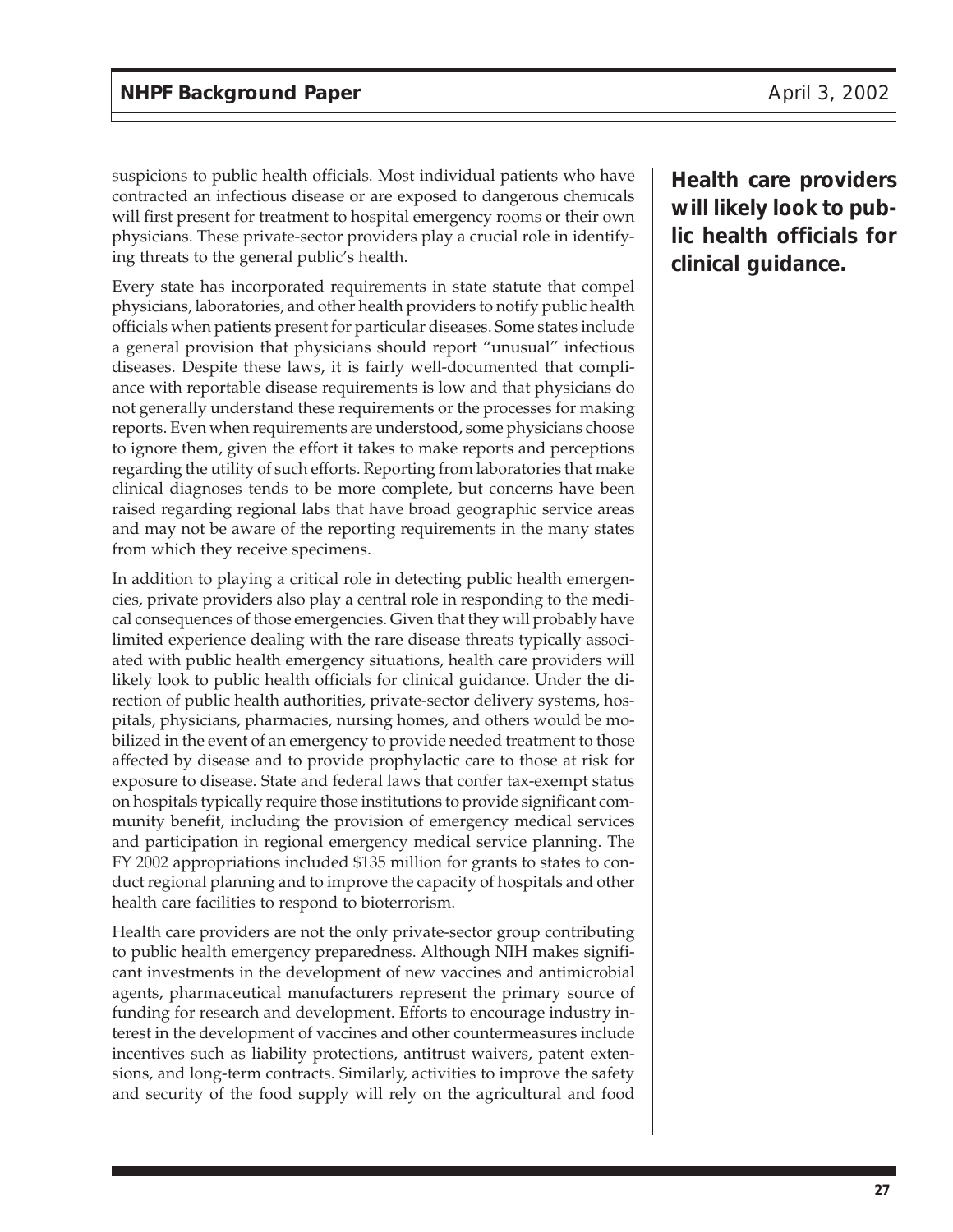production industries to make necessary upgrades to their processes and to seek innovative ways to minimize disease threats.

# **CONCLUSION**

Public health emergency preparedness has become an imperative. The existing public health system is extremely complex, both legally and organizationally, resulting in a public health infrastructure that varies widely from state to state and community to community. The events of September 11 and the subsequent anthrax attacks have heightened awareness that some standard level of preparedness must be demonstrated by every community in the country. Achieving this goal will require a tremendous degree of resources, intergovernmental coordination, and leadership.

The FY 2002 emergency supplemental appropriations bill called on states to prepare plans that would both assess their current capacity for responding to a public health emergency and detail the actions that would be taken to achieve upgraded capabilities. On February 15, 2002, the CDC issued guidance to the states for the preparation of these plans. This guidance included the identification of critical and enhanced capacities and critical benchmarks for progress in the following areas: preparedness planning and readiness assessment, surveillance and epidemiology capacity, laboratory capacity for the diagnosis of biological agents, communications and information technology, communication of health risks and dissemination of health information, and education and training. For each of these capacities, states must provide a brief description of existing capacity, an assessment of whether capacity is adequate, and a proposal for effecting improvements in those areas judged to be inadequate. Critical capacities must be addressed before enhanced capacities can be pursued.

In preparing these plans, which are due to the CDC by April 15, states face a range of formidable challenges. State public health officials must quickly and critically take stock of their existing capacities. In the face of looming state budget deficits and possible hiring freezes, they must begin to make significant investments in the public health infrastructure and plan for additional longer-term improvements. They must work closely with their local health departments to determine how best to allocate resources within the state and must consider appropriate cross-state collaborations. They must also consider the dual-use nature of these investments in the public health infrastructure and make decisions that optimize the balance between bioterrorism-focused enhancements and improvements that contribute to broader system development and response capabilities.

Similarly, federal officials are confronted with multiple challenges. They must assess the plans and proposals emanating from states, promote coordination and highlight best practices, refine critical capacities to ensure meaningful and measurable benchmarks for achievement, monitor implementation to ensure accountability, and develop a long-term strategic vision for ongoing improvements to the system.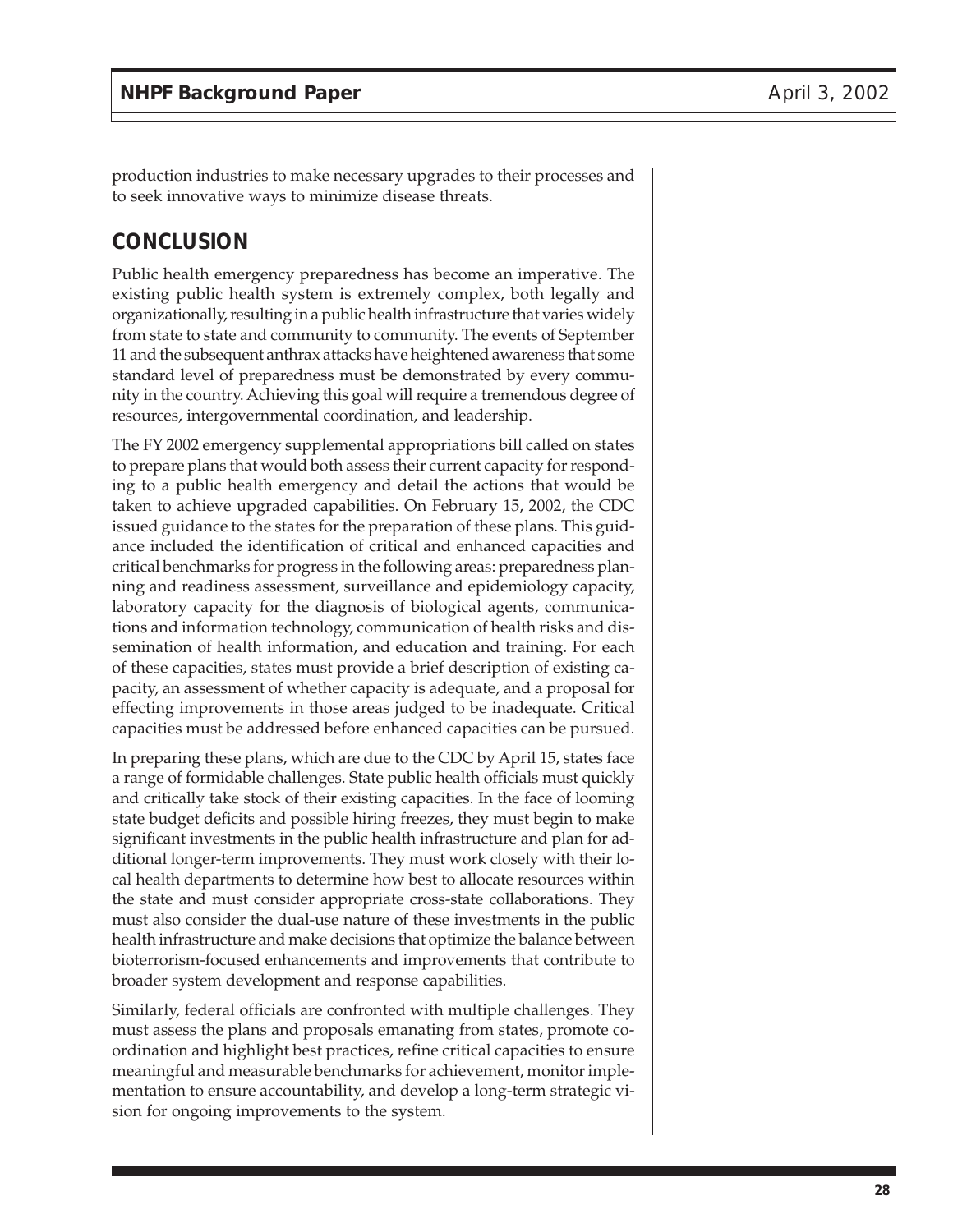The current influx of resources and renewed attention to the public health infrastructure has the potential to truly transform the nation's public health system. Unprecedented federal support and oversight may lead to more uniform and robust public health preparedness capabilities across the country. Although the potential is great, the obstacles are also numerous. The sustained involvement and commitment of policymakers at the federal, state, and local levels will determine the success of these efforts.

# **ENDNOTES**

1. Public Health Functions Steering Committee, "Public Health in America," U. S. Department of Health and Human Services, June 1995; accessed March 27, 2002, at http:// www.health.gov/phfunctions/public.htm.

2. Roz D. Lasker et al., *Medicine and Public Health: The Power of Collaboration* (New York: New York Academy of Medicine, 1997), 12; accessed March 27, 2002, at http:// www.cacsh.org/pdf/MPH.pdf.

3. Lasker et al., *Medicine and Public Health,* 11-22.

4. Institute of Medicine (IOM), *The Future of Public Health* (Washington, D.C.: National Academy Press,1988), 63; accessed March 27, 2002, at http://www.nap.edu/catalog/ 1091.html.

- 5. IOM, *Future of Public Health,* 63-67.
- 6. Lasker et al., *Medicine and Public Health,* 16.
- 7. Lasker et al., *Medicine and Public Health,* 15.
- 8. Public Health Functions Steering Committees, "Public Health in America."
- 9. IOM, *Future of Public Health,* 74.

10. S. B. Thacker and R. L. Berkelman, "Public Health Surveillance in the United States," *Epidemiology Review*, 10 (1988):164-90.

11. Public Health Practice Program Office, Division of Public Health Systems, *Profile of State and Territorial Public Health Systems: United States, 1990* (Atlanta, Ga.: Centers for Disease Control and Prevention, December 1991).

12. Washington State Department of Health, "Public Health Improvement Plan: A Progress Report," March 1994; accessed March 27, 2002, at http://www.doh.wa.gov/Publicat/ 94\_PHIP/94phip.htm.

- 13. Public Health Practice Program Office, *Profile*.
- 14. IOM, *Future of Public Health,* 140.

15. Institute of Medicine, *Chemical and Biological Terrorism: Research and Development to Improve Civilian Medical Response,* (Washington, D.C.: National Academy Press, 1999); accessed March 27, 2002, at http://www.nap.edu/catalog/6364.html.

16. Quarantine has been used since ancient times to prevent the spread of communicable diseases. The term refers to a term (typically of 40 days) during which ships coming in to port could not have contact with the shore to prevent the introduction of disease.

17. Institute of Medicine, *Biological Threats and Terrorism: Assessing the Science and Response Capabilities, Workshop Summary,* based on a Forum of Emerging Infections workshop (Washington, D.C.: National Academy Press, 2002); accessed March 27, 2002, at http:// www.nap.edu/catalog/10290.html.

18. Centers for Disease Control and Prevention, "Preventing Emerging Infectious Diseases:

**Sustained involvement and commitment at the federal, state, and local levels will determine the success of efforts to transform the nation's public health system.**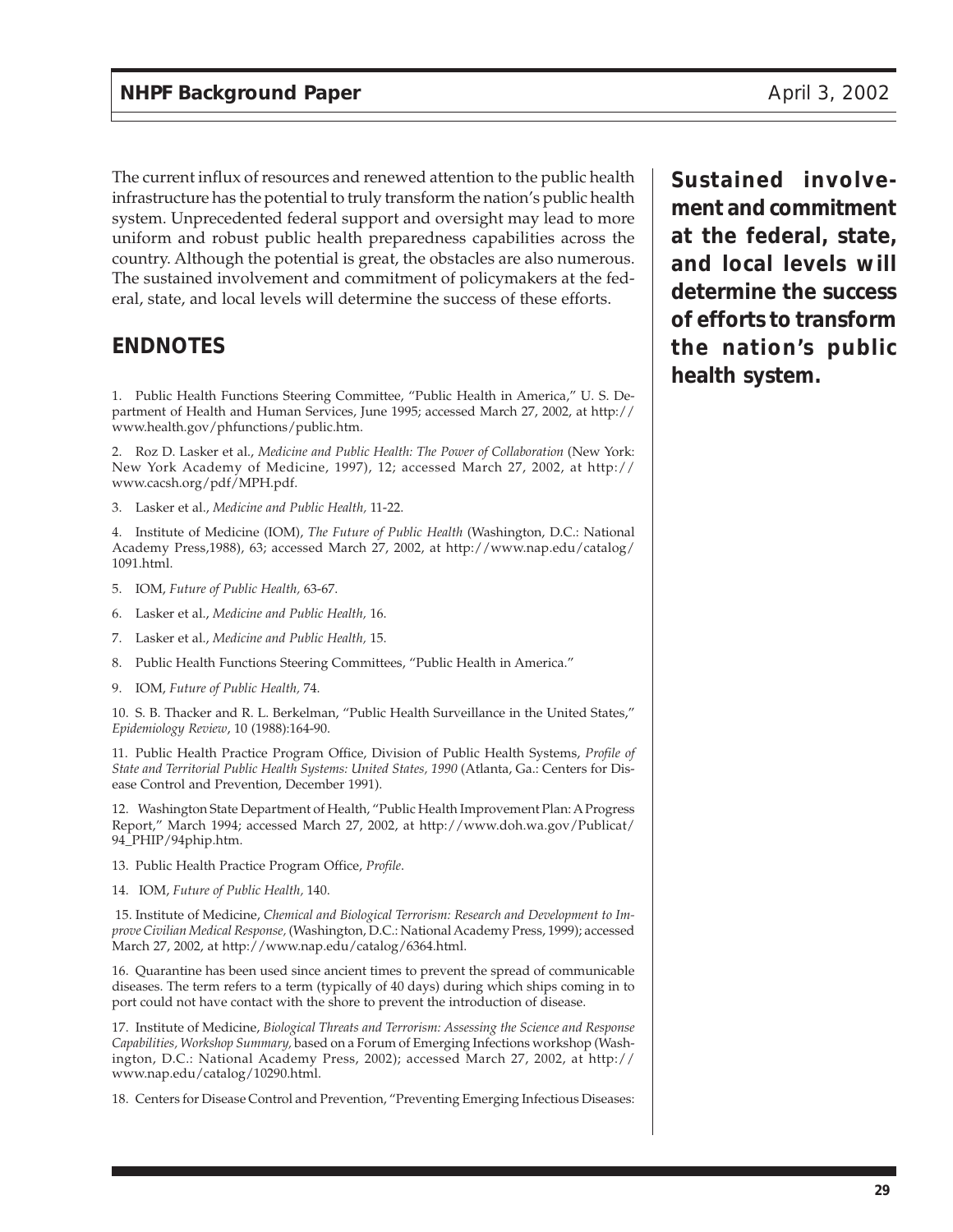#### **NHPF Background Paper April 3, 2002**

A Strategy for the 21st Century," October 1998; accessed March 27, 2002, at http:// www.cdc.gov/ncidod/emergplan/.

19. National Association of County and City Health Officials (NACCHO), *Local Public Health Agency Infrastructure: A Chartbook* (Washington, D.C.: National Association of County and City Health Officials, October 2001) 4; accessed March 27, 2002, at http://www.naccho.org/ prod99.cfm.

20. Lawrence O. Gostin, *Public Health Law: Power, Duty, Restraint* (Berkeley: University of California Press, 2000), 4.

21. Gostin, *Public Health Law,* 30.

22. Gostin, *Public Health Law.*

23. Gostin, *Public Health Law.*

24. Gostin, *Public Health Law.*

25. Gostin, *Public Health Law.*

26. Lawrence O. Gostin and James G. Hodge Jr., "State Public Health Law Assessment Report," unpublished draft report, July 3, 2001.

27. Babette Neuberger, "The Legal Basis of Public Health: An Individual or Group Study Course in Ten Modules," Public Health Training Network, Centers for Disease Control and Prevention; accessed March 27, 2002, at http://www.phppo.cdc.gov/phtn/legal-basis/.

28. Neuberger, "Legal Basis of Public Health."

29. Kristine Gebbie, "State Public Health Laws: An Expression of Constituency Expectations," *Journal of Public Health Management and Practice* 6 (2000):46-54.

30. Gostin and Hodge, "State Public Health Law."

31. Gostin and Hodge, "State Public Health Law," 26.

32. National Conference of State Legislatures (NCSL), "Public Health Preparedness," Health Policy Tracking Service, January 2002; accessed March 27, 2002, at http://www.ncsl.org/ programs/health/snapshot.htm.

33. Neuberger, "Legal Basis of Public Health," Module 1, 25.

34. Tracey Hooker and Lisa Speissegger, "Public Health: A Legislator's Guide," National Conference of State Legislatures, Washington, D.C., February 2002

35. Gostin and Hodge, "State Public Health Law."

36. Turning Point, "Benefits of Public Health Law Reform," from a slide presentation on the Public Health Statute Modernization Collaborative; accessed March 27, 2002, at http:/ /www.turningpointprogram.org/Pages/apha\_collabs/APHA\_phstatute/sld006.htm.

37. Center for Law and the Public's Health, Georgetown and Johns Hopkins Universities, "The Model State Emergency Health Powers Act," draft model law, October 23, 2001; accessed March 27, 2002, at http://www.publichealthlaw.net/MSEHPA/MSEHPA.pdf.

38. Sarah Rosenbaum, unpublished presentation materials, January 2002.

39. Sarah Lueck, "Governors Seek Broad Emergency Powers, but Model Law Raises Civil-Liberties Issues," *Wall Street Journal,* January 7, 2002.

40. NCSL, "Public Health Preparedness."

41. Health Care Financing Administration, "National Health Accounts: Definitions, Sources, and Methods," U. S. Department of Health and Human Services; accessed March 27, 2002, at http://www.hcfa.gov/stats/nhe-oact/lessons/.

42. Public Health Foundation, "Measuring Expenditures for Essential Public Health Services," Public Health Foundation, Washington, D.C., November 1996.

43. NACCHO, *Local Public Health.*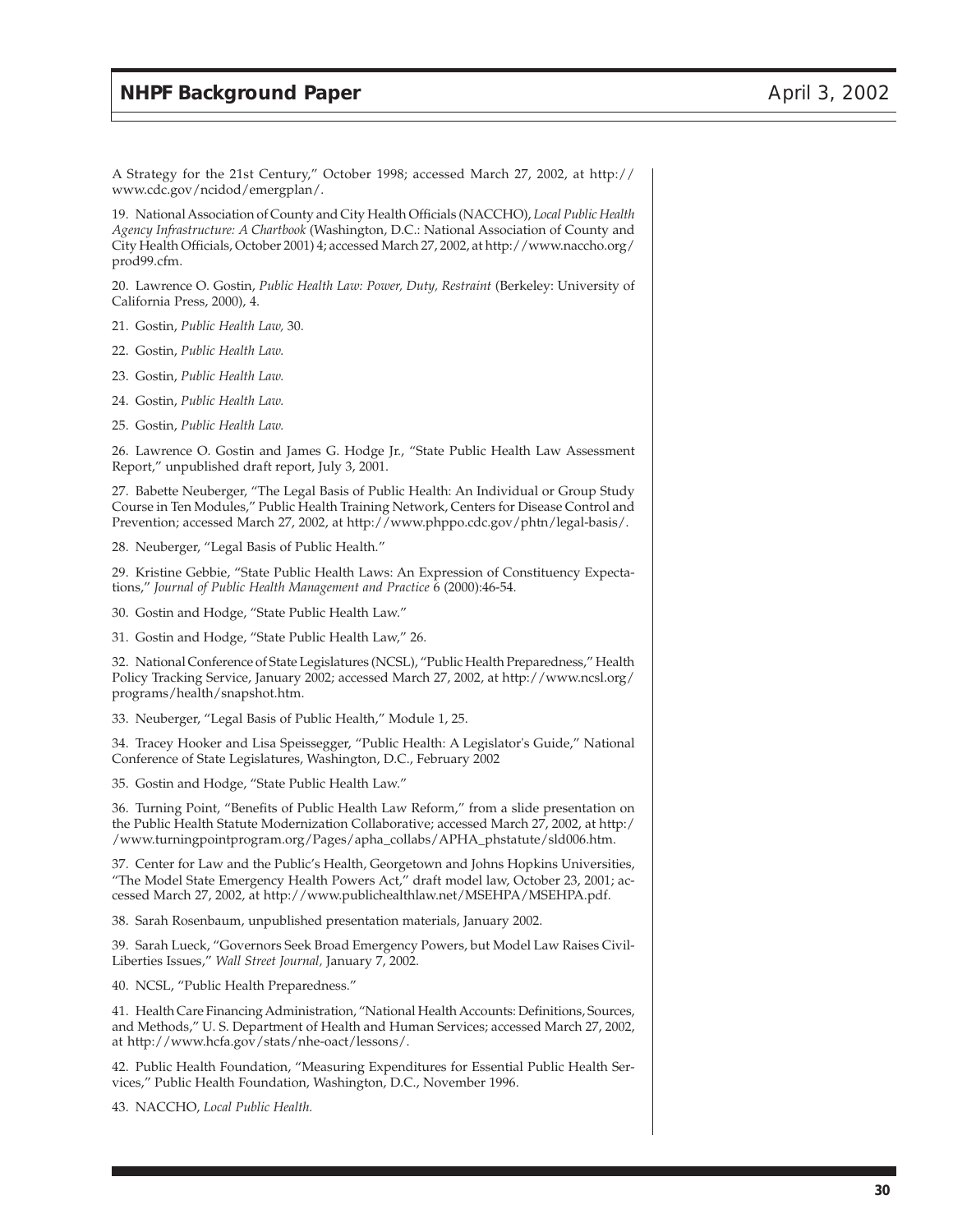44. U.S. General Accounting Office (GAO), *Bioterrorism: Federal Research and Preparedness Activities,* GAO Report (GAO-01-915), Washington, D.C., September 2001; accessed March 27, 2002, at http://www.gao.gov.

45. Drafted in 1992 and updated in 1999, the Federal Response Plan is authorized under the Robert T. Stafford Disaster Relief and Emergency Assistance Act (P.L. 93-2888, as amended). The Stafford Act authorizes the president to provide financial and other assistance to state and local governments, certain private nonprofit organizations, and individuals in instances of presidentially declared disasters and emergencies.

46. GAO, *Bioterrorism,* 16

47. Association of State and Territorial Health Officials, "Preventive Health and Health Services Block Grant, FY 2000 Appropriations: How States Use Their Funds"; accessed March 27, 2002, at http://www.astho.org/pdf/making/preventive.pdf.

48. Association of State and Territorial Health Officials, database of state health agencies, results of query, " What States are part of larger umbrella agencies?"; accessed March 27, 2002, at http://www.statepublichealth.org/stateinfo.php?qid=1.

49. Association of State and Territorial Health Officials, database of state health agencies, results of query, "What State Health Agencies have responsibility for Environmental Health?"; accessed March 27, 2002, at http://www.statepublichealth.org/ stateinfo.php?qid=9.

50. National Association of State Emergency Medical Services Directors, "Members"; accessed March 27, 2002, at http://www.nasemsd.org/member\_list.html.

- 51. Public Health Practice Program Office, *Profile*.
- 52. NACCHO, *Local Public Health.*
- 53. NACCHO, *Local Public Health,* 11.
- 54. NACCHO, *Local Public Health.*
- 55. NACCHO, *Local Public Health,* 54.

56. Michael A. Barry et al., "Where Do the Dollars Go? Measuring Local Public Health Expenditures," National Association of County and City Health Officials, National Association of Local Boards of Health, Public Health Foundation, Washington, D.C., March 1998; accessed March 27, 2002, at http://www.phf.org/Reports/Expend1/loclexpn.pdf.

57. Gostin and Hodge, "State Public Health Law," 31.

58. IOM, *Biological Threats.*

59. National Association of County and City Health Officials, "Emergency Response Survey: Preliminary Results," *Research Brief,* February 2002, no. 6.

60. National Association of County and City Health Officials, "Assessment of Local Bioterrorism and Emergency Preparedness," *Research Brief,* October 2001, no. 5.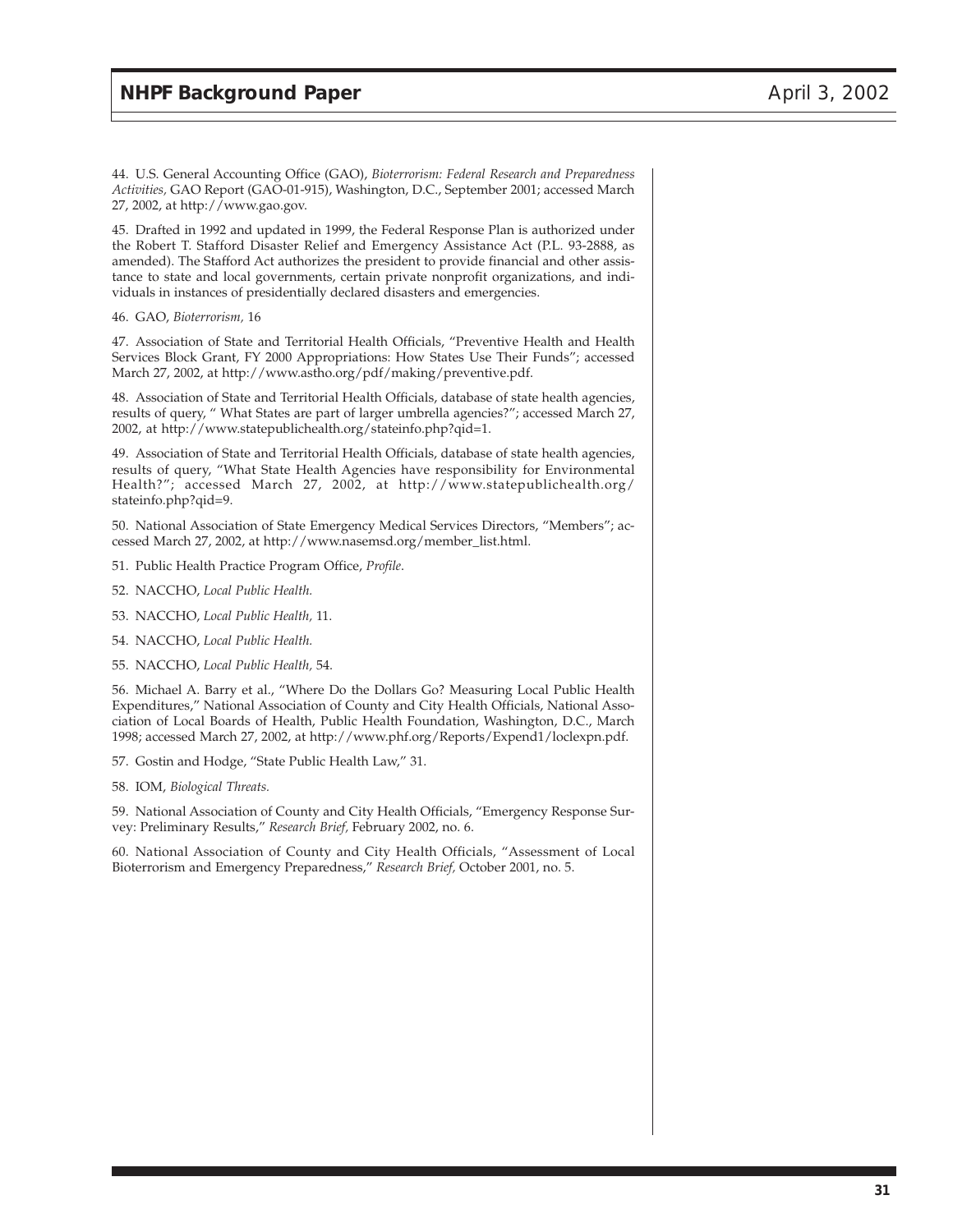### **Appendix A Public Health Emergency Preparedness and Response: Roles of Key Federal Agencies**

*Based on information compiled in "U.S. General Accounting Office, Bioterrorism: Federal Research and Preparedness Activities," September 2001, GAO-01-915.*

# **DEPARTMENT OF HEALTH AND HUMAN SERVICES**

The Federal Response Plan,<sup>1</sup> which defines how the federal government will respond to domestic situations in which the president has declared an emergency requiring federal disaster assistance, identifies the Department of Health and Human Services (DHHS) as the primary federal agency responsible for the medical and public health response to emergencies (including major disasters and terrorist events). Multiple agencies within DHHS discharge this mission:

### **Centers for Disease Control and Prevention (CDC)**

The CDC does not generally have regulatory authority to intervene in public health matters, rather it works in partnership with state and local governments to complement and bolster state-based capacity. CDC supports public health emergency preparedness and response in five major ways:

■ Financial support for the public health activities of states and localities through grants and cooperative agreements.

■ Training programs and curriculum development to build the expertise and skills of state and local public health officials.

■ Technical assistance and expert consultation to supplement state and local capabilities when needed, including sophisticated laboratory capacity to aid states in epidemiological investigations and the provision of emergency pharmaceuticals (for example, National Pharmaceutical Stockpile), laboratory reagents, and other supplies and equipment needed for emergency response.

■ Research activities to study the applied use of practices, countermeasures, and technology to respond to biological and chemical threats, including broad-based demonstration projects that collectively represent significant financial support for capacity-building at state and local levels.

■ Efforts to develop standards such as those related to laboratory protocols and National Institute for Occupational Safety and Health efforts to define standards for protective equipment used in laboratories and emergency response.

An overview of key CDC programs to support public health emergency preparedness is provided in Appendix B.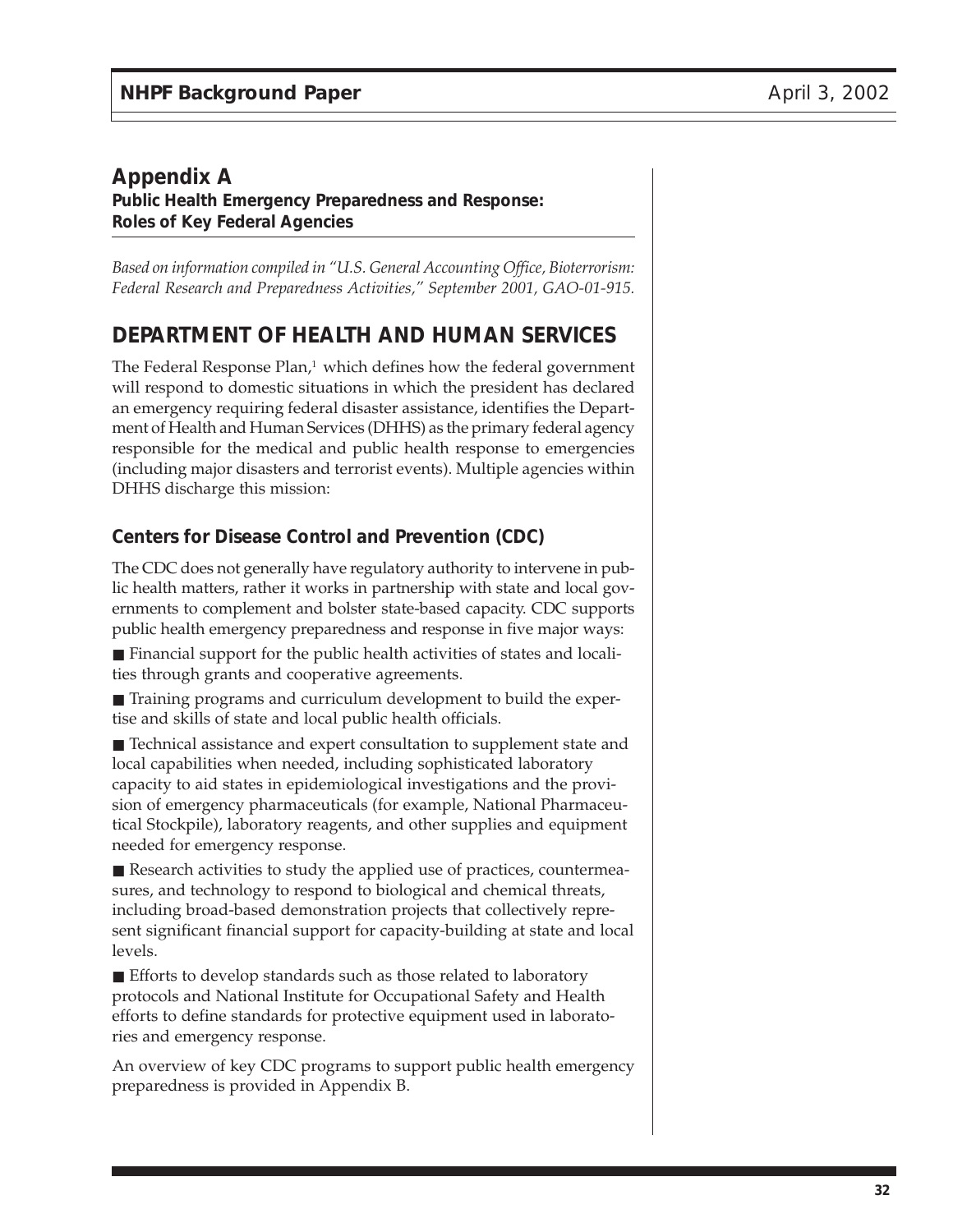While some of the CDC's efforts are focused specifically on bioterrorism threats, the agency supports public health emergency preparedness in a much broader manner. The agency maintains that the best defense against potential biological and chemical terrorist attacks is a robust public health infrastructure prepared to respond to both naturally occurring and man-made infectious disease threats. Just as investments to counter bioterrorism have the "dual use"of improving preparedness for naturally occurring threats (such as hantavirus, West Nile virus, and influenza), capacity-building support not directly linked to bioterrorism (such as training epidemiologists and federal support for tuberculosis surveillance) strengthens the public health infrastructure and enhances its ability to respond to bioterrorist incidents.

### **Food and Drug Administration (FDA)**

The FDA's responsibilities related to public health emergency preparedness and response can be divided into two broad categories, those related to safeguarding the food supply and those related to regulating the development of new vaccines, antibiotics, other countermeasures, and diagnostic devices. As a regulatory agency, the FDA had direct authority for establishing standards for food safety, inspecting manufacturing, processing, and import facilities to ensure compliance with standards, and taking corrective action to enforce those standards if they are not met. These actions seek to safeguard the American public from disease threats, both those occurring in nature and those initiated by man. As the regulator of pharmaceuticals, biologic products, and medical devices, the FDA also oversees the development of new therapies and technologies that could be used to prepare for and respond to a public health emergency. This includes the development of new vaccines and other countermeasures (for example, smallpox vaccine), as well as equipment to diagnose the presence of pathogens or toxic substances in humans. As with its role in safeguarding the food supply, the FDA has regulatory responsibility to ensure that pharmaceutical and other products designed for human consumption and use do not pose safety threats.

### **National Institutes of Health (NIH)**

The NIH conducts and supports biomedical research. It funds basic research geared toward gaining a better understanding of microorganisms and other disease agents, as well as elucidating disease processes and their impact on human health. The NIH also funds research targeted more directly at the development of rapid diagnostics, more effective therapies, and vaccines and other preventive measures.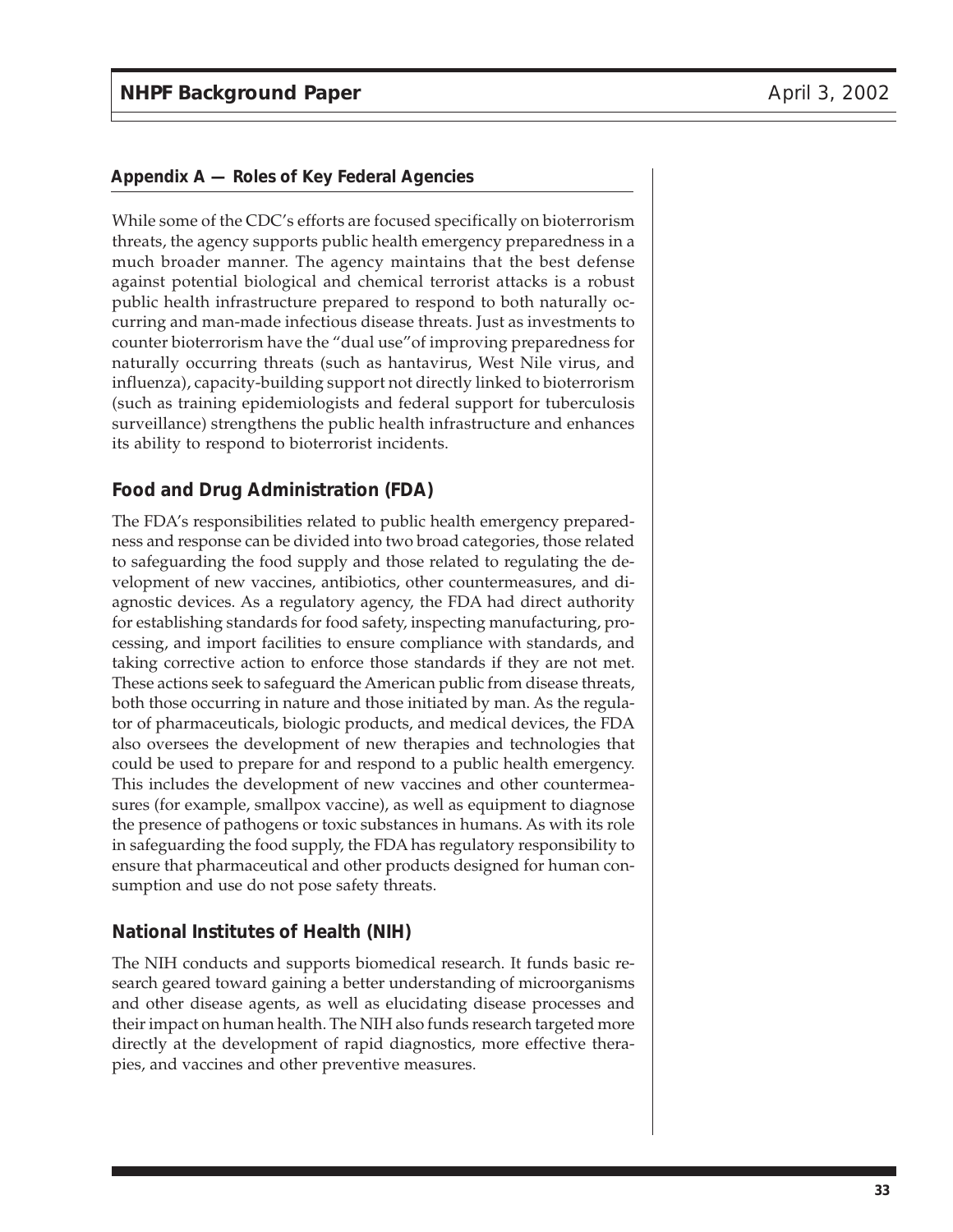### **Office of Emergency Preparedness (OEP)**

The OEP, housed within the Office of the Secretary in DHHS, is responsible for coordinating medical response to public health emergencies, including terrorist attacks, natural disasters, and natural disease epidemics. Working closely with other DHHS agencies and with the Federal Emergency Management Agency, Department of Veterans Affairs, Department of Defense, state and local governments, and private health care providers (for example, hospitals and physician groups) through the National Disaster Medical System, OEP ensures that resources are available to provide medical services following a disaster or public health crisis resulting in casualties that could overwhelm local capabilities. Activities include assisting with the emergency medical response planning in states and communities, the maintenance of Disaster Medical Assistance Teams that can deploy to disaster sites, and the Metropolitan Medical Response System, a contractual arrangement with 97 localities to develop and coordinate emergency medical response capabilities.

### **Agency for Health Care Quality and Research (AHRQ)**

AHRQ is a research agency whose goal is to improve the quality, effectiveness, efficiency, and accessibility of health care services. AHRQ's activities related to public health emergencies have focused on sponsoring research that seeks to improve the clinical preparedness of health care providers. For example, the agency has studied how best to communicate with physicians and other private health care providers in the event of a public health emergency and has assessed the most effective methods for training physicians about bioterrorist threats.

#### **Office of Public Health Preparedness (OPHP)**

The OPHP is a newly created office within the Immediate Office of the Secretary charged with overseeing and coordinating preparedness activities within DHHS. The director of the OPHP reports directly to the secretary and serves as the department's liaison with the Office of Homeland Security. Although the precise role of the office is still evolving, many expect the OPHP to play an instrumental role in defining the department's priorities and monitoring agency performance relative to those objectives.

#### **Public Health Service Commissioned Corps**

One of the seven uniformed services of the United States, the Commissioned Corps is a specialized career system to attract and retain health professionals for government service. The corps is lead by the surgeon general and consists of approximately 6,000 officers in a variety of health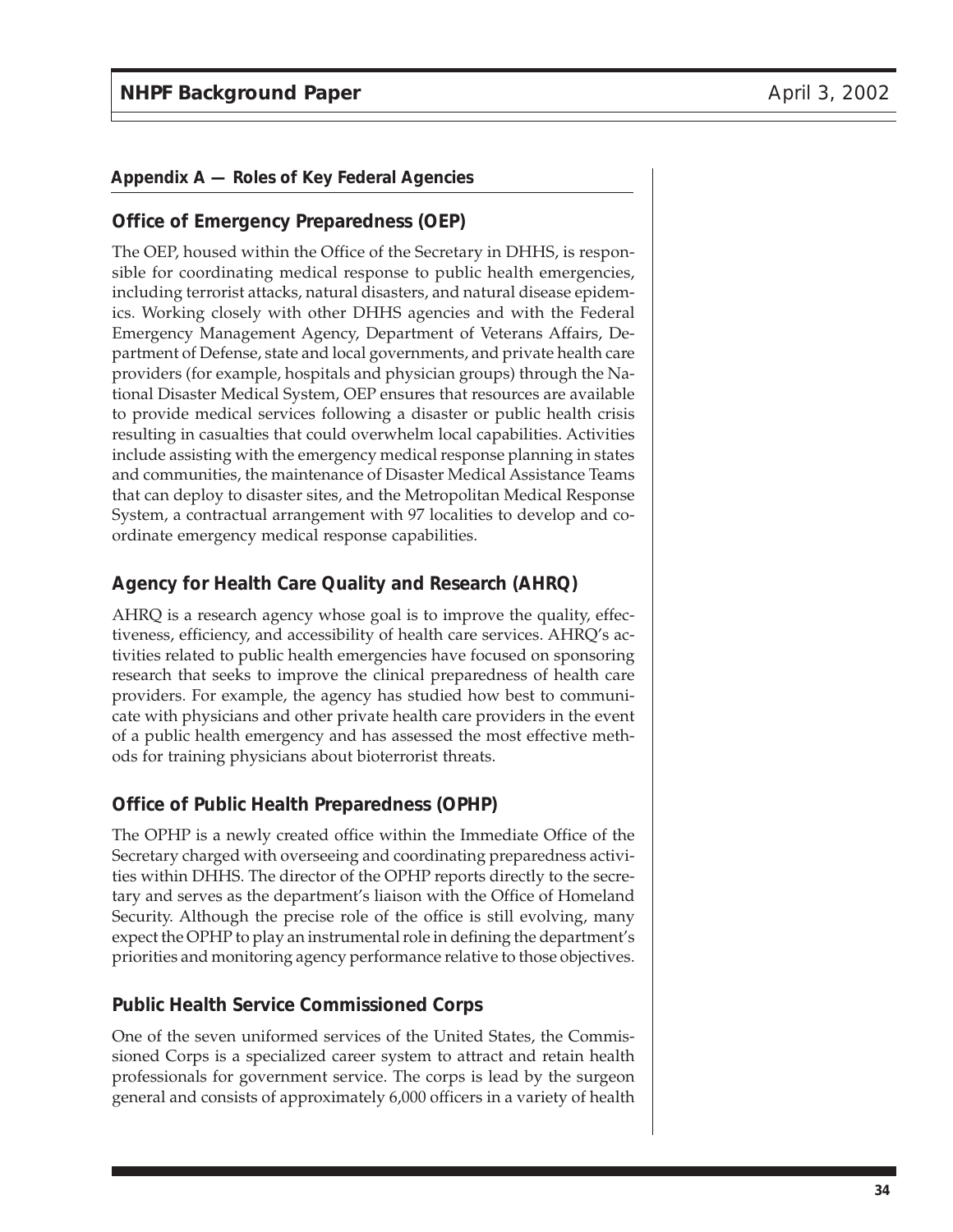professions, including physicians, dentists, pharmacists, dietitians, nurses, and veterinarians. Commissioned Corps officers are employed in a number of federal agencies, including the CDC, FDA, NIH, the Health Resources and Services Administration, the Substance Abuse and Mental Health Services Administration, and the Indian Health Service.

# **DEPARTMENT OF AGRICULTURE (USDA)**

The USDA's responsibilities related to public health emergencies fall into two general categories, those related to ensuring the safety of the food supply and those related to responding to disease in animals and plants. The USDA shares its food safety responsibilities with the FDA. While the USDA has regulatory oversight for the safety of meat, poultry, and processed egg products, the FDA is charged with ensuring the safety of most other foods. The USDA is also responsible for monitoring and promoting the health of animals and plants. Because some diseases can infect both humans and animals, the USDA would have a very important role to play in any public health emergency that involved exposure to diseased animals.

# **FEDERAL EMERGENCY MANAGEMENT AGENCY (FEMA)**

FEMA is the lead federal agency for responding to and managing the consequences of any disaster that prompts federal assistance. FEMA works closely with a wide range of federal agencies, using the protocols and relationships established in the Federal Response Plan. In addition to coordinating federal disaster assistance, FEMA also provides grants and training to states and localities to support first responder and emergency medical capabilities and planning activities.

# **ENVIRONMENTAL PROTECTION AGENCY (EPA)**

The EPA is responsible for preparing for and responding to emergencies involving oil, hazardous substances, pollutants, or contaminants. The EPA has regulatory authority for establishing standards and thresholds for the presence of these substances in the environment and has expertise in environmental monitoring, sampling, decomtamination efforts, and longer term site clean-up. The EPA also provides grant funding to states to promote clean air and water and to support compliance and enforcement of other environmental standards.

# **DEPARTMENT OF VETERANS AFFAIRS (VA)**

The VA operates one of the nation's largest health care systems and is the nation's largest purchaser of pharmaceutical products. The VA purchases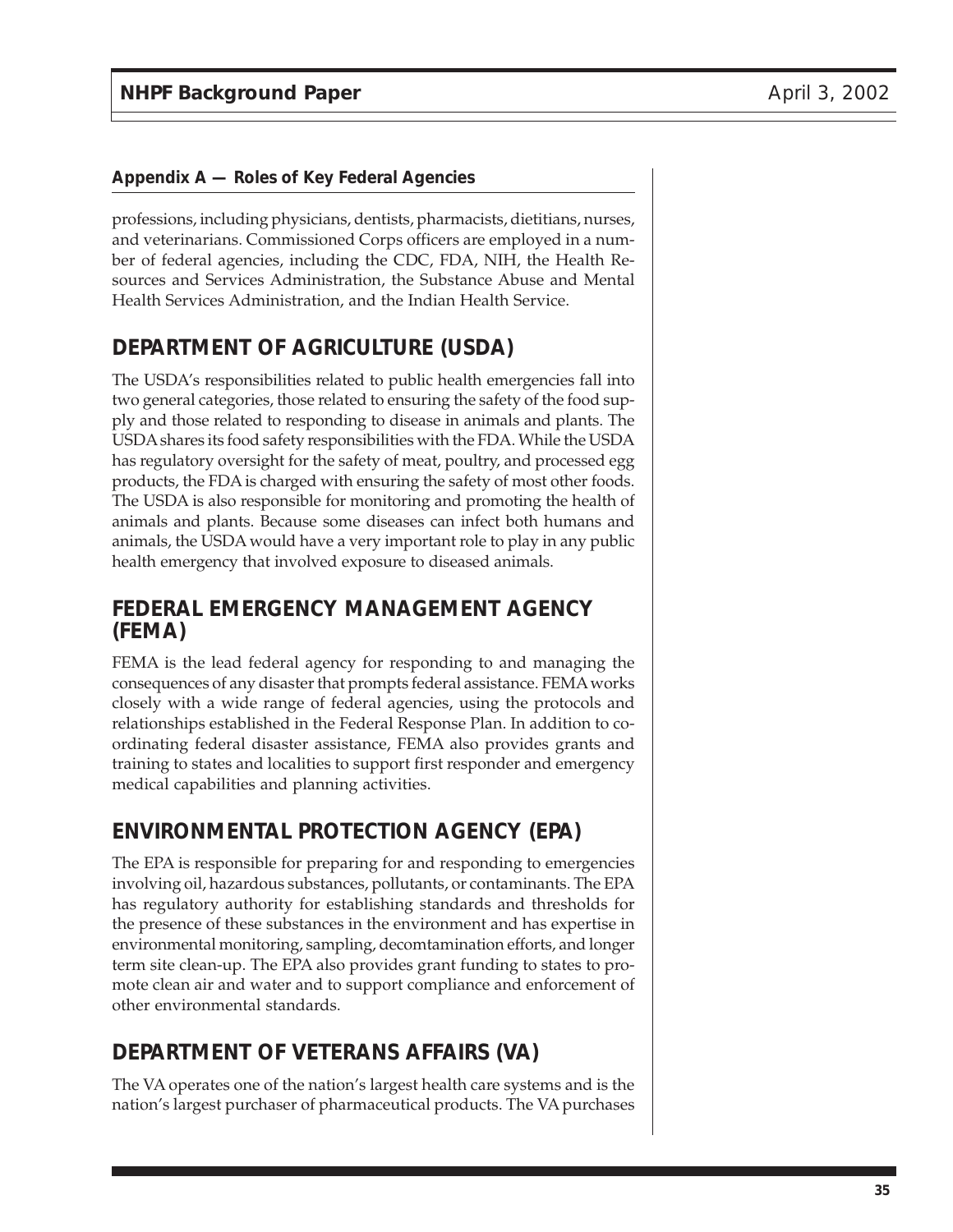drugs and other therapeutics for the National Pharmaceutical Stockpile program and the National Medical Response Team stockpiles. At the local level, VA facilities participate in community emergency medical preparedness planning and would play a crucial role in ensuring adequate surge capacity in the event of a public health emergency. With 163 hospitals, over 800 medical clinics, and 135 nursing homes, the VA has a presence in every state and many communities.

# **DEPARTMENT OF DEFENSE (DOD)**

DOD's role in preparing for and responding to public health emergencies can be summarized in three major activities: (*a*) research, (*b*) intelligence gathering, and (*c*) civil support functions. Because many of the disease agents identified as critical threats from a public health perspective have been harnessed as weapons of mass destruction (WMDs), the U.S. military has invested significant resources in developing better detection, prophylaxis, and treatment for these disease agents. DOD conducts extensive research on infectious and chemical disease agents. The U.S. Army Medical Research Institute of Infectious Diseases, or USAMRIID, serves as a confirmatory diagnostic laboratory and subject matter expert for the CDC. Working with others in the intelligence community, DOD also plays a key role in assessing the threat of bioterrorism sponsored by foreign interests and helps to evaluate the relative risk of different public health emergency scenarios.

DOD also sponsors training programs designed to enhance the capabilities of federal, state, and local emergency responders in addressing WMDs and high-yield explosives. Portions of this program, known as the Domestic Preparedness Program, related to facilitating local emergency preparedness were transferred to the Department of Justice in October 2000.<sup>2</sup> In the event of a profound public health emergency, DOD could also play a role in subduing civil unrest and ensuring social order. Although the U.S. military is precluded from enforcing U.S. law, under presidential executive order, the military can be mobilized to assist civil authorities in maintaining order. The Joint Task Force for Civil Support plans and coordinates DOD's support to FEMA in responding to federally declared disasters.

# **DEPARTMENT OF JUSTICE (DOJ)**

DOJ sponsors research, training, and grants to improve the capabilities of emergency responders, including police, fire and rescue personnel, and emergency management personnel. For example, in 2001, DOJ sponsored tabletop exercises in 52 cities to simulate the detection and management of a bioterrorism incident. DOJ's involvement in public health emergency preparedness and response is not necessarily limited to bioterrorism threats. The emergency capabilities supported by DOJ activities have "dual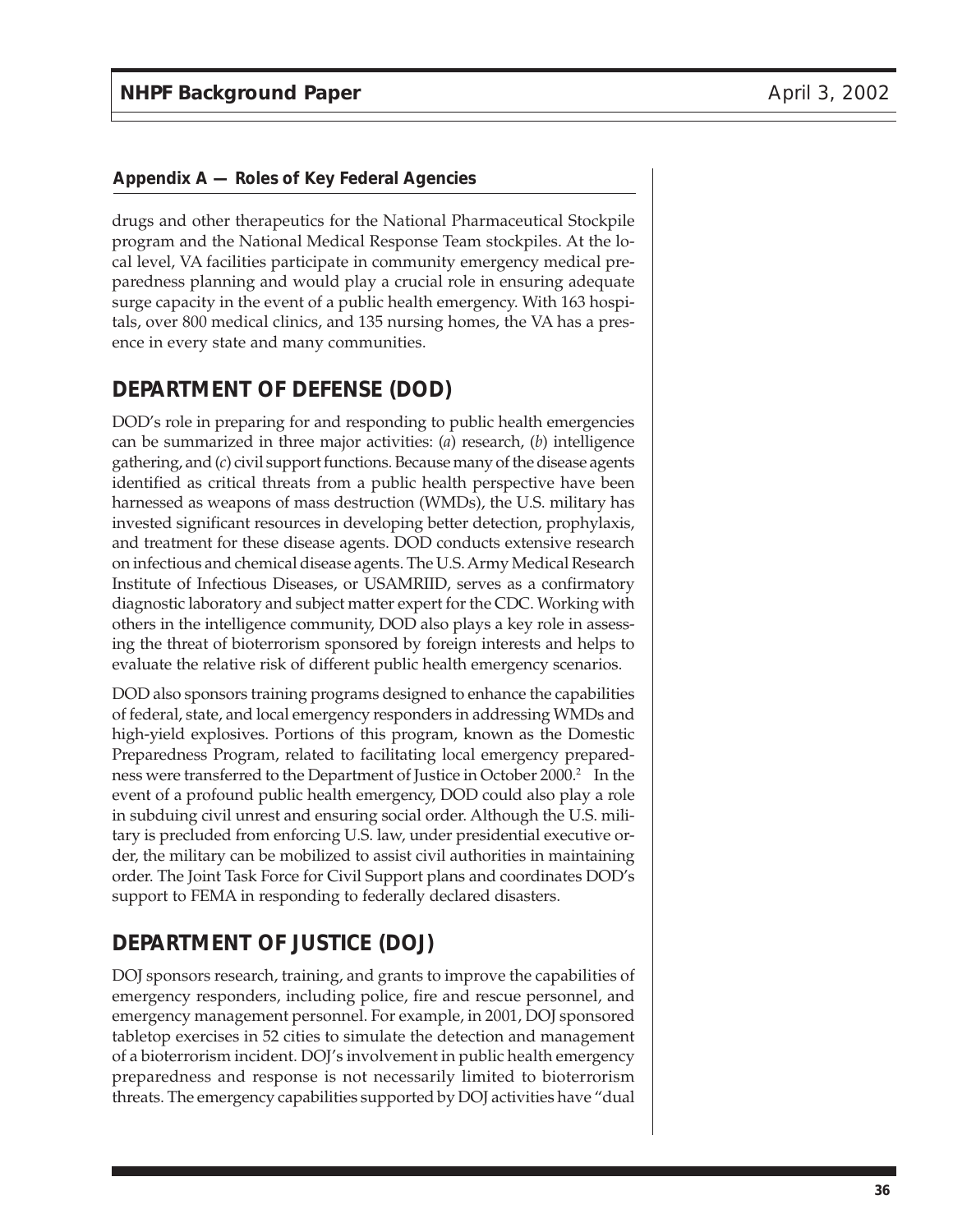use" for naturally occurring emergencies. However, DOJ has a unique role to play in emergencies that are of man-made origin. The Federal Bureau of Investigation (FBI) is the lead agency for crisis management associated with terrorist events. These activities include assessing the credibility of WMD threats and the criminal investigation of WMD incidents. The FBI also houses the National Domestic Preparedness Office, which coordinates all federal efforts to assist state and local emergency responders with planning, training, equipment, and supply needs.

# **OTHERS**

A variety of other federal agencies, including the Department of Transportation (DOT), the Department of the Treasury, the Department of Commerce, and the Department of Energy (DOE) have roles to play in preparing for and responding to public health emergencies. DOT has regulatory authority over airports and shipping, important control points to guard against the introduction and transmission of disease agents. The Secret Service, which is housed within Treasury and includes experts focused on chemical, biological, and radiological threats, is responsible for protecting the safety of the president, the vice president, and their families and of visiting heads of state. Commerce establishes standards, test procedures, and user guides for the equipment used by criminal justice and public safety personnel. DOE sponsors research related to enhancing WMD response capabilities.

# **ENDNOTES**

1. Drafted in 1992 and updated in 1999, the Federal Response Plan is authorized under the Robert T. Stafford Disaster Relief and Emergency Assistance Act (P.L. 93-2888, as amended). The Stafford Act authorizes the president to provide financial and other assistance to state and local governments, certain private nonprofit organizations, and individuals in instances of presidentially declared disasters and emergencies.

2. U.S. General Accounting Office, "Bioterrorism: Federal Research and Preparedness Activities" (GAO-01-915), Washington, D.C., September 2001, 45.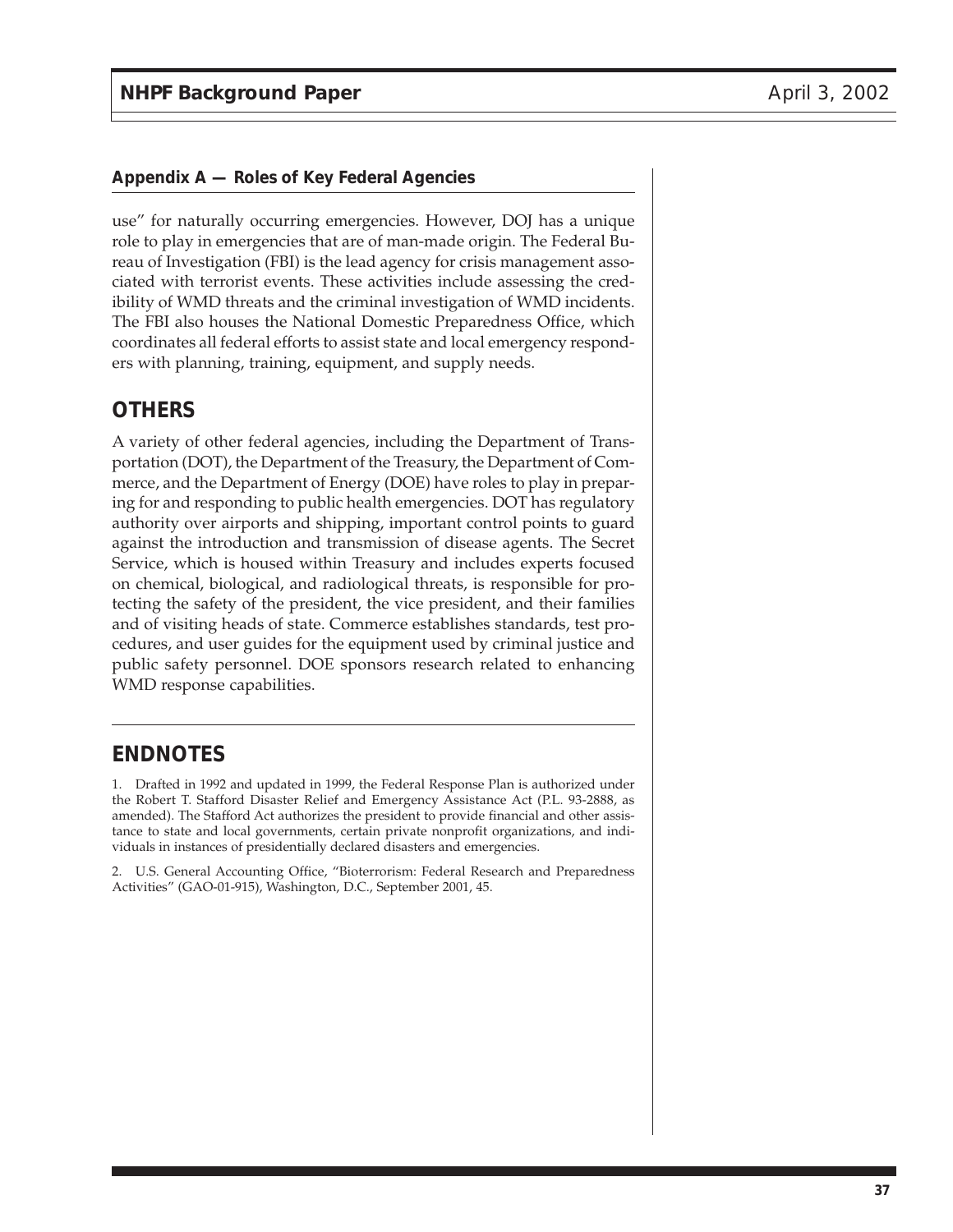### **Appendix B**

**Selected DHHS Programs and Initiatives Focused on Public Health Preparedness**

# **CENTERS FOR PUBLIC HEALTH PREPAREDNESS (CPHP)**

The CDC initiated a national system of Centers for Public Health Preparedness to ensure that frontline public health workers have the skills and competencies required to respond effectively to current and emerging health threats. The CPHP includes academic centers, specialty centers, and local exemplar centers.

■ Academic centers link schools of public health, state and local health agencies, and other academic and community health partners to foster individual preparedness at the front line. Seven recently funded centers include the University of Illinois at Chicago School of Public Health, University of North Carolina–Chapel Hill School of Public Health, University of Washington School of Public Health and Community Medicine, Columbia University Mailman School of Public Health, University of Iowa College of Public Health, University of South Florida College of Public Health, and St. Louis University School of Public Health. These academic centers develop and deliver curricula to public health practitioners, with many utilizing distance learning capabilities to reach a broad audience.

■ Specialty centers of the CPHP focus on a specific topic, professional discipline, core public health competency, practice setting, or application of learning technology. The four funded centers are Dartmouth College Medical School Interactive Media Laboratory (focused on Internet applications for public health training), St. Louis University School of Public Health (focused on comprehensive training), Johns Hopkins University Bloomberg School of Public Health and Georgetown University Law Center (focused on public health law), and University of Findlay National Center of Excellence for Environmental Management (focused on emergency response training).

■ Local exemplar centers develop advanced applications at the community level in three areas of key importance to preparedness for bioterrorism and other urgent health threats: integrated communications and information systems across multiple sectors, advanced operational readiness assessment, and comprehensive training and evaluation. These Centers are the DeKalb County (Georgia) Health Department; Denver Health, Denver Public Health; and the Monroe County (New York) Health Department. (For additional information, see http:// www.phppo.cdc.gov/owpp/CPHPLocations.asp and http:// www.slu.edu/colleges/sph/bioterrorism/internet/centers.htm/.)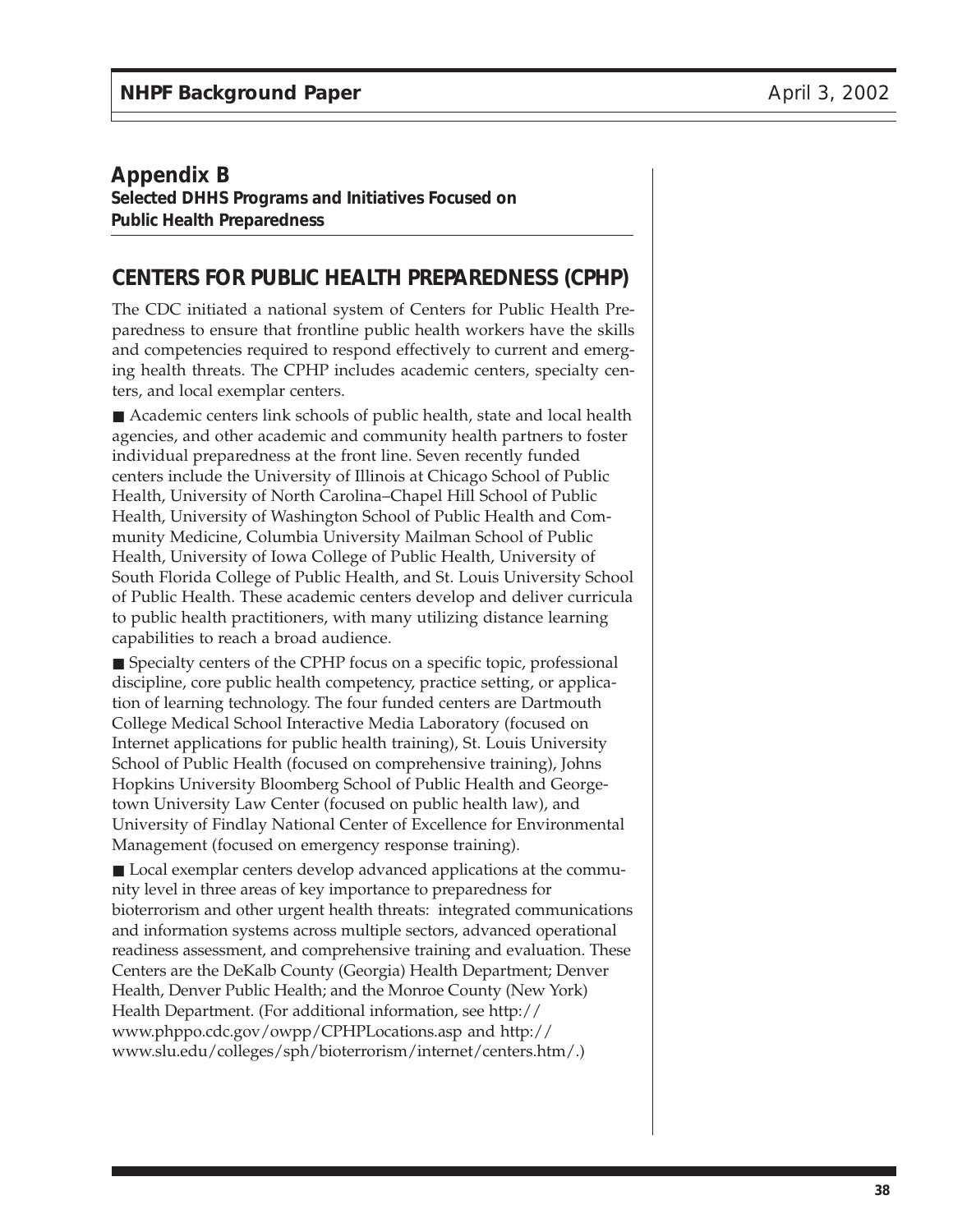# **EMERGING INFECTIONS PROGRAM (EIP)**

The EIP is a network of CDC and state health departments (currently in nine funded states). The network works with academic centers, local health departments, hospital infection control practitioners, and other collaborators to assess the public health impact of emerging infections and evaluate methods for their prevention and control. EIP funds allow states to conduct specialized, active disease surveillance programs that would not otherwise be part of their disease surveillance systems. Because the EIP's aim is to be a national resource for surveillance, prevention, and control of emerging infections, it transfers its findings broadly to public health agencies in all 50 states. Two major projects are conducted at all EIP sites:

■ Active Bacterial Core surveillance (ABCs)—population-based, active laboratory surveillance for invasive diseases caused by emerging, vaccine-preventable, or drug resistant organisms.

■ Foodborne Diseases Active Surveillance Network (FoodNet)—a population-based, active laboratory surveillance designed to monitor incidences of foodborne and waterborne diseases.

Two additional projects are conducted at selected EIP sites: (*a*) Unexplained Deaths and Critical Illnesses Project (in California, Connecticut, Minnesota, and Oregon)—population-based, active surveillance evaluating the frequency of unexplained deaths and critical illnesses in previously healthy persons aged 1 to 49 years and (*b*) Electronic Laboratory-Based Reporting (ELR) for public health. (For additional information, see http:// www.cdc.gov/ncidod/osr/EIP.htm.)

# **EPIDEMIC INTELLIGENCE SERVICE (EIS)**

The EIS is a two-year postgraduate program of service and on-the-job training for health professionals interested in epidemiology. Headquartered at the CDC, the EIS selects 60 to 80 persons per year from among the health professional applicants to continue on-the-job training in applied epidemiologic skills. Physicians with at least one year of clinical training, doctorate-level epidemiologists, dentists, veterinarians, physician assistants, and nurses with a master's of public health degree are eligible to apply. EIS officers serve as part of national and international epidemiologic programs by conducting investigations, research, and public health surveillance. They help address needs of state health departments, publish their work in the scientific literature, and disseminate vital public health information to the media and the public. (For additional information, see http://www.cdc.gov/eis/index.htm.)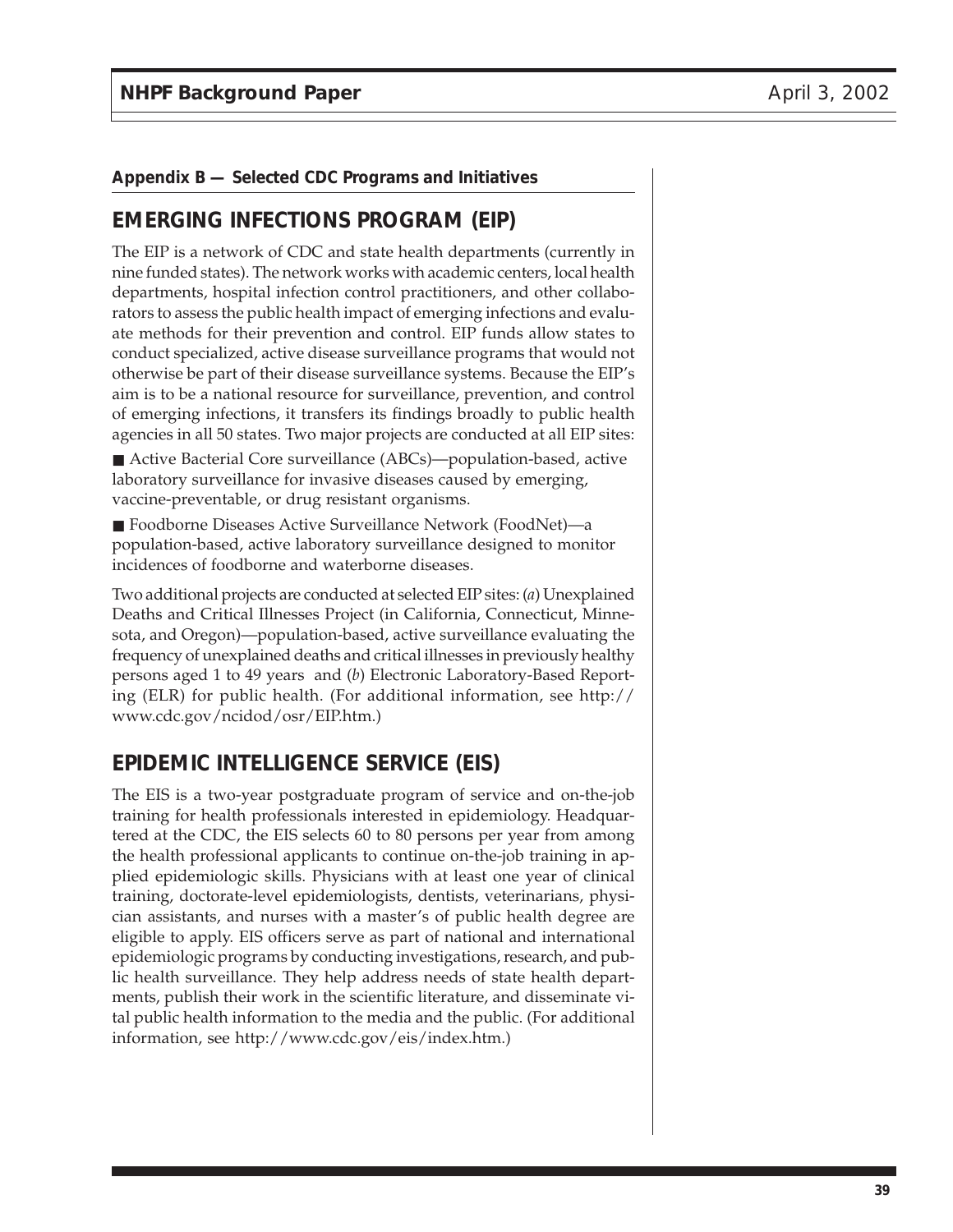### **EPIDEMIOLOGY AND LABORATORY CAPACITY (ELC) FOR INFECTIOUS DISEASES COOPERATIVE AGREEMENT**

The ELC is intended to strengthen the nation's capacity to recognize and respond to emerging infectious disease threats by assisting state and eligible local public health agencies in improving their basic epidemiologic and laboratory capacity. The program provides funds to all 50 states, Puerto Rico, and six large cities with an emphasis on notifiable disease, food-, water-, and vector-borne diseases; vaccine-preventable diseases; and drug-resistant infections. The programs are intended to identify and monitor disease occurrences, characterize disease determinants, identify and respond to infectious disease emergencies, use public health data to set priorities, and to assess the effectiveness of these activities. Crucial to this program is the strengthening of collaborations between laboratory and epidemiology practice. (For additional information, see http:// www.cdc.gov/ncidod/osr/ELC.htm.)

# **EPI-INFO**

Epi-Info is public domain software designed for the global community of public health practitioners and researchers. It provides form and database construction, data entry, and analysis with epidemiologic statistics, maps, and graphs. A 1997 survey found 145,000 copies of the various versions of the software in use in 117 countries. Epi-Info is developed and distributed by the Division of Public Health Surveillance and Informatics, whose purpose is to provide and to improve access to and use of public health information. (For additional information, see http://www.cdc.gov/ epiinfo/aboutepi.htm.)

# **EPIDEMIC INFORMATION EXCHANGE (EPI-X)**

Epi-X is a secure, web-based communications network for the rapid exchange of public health information. The system enables federal, state, and local epidemiologists, laboratorians, and other members of the public health community to notify colleagues of urgent public health events, receive daily e-mail messages about newly posted information, create reports and track information, review information on outbreaks through a searchable database, rapidly communicate with colleagues, find contact information for public health officials, and request assistance from the CDC on-line. The CDC is currently working to expand the user base of Epi-X and to improve the system's capabilities. (For additional information, see http://www.cdc.gov/programs/research5.htm.)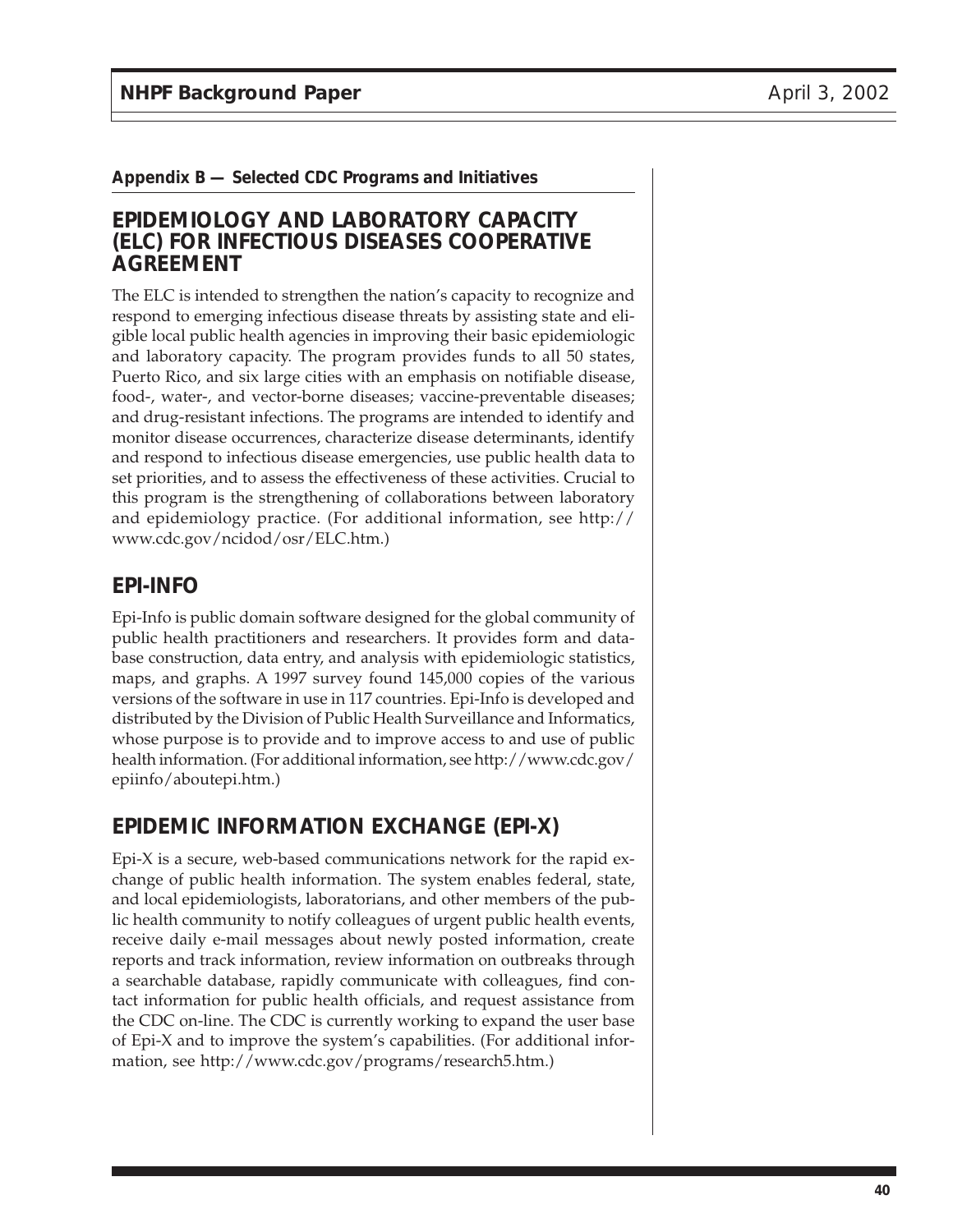# **HEALTH ALERT NETWORK (HAN)**

HAN provides funding and technical assistance to local and state health departments to ensure adequate information systems and communications capacity, such as full Internet connectivity. HAN is a nationwide information and communication system designed as a platform for distribution of health alerts, dissemination of prevention guidelines, distance learning, national disease surveillance, electronic laboratory reporting and the CDC's bioterrorism preparedness training. HAN will ensure high-speed, secure, Internet access; capacity for rapid and secure communications with first responder agencies; and capacity to securely transmit surveillance, laboratory, and other sensitive data. Included in this plan are early warning broadcast alert systems. HAN funds are used to purchase and install electronic computing and communications equipment; develop and deliver training in the use of information technology; develop electronic tools to support preparedness; disseminate authoritative preparedness, diagnosis, and treatment guidelines; and develop science-based performance standards. HAN funds have been provided to all 50 state health agencies, the District of Columbia, the territory of Guam, three metropolitan health departments (Chicago, Los Angeles, and New York), the three local exemplar Centers for Public Health Preparedness, and the specialty academic Center for Public Health Preparedness at St. Louis University School of Public Health. (For additional information, see http://www.phppo.cdc.gov/han/FactSheet.asp.)

# **LABORATORY RESPONSE NETWORK (LRN)**

The LRN is a joint program of the CDC and the Association of Public Health Laboratories. It was developed by the CDC, the Association of Public Health Laboratories (APHL), and the FBI for the express purpose of dealing with bioterrorism and other terrorism threats. The LRN is composed of county, city, state, and federal public health laboratories to ensure adequate capacity for preparing for and responding to acts of terrorism. This network can accept specimens and samples from hospitals, clinics, the FBI and other law enforcement groups, emergency medical services, the military, and other agencies. The LRN comprises four levels of laboratories: Level A, clinical labs; Level B, public health labs; Level C, public health labs with typing capabilities; and Level D, specialized CDC labs with advanced capabilities. The laboratories participating in the LRN use consistent testing protocols and refer to higher-level labs for more advanced testing. (For additional information, see http:// www.phppo.cdc.gov/nltn/pdf/LRN99.pdf.)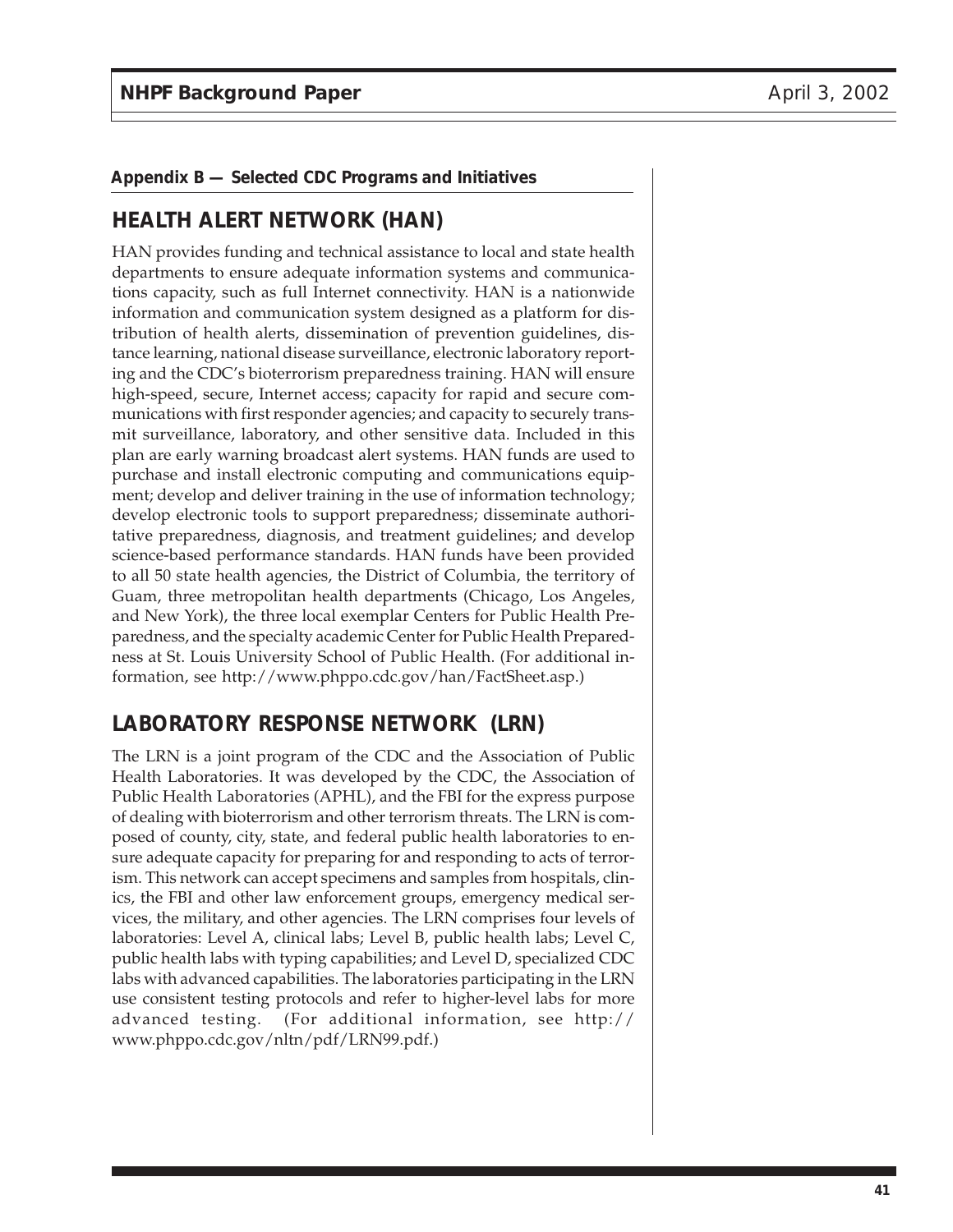### **METROPOLITAN MEDICAL RESPONSE SYSTEM (MMRS)**

The MMRS seeks to integrate existing emergency response systems at the local level, including emergency management, medical and mental health providers, public health departments, law enforcement, fire departments, emergency medical services, and the National Guard. Through contractual relationships with municipalities, MMRS provides funding and technical assistance to aid metropolitan areas in developing a unified, regional response to mass casuality events. As of September 30, 2001, the OEP has contracted with 97 municipalities to develop MMRSs, and additional communities are expected to be added in FY 2002. (For additional information, see http://ndms.dhhs.gov/CT\_Program/MMRS/mmrs.html.)

### **NATIONAL DISASTER MEDICAL SYSTEM (NDMS)**

The NDMS is a cooperative asset-sharing program among federal government agencies, state and local governments, private businesses, and civilian volunteers to ensure that medical resources are available following a disaster that overwhelms local resources. A Management Support Team provides field command and control in a disaster for deployed federal medical assets, coordinating communications, transportation, a medical cache and other logistical support. In each NDMS area, Disaster Medical Assistance Teams and Specialty Teams are organized by a sponsor, usually a medical center, health department, or disaster organization. The Federal Response Plan includes provisions for NDMS to provide victim identification and mortuary services through its partnership with the National Association for Search and Rescue with activation of the Disaster Mortuary Operational Response Teams. In addition, NDMS provides assistance in assessing the extent of disruption and need for veterinary services following major emergencies through their agreement with the American Veterinary Medical Assistance Teams. All of these teams comprise properly certified and licensed private citizens who are activated in case of a disaster. When activation occurs, all states recognize licensure and certification and team members are compensated for their duty time by the federal government as temporary federal employees. (For additional information, see http://ndms.dhhs.gov/NDMS/ndms.html.)

# **NATIONAL LABORATORY SYSTEM**

The NLS is an initiative to strengthen relationships between the medical care community and public health. In partnership with the APHL, CDC founded demonstration projects in four states (Minnesota, Nebraska, Washington, and Michigan) to serve as models for fostering improved relationships between clinical and public health laboratories. Activities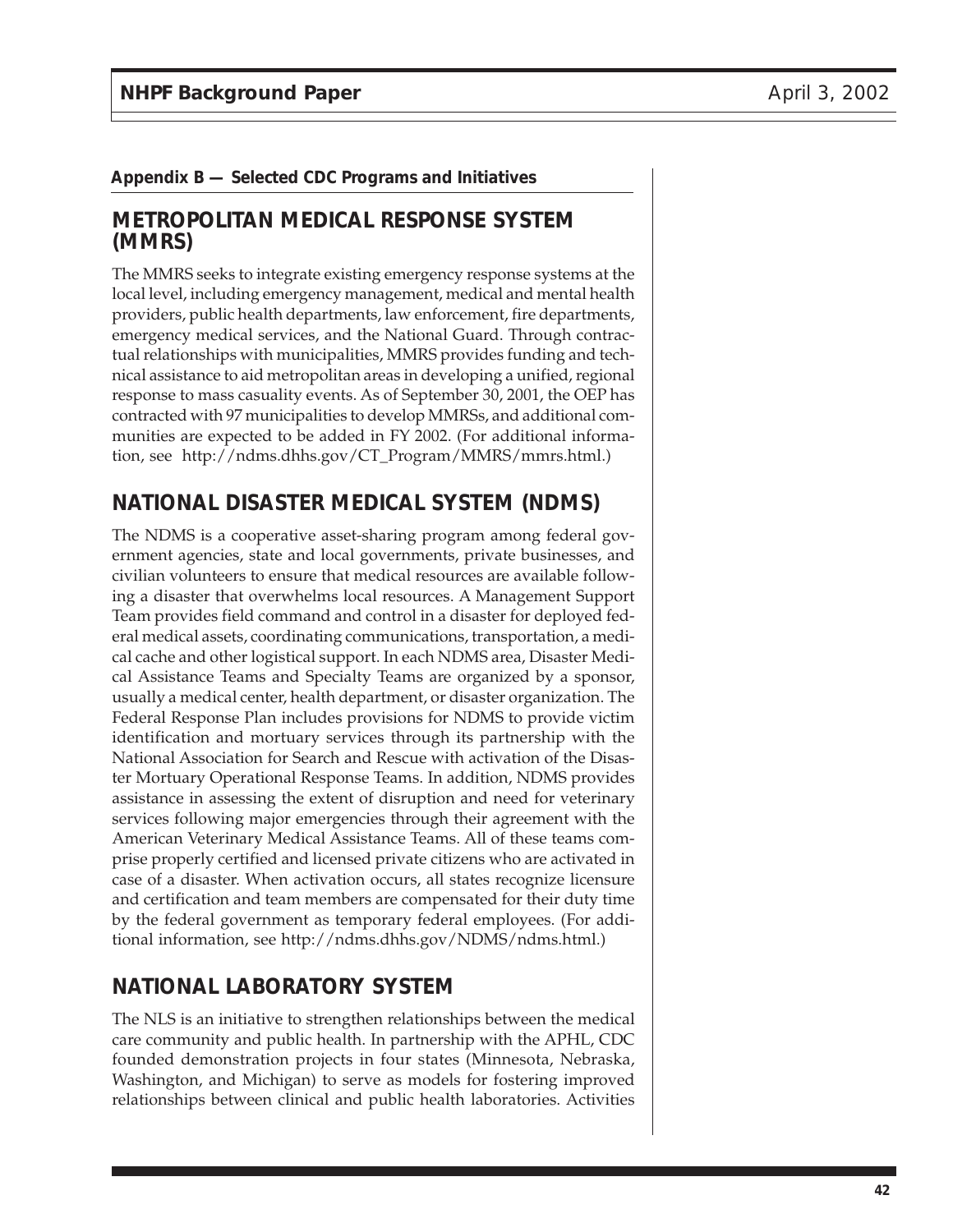undertaken by grantees include assessing clinical lab capabilities to determine if these facilities could supplement public health laboratories in the event of a public health emergency, developing specimen transport systems, improving communication capabilities, developing training materials and testing protocols tailored to clinical laboratorians, and improving adherence to existing testing guidelines related to antimicrobial resistance and other testing protocols. (For additional information, see http:/ /www.phppo.cdc.gov/mlp/nls\_contacts.asp.)

### **NATIONAL LABORATORY TRAINING NETWORK (NLTN)**

The NLTN provides clinical, environmental, and public health laboratory training courses to laboratorians working in state and local public health labs. The NLTN uses six regional offices to identify training needs, deliver courses, and evaluate NLTN training programs. Continuing education units are available to participants who successfully complete training. The NLTN is sponsored by the Association of Public Health Laboratories and the CDC. (For additional information, see http:// www.phppo.cdc.gov/nltn/default.asp.)

# **NATIONAL PHARMACEUTICAL STOCKPILE (NPS)**

The NPS ensures the availability of life-saving pharmaceuticals, antibiotics, chemical interventions, and medical and surgical support supplies and equipment in the event of a disaster that overwhelms local resources. Utilizing two response components, NPS is designed to supplement and resupply state and local public health agencies with their repository of antibiotics, chemical antidotes, antitoxins, life-support medications, intravenous administration, airway maintenance supplies, and medical/ surgical items. The contents of the stockpile is determined by expert panels convened by the CDC. If a request is made by a state or territory for deployment, the director of the CDC, in consultation with the surgeon general and the secretary of HHS, may release a 12-hour "push package" for quick delivery into the field. Eight of these packages are fully stocked and positioned in environmentally controlled and secured warehouses ready for immediate deployment. Follow-up packages, known as Vendor Managed Inventory (VMI), containing materials customized in response to the emergency type, may follow within 24 to 36 hours if needed. The CDC transfers authority for the NPS material to the state or local authorities once it arrives at the local airfield where it may be repackaged and labeled with the CDC's technical assistance. (For additional information, see http://www.cdc.gov/nceh/nps/default.htm.)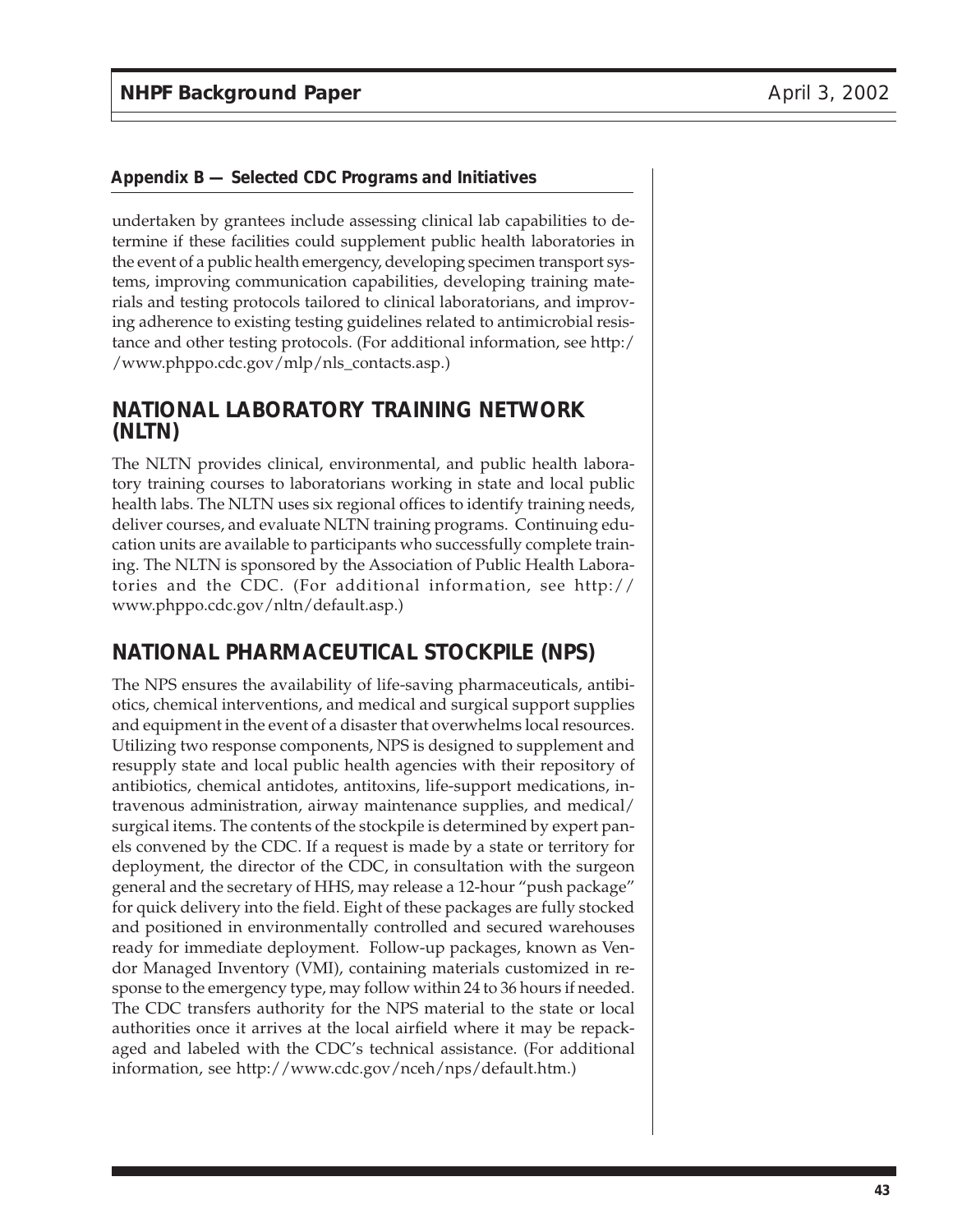### **NATIONAL ELECTRONIC DISEASE SURVEILLANCE SYSTEM (NEDSS)**

NEDSS is an initiative that promotes the development and adoption of data and information system standards to advance the development of efficient, integrated, and interoperable disease surveillance systems at the federal, state, and local levels. NEDSS provides funding, technical assistance, and model systems to states to assist them in moving their disease surveillance systems to NEDSS standards, which are based on industry standards for clinical information systems. (For additional information, see http://www.cdc.gov/nedss/index.htm.)

# **NATIONAL PUBLIC HEALTH PERFORMANCE STANDARDS PROGRAM (NPHPSP)**

The NPHPSP is a partnership effort to develop performance standards for public health practice as defined by the essential services of public health, collect and analyze performance data, and improve system-wide performance. The CDC is developing comprehensive performance measurement tools for both the state and local levels in conjunction with Association of State and Territorial Health Officials, the National Association of County and City Health Officials, and other national public health organizations. These tools are designed as self-assessment instruments to aid public health officials in assessing the capacity of their own systems. (For additional information, see http://www.phppo.cdc.gov/nphpsp/.)

# **PUBLIC HEALTH TRAINING NETWORK (PHTN)**

The PHTN is a distance learning system utilizing a variety of instructional media to meet the training needs of the national public health workforce. PHTN programs have delivered nearly one million training opportunities to professionals and have proven to be effective ways to update and enhance professional competencies. The PHTN's long-term vision is to promote a global network providing training and learning needs for public health professionals worldwide. The PHTN serves as platform upon which a wide variety of educational programming and training is delivered, including training related to emergency preparedness, as well as training for clinical preventive services and other public health interventions. (For additional information, see http:// www.phppo.cdc.gov/PHTN//default.asp.)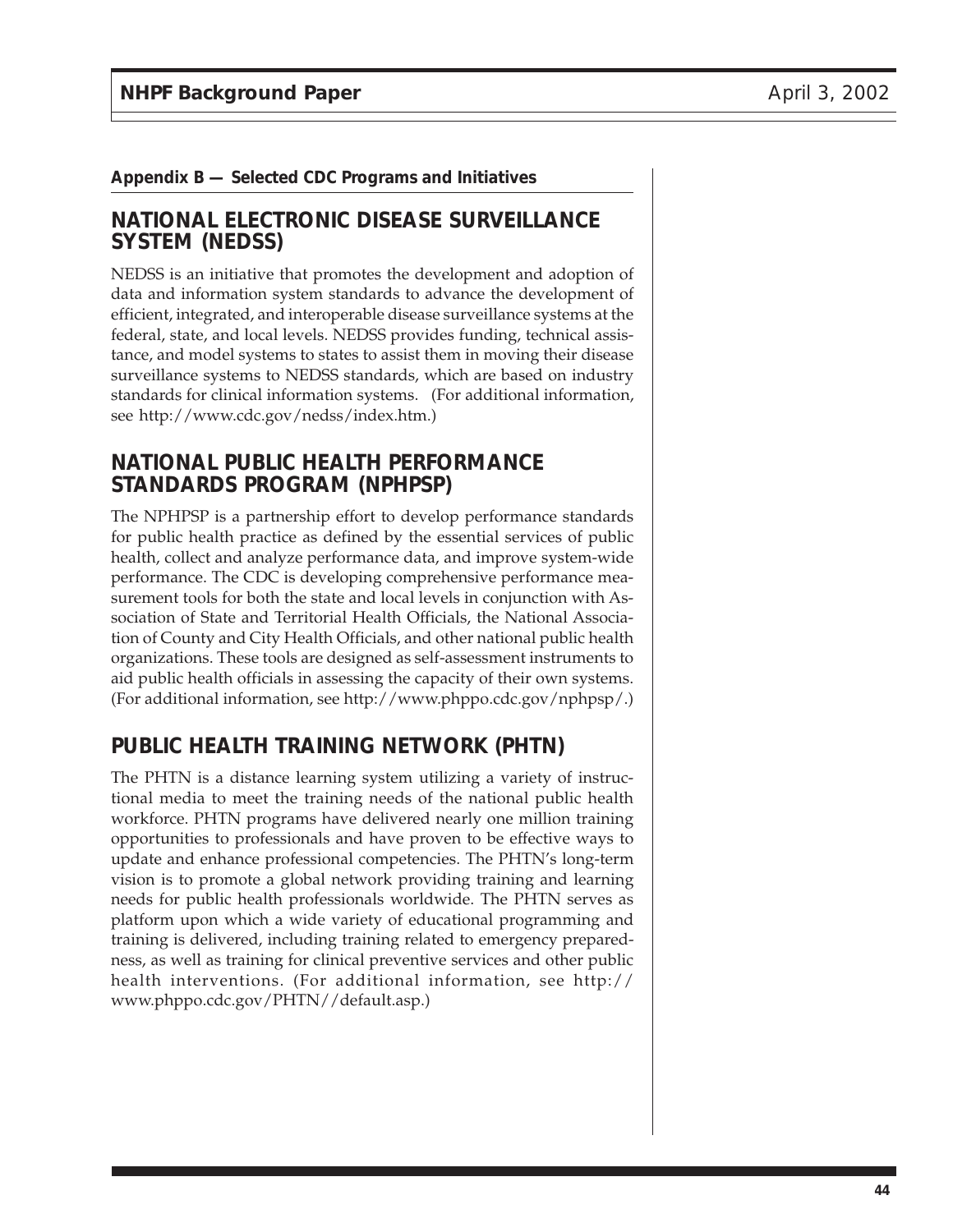# **Appendix C — Local Public Health Agency (LPHA) Service Offerings**

### **TABLE C-1 Availability of Population-Based Services from LPHAs and Other Providers**

| <b>Population-Based Services</b>         | <b>Service Provided by LPHAs</b><br>(directly or through<br>contract) | Service Provided by<br>Another Agency or<br>Private Sector | <b>Service Not Provided</b> |
|------------------------------------------|-----------------------------------------------------------------------|------------------------------------------------------------|-----------------------------|
| <b>Infectious Disease Control</b>        |                                                                       |                                                            |                             |
| Epidemiology and Surveillance            | 84                                                                    | 11                                                         | 6                           |
| Communicable Disease Control             | 94                                                                    | 3                                                          | 3                           |
| Laboratory                               | 45                                                                    | 48                                                         | 8                           |
| <b>Environmental Health</b>              |                                                                       |                                                            |                             |
| Air Quality                              | 44                                                                    | 33                                                         | 22                          |
| Food Safety                              | 85                                                                    | 12                                                         | 2                           |
| Sewage                                   | 74                                                                    | 23                                                         | 3                           |
| Vectors                                  | 61                                                                    | 29                                                         | 10                          |
| Surface Water                            | 43                                                                    | 49                                                         | 8                           |
| Drinking Water                           | 72                                                                    | 23                                                         | 5                           |
| Animal Control                           | 40                                                                    | 51                                                         | 9                           |
| Occupational Health                      | 19                                                                    | 65                                                         | 15                          |
| Inspections                              |                                                                       |                                                            |                             |
| Food and Milk                            | 62                                                                    | 34                                                         | 3                           |
| Public Drinking Water                    | 44                                                                    | 53                                                         | 4                           |
| Recreational Water                       | 49                                                                    | 42                                                         | 9                           |
| Restaurants                              | 80                                                                    | 19                                                         | 1                           |
| Health-Related Facilities                | 38                                                                    | 56                                                         | 7                           |
| <b>Population-Based Health Promotion</b> |                                                                       |                                                            |                             |
| <b>Community Assessment</b>              | $80\,$                                                                | $10\,$                                                     | $10\,$                      |
| Outreach and Education                   | 90                                                                    | $\boldsymbol{6}$                                           | 5                           |
| <b>Injury Control</b>                    | 37                                                                    | $40\,$                                                     | 22                          |
| <b>Tobacco Prevention</b>                | 68                                                                    | $22\,$                                                     | 10                          |
| Violence Prevention                      | 22                                                                    | $58\,$                                                     | 19                          |

(by percentage of LPHA jurisdictions in which service is offered)